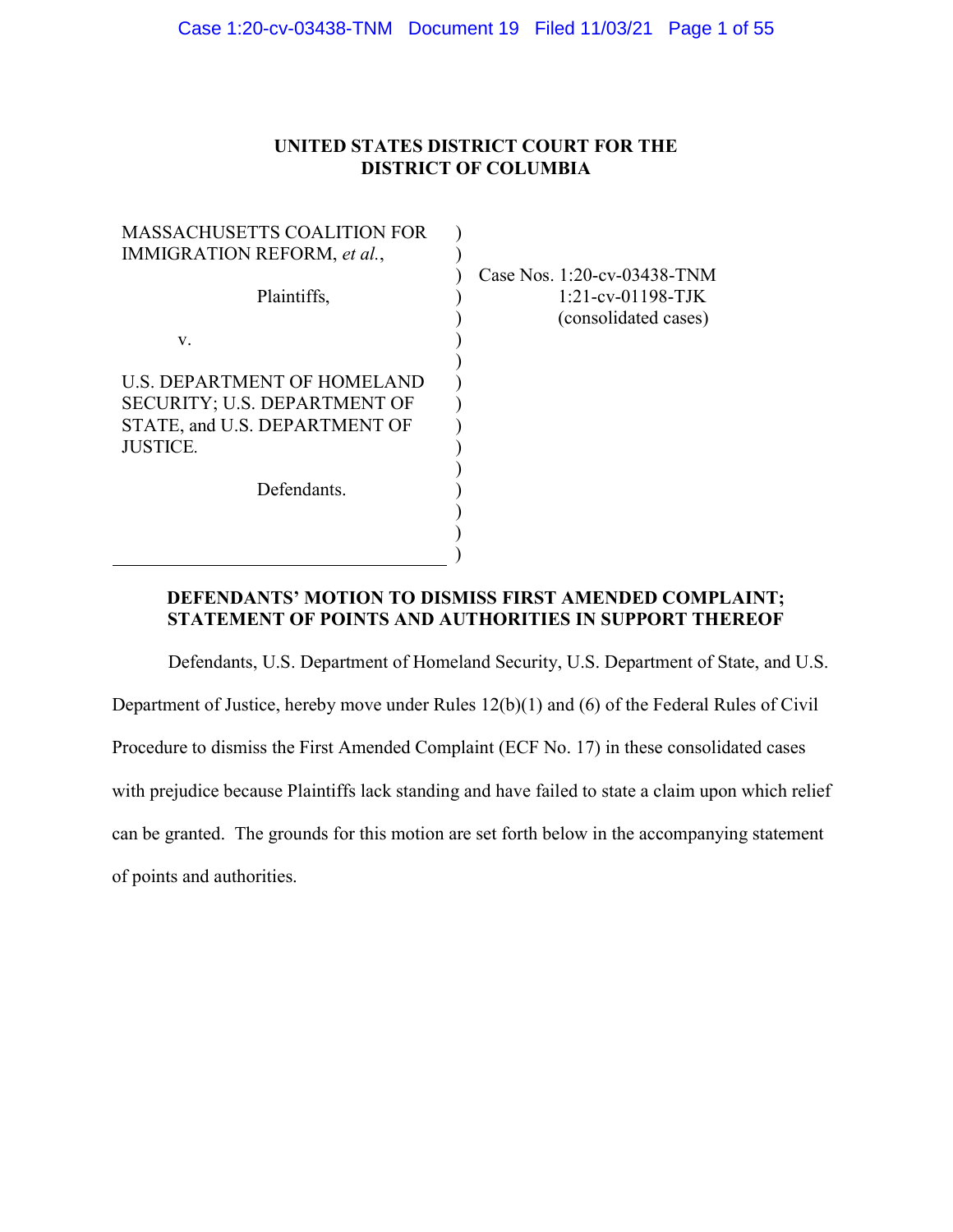## TABLE OF CONTENTS

| I.   |             |                                                                                                                                                                                                                        |                                                                        |  |
|------|-------------|------------------------------------------------------------------------------------------------------------------------------------------------------------------------------------------------------------------------|------------------------------------------------------------------------|--|
| II.  |             |                                                                                                                                                                                                                        |                                                                        |  |
| III. |             |                                                                                                                                                                                                                        |                                                                        |  |
|      | A.          |                                                                                                                                                                                                                        |                                                                        |  |
|      | <b>B.</b>   |                                                                                                                                                                                                                        |                                                                        |  |
| IV.  |             |                                                                                                                                                                                                                        |                                                                        |  |
|      | A.          |                                                                                                                                                                                                                        |                                                                        |  |
|      | <b>B.</b>   |                                                                                                                                                                                                                        |                                                                        |  |
| IV.  |             |                                                                                                                                                                                                                        |                                                                        |  |
|      | A.          |                                                                                                                                                                                                                        |                                                                        |  |
|      |             | 1.                                                                                                                                                                                                                     | Plaintiffs' Alleged Injuries are Too Speculative and Generalized to    |  |
|      |             | 2.                                                                                                                                                                                                                     | Plaintiffs' Alleged Injuries Are Not Fairly Traceable to the Agency    |  |
|      | <b>B.</b>   |                                                                                                                                                                                                                        |                                                                        |  |
|      |             | 1.                                                                                                                                                                                                                     | The Instruction Manual Does Not Mark the Consummation of               |  |
|      |             | 2.                                                                                                                                                                                                                     | The Instruction Manual Does Not Bind DHS with the Force of Law 20      |  |
|      | $C_{\cdot}$ | Because DHS Waived NEPA for Border Wall Construction and the<br>Decision to Suspend Construction Does Not Alter the Environmental Status<br>Quo, Plaintiffs Cannot Challenge Termination of that Project (Count II) 22 |                                                                        |  |
|      | D.          |                                                                                                                                                                                                                        | Because the Migrant Protection Protocols and Related Policies are not  |  |
|      |             | 1.                                                                                                                                                                                                                     | Plaintiffs' Challenge to the Termination of the Migrant Protection     |  |
|      |             | 2.                                                                                                                                                                                                                     | Asylum Cooperative Agreements are not reviewable under the APA.  28    |  |
|      | Ε.          |                                                                                                                                                                                                                        | DHS' Enforcement Decisions and Discretionary Policies Are Committed to |  |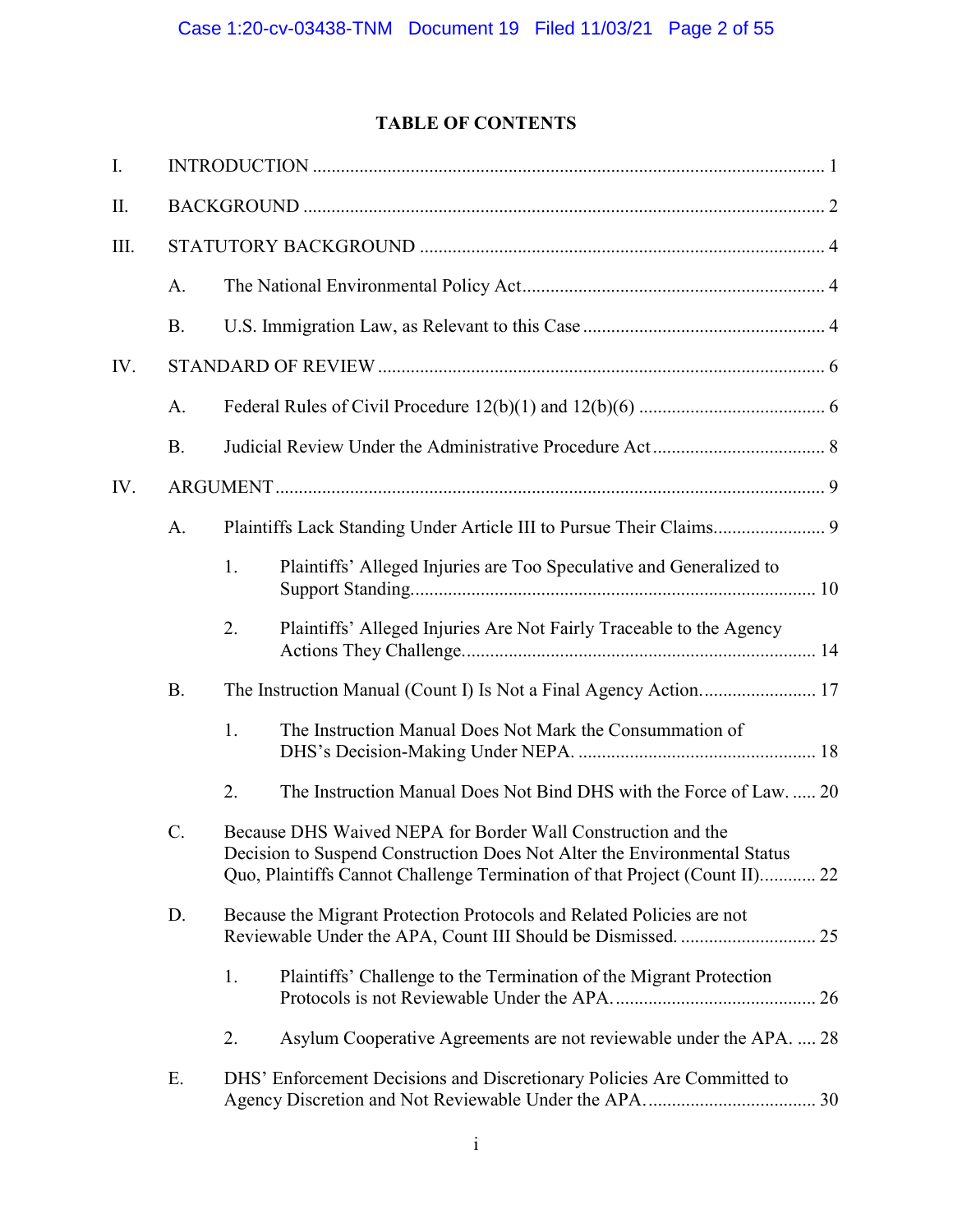# Case 1:20-cv-03438-TNM Document 19 Filed 11/03/21 Page 3 of 55

|    |    | DHS' Enforcement Decisions are not Reviewable (Counts IV – VI).  30<br>1.                                                                    |    |
|----|----|----------------------------------------------------------------------------------------------------------------------------------------------|----|
|    |    | DHS' Discretionary Use of Parole Authority is not Reviewable<br>2.                                                                           |    |
|    | F. | Under the APA and the INA this Court Lacks Jurisdiction Over Challenges                                                                      |    |
|    | G. | The APA Does Not Waive Sovereign Immunity to Allow Plaintiffs to<br>Challenge the President's Expansion of the Refugee Admissions Program    |    |
|    | Н. | The APA Does Not Allow Plaintiffs to Assert a Broad, Programmatic<br>Challenge to a so-called "Population Growth Agenda" and Such a Claim is |    |
| V. |    |                                                                                                                                              | 44 |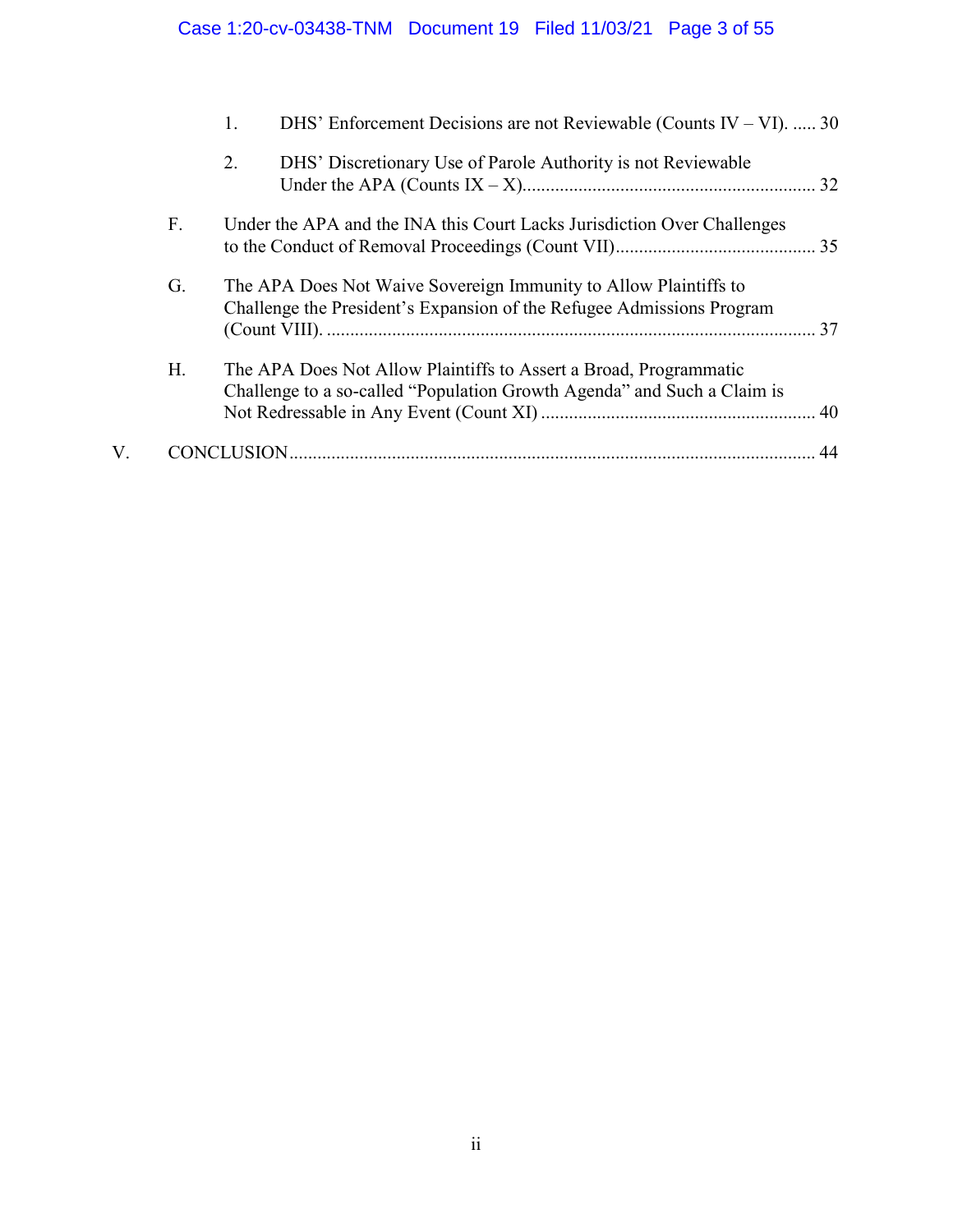## TABLE OF AUTHORITIES

## Cases

| Aguilar v. U.S. Immigr. & Customs Enf't Div. of Dep't of Homeland Sec.,           |   |
|-----------------------------------------------------------------------------------|---|
| Air Conditioning & Refrigeration Inst. v. Energy Res. Conservation & Dev. Comm'n, |   |
| Am. Fuel & Petrochemical Mfrs. v. EPA,                                            |   |
| Ancient Coin Collectors Guild v. U.S. Customs & Border Prot.,                     |   |
| Animal Legal Def. Fund v. Dep't of Homeland Sec.,                                 |   |
| Aracely v. Nielsen,                                                               |   |
| Arizona v. United States,                                                         |   |
| Armstrong v. Bush,                                                                |   |
| Arpaio v. Obama,                                                                  |   |
| Ashcroft v. Iqbal,                                                                |   |
| Ass'n of Flight Attendants-CWA v. Huerta,                                         |   |
| Attias v. CareFirst, Inc.,                                                        |   |
| Bell Atl. Corp. v. Twombly,                                                       | 7 |
| Bennett v. Spear,                                                                 |   |
| Broadgate Inc. v. U.S. Citizenship & Immigr. Servs.,                              |   |
| Calipatria Land Co. v. Lujan,                                                     |   |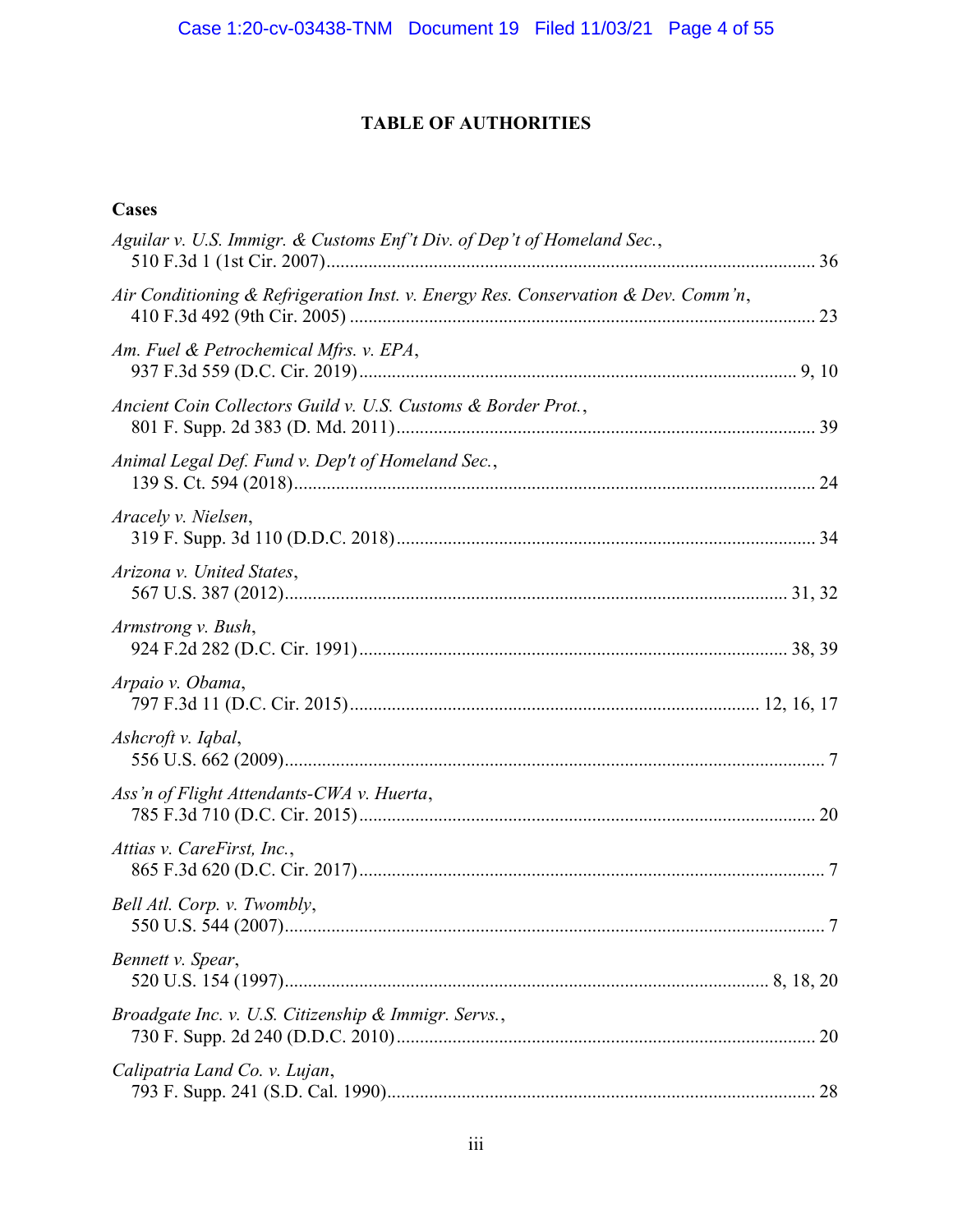# Case 1:20-cv-03438-TNM Document 19 Filed 11/03/21 Page 5 of 55

| Citizens for Clean Energy v. U.S. DOI,                       |
|--------------------------------------------------------------|
| Clapper v. Amnesty Int'l USA,                                |
| Cnty. of El Paso v. Chertoff,                                |
| Cnty. of San Diego v. Nielsen,                               |
| Ctr. for Biological Diversity v. Exp.-Imp. Bank of the U.S., |
| Ctr. for Biological Diversity v. McAleenan,                  |
| Ctr. for Biological Diversity v. Trump,                      |
| DaimlerChrysler Corp. v. Cuno,                               |
| Dalton v. Specter,                                           |
| Darby v. Cisneros,                                           |
| Defs. of Wildlife v. Chertoff,                               |
| Dep't of Transp. v. Pub. Citizen,                            |
| Detroit Int'l Bridge Co. v. Gov't of Can.,<br>.38            |
| Douglas Cnty. v. Babbitt,                                    |
| Fed'n for Am. Immigr. Reform v. Reno,                        |
| Firestone v. Firestone,                                      |
| Fla. Audubon Soc'y v. Bentsen,                               |
| Franklin v. Massachusetts,                                   |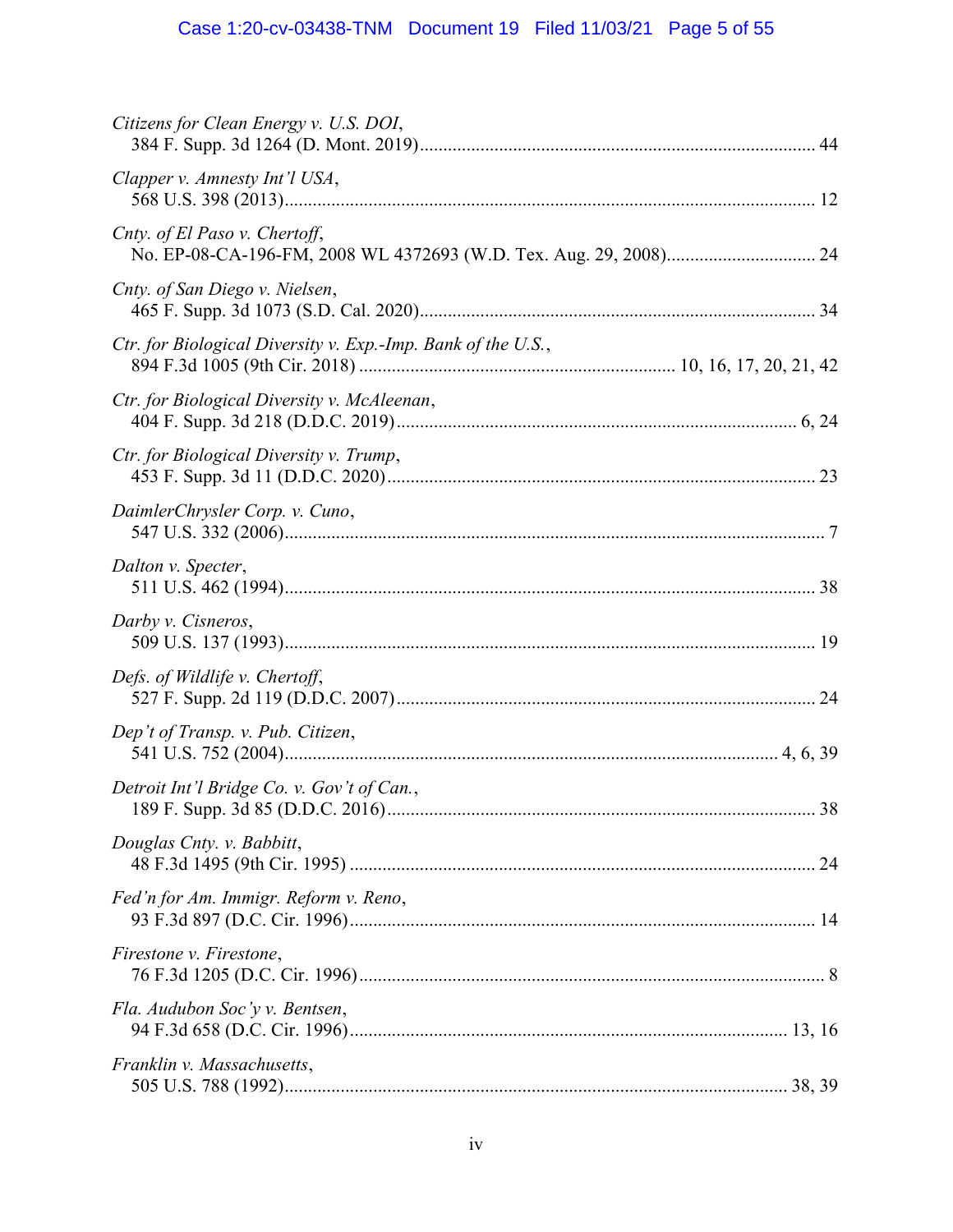# Case 1:20-cv-03438-TNM Document 19 Filed 11/03/21 Page 6 of 55

| Fund for Animals v. Thomas,                                               |    |
|---------------------------------------------------------------------------|----|
| Ground Zero Ctr. for Non-Violent Action v. U.S. Dep't of the Navy,        |    |
| Heckler v. Chaney,                                                        |    |
| Home Builders Ass'n v. U.S. Army Corps of Eng'rs,                         |    |
| Hunter Innovations Co. v. The Travelers Indem. Co. of Conn.,              |    |
| In re Border Infrastructure Env't Litig.,                                 |    |
| In re Border Infrastructure Env't. Litig. v. U.S. Dep't of Homeland Sec., |    |
| Int'l Bhd. of Teamsters v. Atlas Air, Inc.,                               |    |
| Izaak Walton League of Am. v. Marsh,                                      |    |
| J.E.F.M. v. Lynch,                                                        |    |
| Jama v. Immigration & Customs Enf't,                                      |    |
| Jarkesy v. SEC,                                                           |    |
| Juliana v. United States,                                                 | 43 |
| Karst Envtl. Educ. & Prot., Inc. v. EPA,                                  |    |
| Kimberlin v. U.S. Dep't of Justice,                                       |    |
| Kleppe v. Sierra Club,                                                    |    |
| Las Ams. Immigrant Advoc. Ctr. v. Wolf,                                   |    |
| Lincoln v. Vigil,                                                         |    |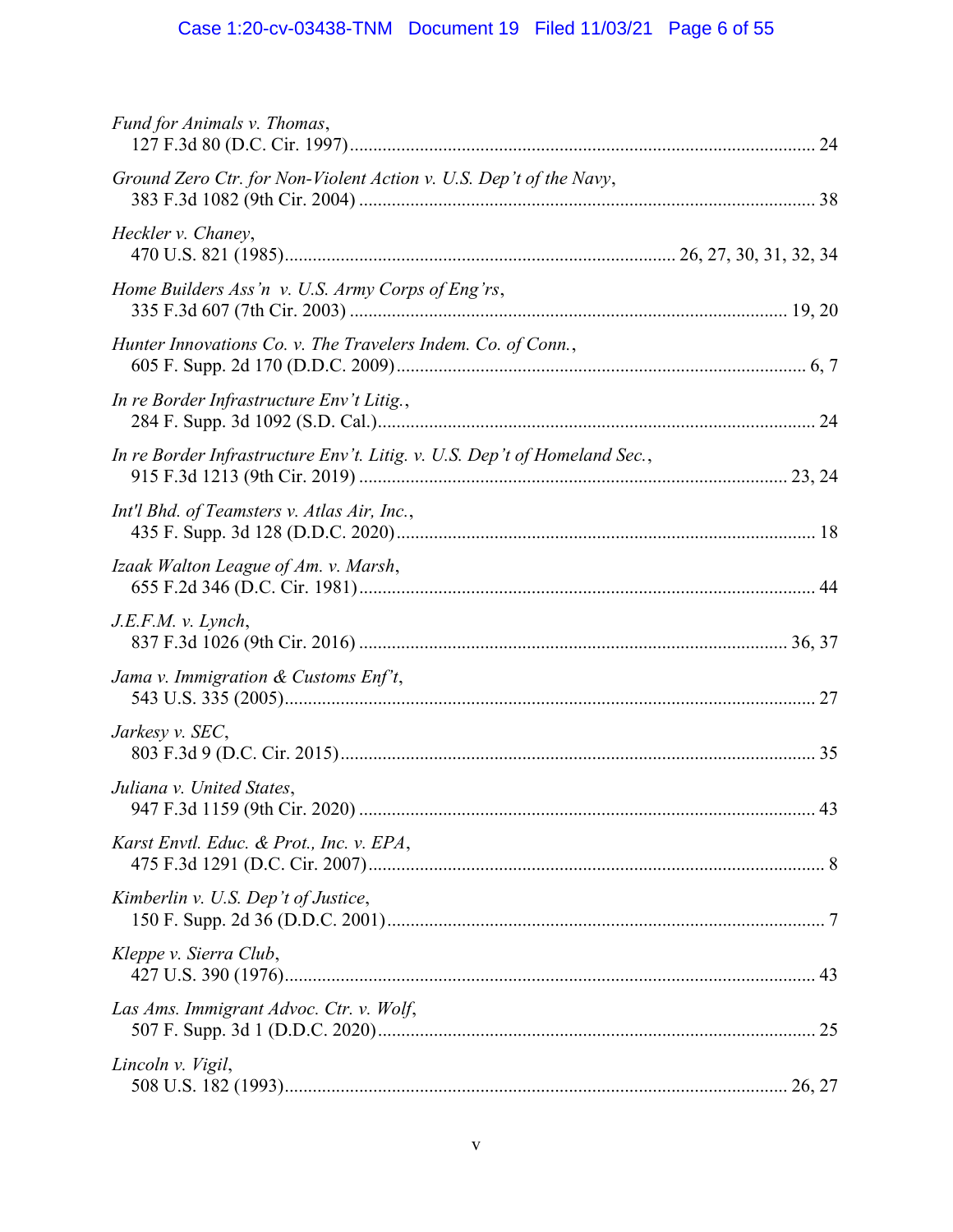# Case 1:20-cv-03438-TNM Document 19 Filed 11/03/21 Page 7 of 55

| Lujan v. Defs. of Wildlife,                                                                                                                        |
|----------------------------------------------------------------------------------------------------------------------------------------------------|
| Lujan v. Nat'l Wildlife Fed'n,                                                                                                                     |
| Macht v. Skinner,                                                                                                                                  |
| Make the Rd. N.Y. v. Wolf,                                                                                                                         |
| Mathews v. Diaz,                                                                                                                                   |
| Matter of Cruz-Valdez,                                                                                                                             |
| Metro. Edison Co. v. People Against Nuclear Energy,                                                                                                |
| Nat. Res. Def. Council, Inc. v. EPA,                                                                                                               |
| Nat'l Ass'n of Home Builders v. U.S. Army Corps of Eng'rs,                                                                                         |
| Nat'l Ass'n of Home Builders v. U.S. Fish & Wildlife Serv.,                                                                                        |
| Nat'l Ass'n of Prop. Owners v. United States,                                                                                                      |
| Nat'l Immigr. Project of Nat'l Laws. v. Exec. Off. of Immigr.,                                                                                     |
| Nevada v. Dep't of Energy,                                                                                                                         |
| Norton v. S. Utah Wilderness All.,                                                                                                                 |
| Nw. Ctr. for Alts. to Pesticides v. U.S. Dep't of Homeland Sec.,<br>No. 3:20-CV-01816-IM, F. Supp. 3d __, 2021 WL 3374968 (D. Or. Aug. 3, 2021) 28 |
| Palacios v. Dep't of Homeland Sec.,                                                                                                                |
| RCM Techs., Inc. v. U.S. Dep't of Homeland Sec.,                                                                                                   |
| Reno v. Am.-Arab Anti-Discrimination Comm.,                                                                                                        |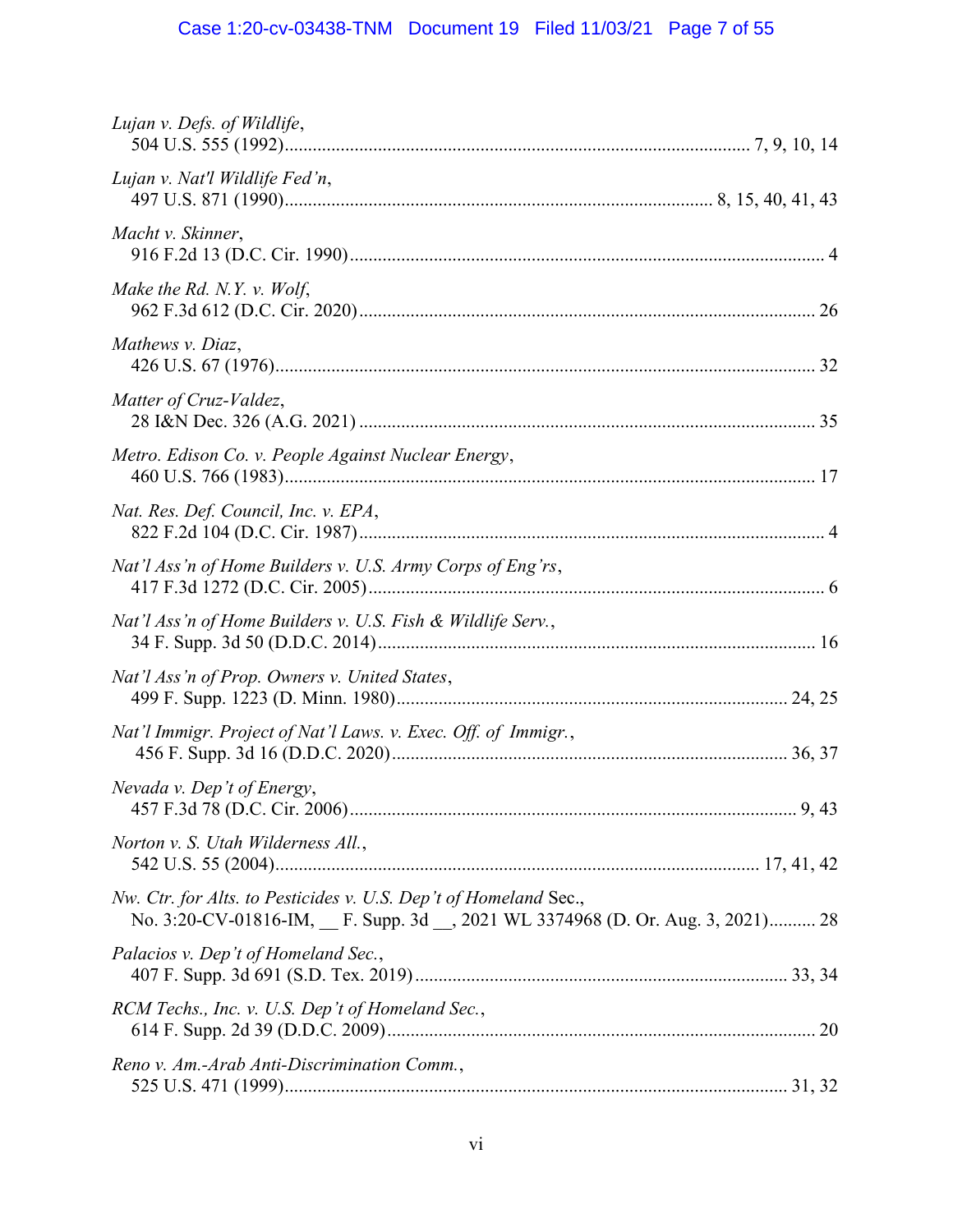# Case 1:20-cv-03438-TNM Document 19 Filed 11/03/21 Page 8 of 55

| Robertson v. Methow Valley Citizens Council,     |  |
|--------------------------------------------------|--|
| Saavedra Bruno v. Albright,                      |  |
| Sadowski v. Bush,                                |  |
| Save Our Heritage Org. v. Gonzales,              |  |
| Schlesinger v. Reservists Comm. to Stop the War, |  |
| Sierra Club v. Ashcroft,                         |  |
| Sierra Club v. Penfold,                          |  |
| Spokeo, Inc. v. Robins,                          |  |
| St. John's United Church of Christ v. FAA,       |  |
| Steel Co. v. Citizens for a Better Env't,        |  |
| Summers v. Earth Island Inst.,                   |  |
| Taylor v. FDIC,                                  |  |
| Texas v. Biden,                                  |  |
| Trudeau v. FTC,                                  |  |
| Trump v. Hawaii,                                 |  |
| Tucson Rod & Gun Club v. McGee,                  |  |
| Tulare Cnty. v. Bush,                            |  |
| Turner v. Bank of N.A.,                          |  |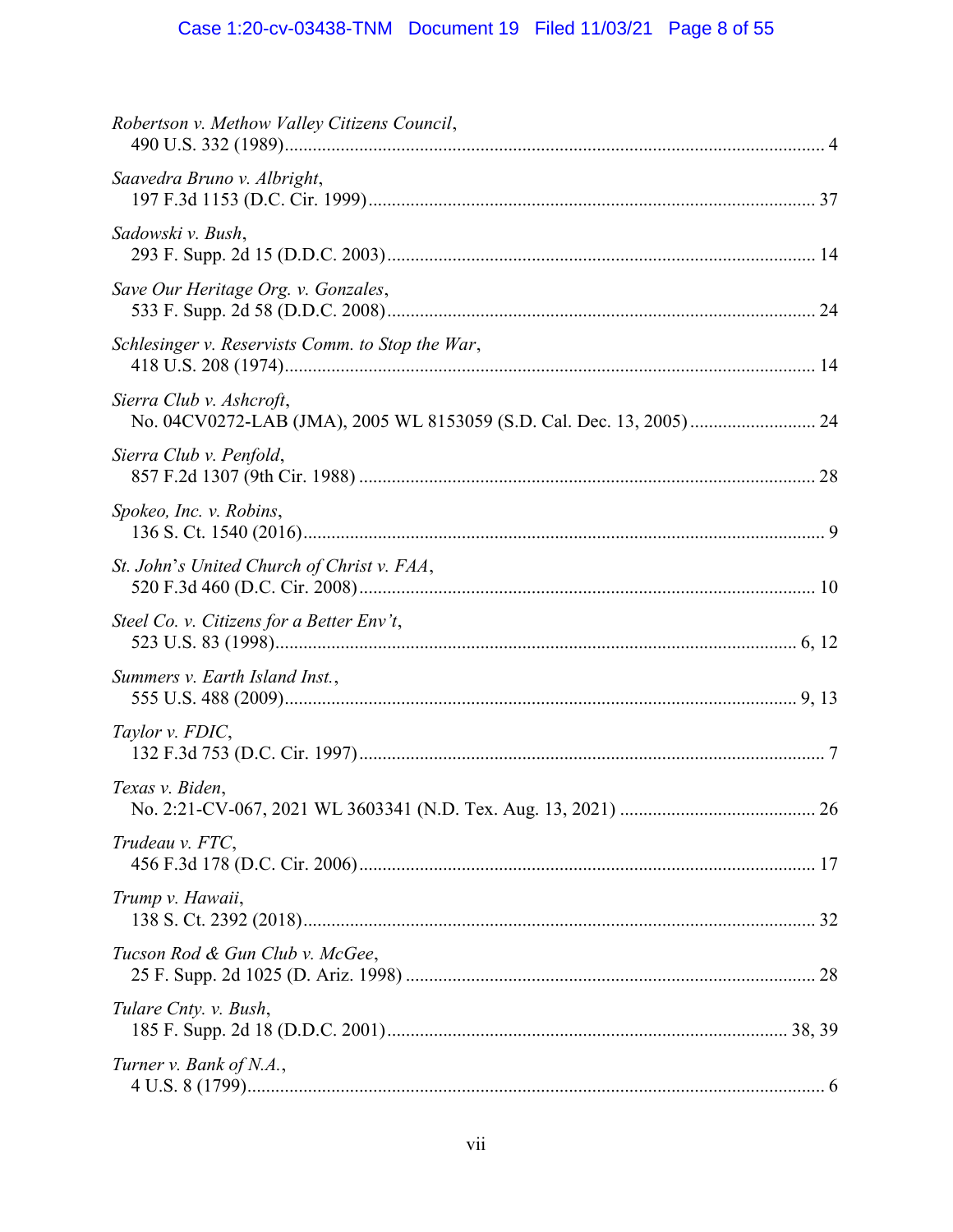| United States v. Glenn-Colusa Irrigation Dist., |
|-------------------------------------------------|
| United States v. Rainbow Family,                |
| Whiting v. AARP,                                |
| Whitman v. Am. Trucking Ass'ns,                 |
| <b>Statutes</b>                                 |
|                                                 |
|                                                 |
|                                                 |
|                                                 |
|                                                 |
|                                                 |
|                                                 |
|                                                 |
|                                                 |
|                                                 |
|                                                 |
|                                                 |
|                                                 |
|                                                 |
|                                                 |
|                                                 |
|                                                 |
|                                                 |
| <b>Rules</b>                                    |
|                                                 |
| <b>Regulations</b>                              |
|                                                 |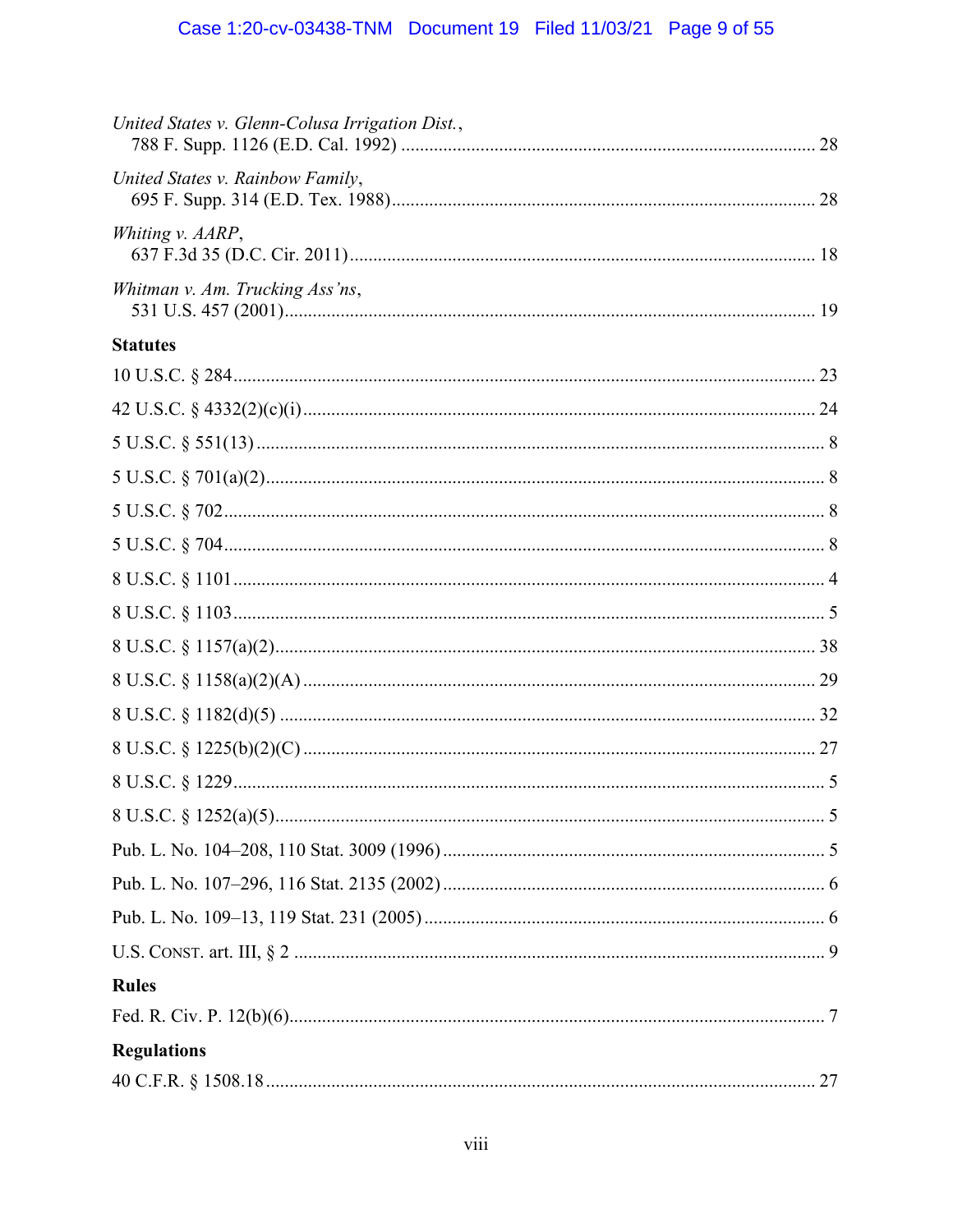# Case 1:20-cv-03438-TNM Document 19 Filed 11/03/21 Page 10 of 55

| <b>Other Authorities</b>                                                            |  |
|-------------------------------------------------------------------------------------|--|
| Charles Alan Wright et al., Federal Practice and Procedure § 8322 (2d ed. 2021)  43 |  |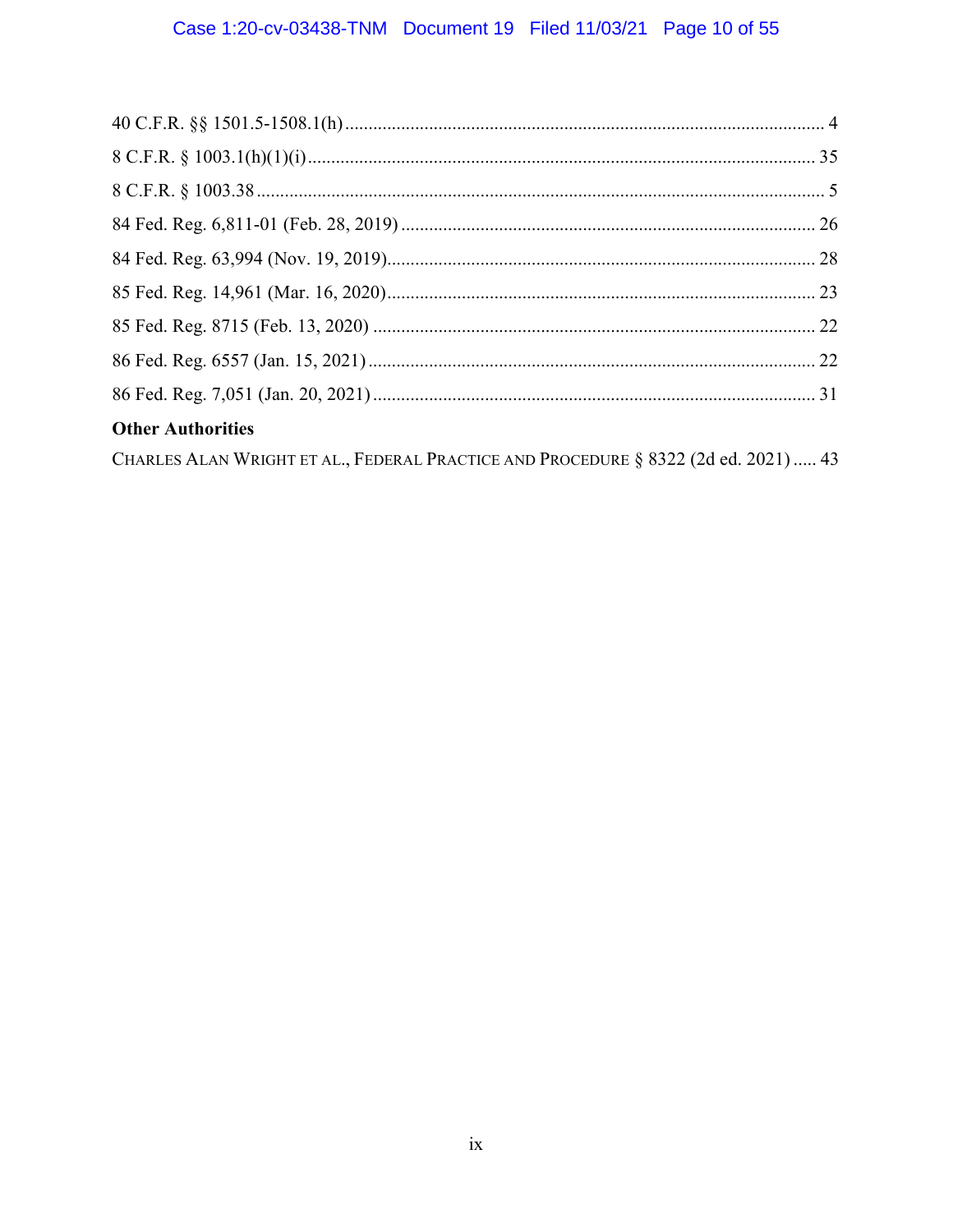### I. INTRODUCTION

e<br>L

Plaintiffs oppose U.S. immigration policies, which they contend "augment the American Population" and lead to widespread environmental harms such as urban sprawl, traffic, crowds, and pollution. First Amended Complaint (FAC) ¶¶ 22, 87. Plaintiffs challenge nine actions by the Biden administration, which Plaintiffs allege require project-level or—collectively programmatic analysis under the National Environmental Policy Act (NEPA). Plaintiffs also challenge whether the NEPA Instruction Manual issued by the Department of Homeland Security  $(DHS)^1$  is consistent with NEPA's statutory requirements and with the Council on Environmental Quality's implementing regulations.

At their core, Plaintiffs' claims are a collection of non-justiciable challenges to executive policies they dislike, and which they believe will "increase[e] the . . . population of the United States." FAC ¶ 97. Plaintiffs lack standing to bring their claims for many reasons. Their complaint alleges highly speculative and generalized grievances related to the effects of population increases. Such grievances are non-cognizable. Further, the complaint fails to plausibly allege that any of the harms of which they complain are traceable to the policies they challenge, as opposed to broader socioeconomic and geopolitical forces and decades of prior policy decisions, and are redressable by this Court.

Even if Plaintiffs had standing to challenge these policies, none are reviewable for a variety of reasons. The DHS Instruction Manual (Count I) is not a final agency action that can be challenged under the Administrative Procedure Act (APA). Plaintiffs cannot challenge termination of border wall construction (Count II) because the prior administration waived

<sup>&</sup>lt;sup>1</sup> Instruction Manual 023-01-001-01, Revision 01, Implementation of the National Environmental Policy Act.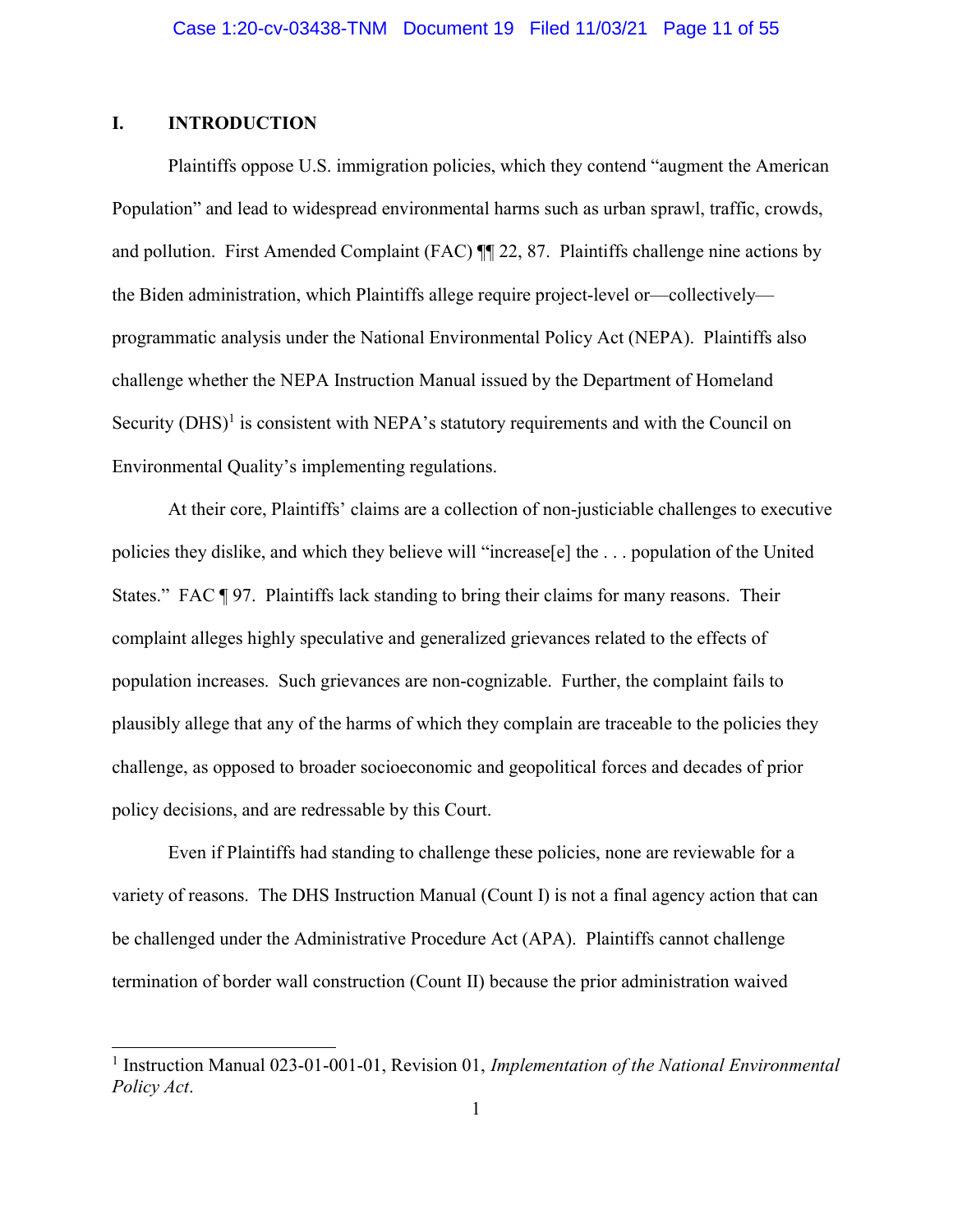#### Case 1:20-cv-03438-TNM Document 19 Filed 11/03/21 Page 12 of 55

NEPA requirements regarding border wall construction and halting construction is not itself a major federal government action subject to NEPA. Six of the nine "policies" that Plaintiffs challenge (Counts III-VI, IX-X) are not reviewable because they are enforcement decisions or otherwise committed to agency discretion by law. By statute, this Court lacks jurisdiction to hear any challenge to how the Attorney General administers the administrative closure process for removal proceedings (Count VII). Similarly, under established Supreme Court precedents, Plaintiffs cannot challenge under the APA the President's decision to increase the number of refugees who may be admitted to the United States (Count VIII). Finally, Plaintiffs cannot circumvent the defects in their challenges to each of the separate policies by bringing a broad programmatic challenge to the policies in gross.

This Court should dismiss Plaintiffs' First Amended Complaint.

#### II. BACKGROUND<sup>2</sup>

e<br>L

Plaintiffs are the Massachusetts Coalition for Immigration Reform (MCIR), an organization whose members favor policies that will sharply reduce immigration, and individuals from several states who allege that immigration is causing environmental harms. Am. Compl. for Decl. and Inj. Relief ¶¶ 25-36, ECF No. 17 ("FAC"). Plaintiffs assert that for decades the federal government has chosen "to create population growth through immigration . . . yielding significant and foreseeable environmental consequences" (id.  $\parallel$  13) including urban sprawl; loss of farmland, habitat, and biodiversity; and increases in greenhouse gas emissions, water usage, and pollution.  $E.g., id. \P\P$  87-92.

 $2$  The statements in this section are based on the allegations in Plaintiffs' complaint.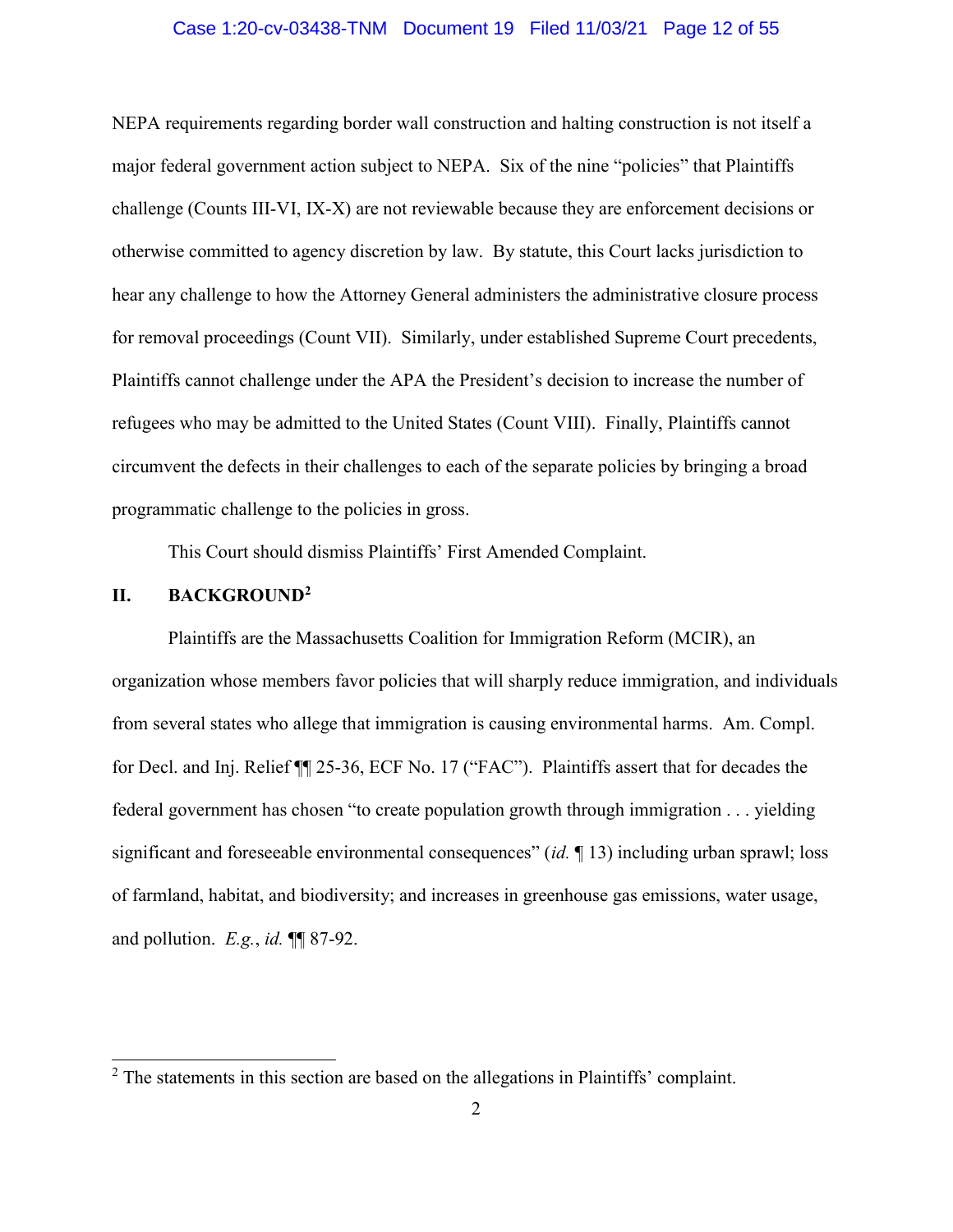#### Case 1:20-cv-03438-TNM Document 19 Filed 11/03/21 Page 13 of 55

The First Amended Complaint ("Complaint") challenges nine "actions taken by the Biden Administration to augment the American population," which Plaintiffs denominate the "Biden Population Actions." Id.  $\P$  22. The actions Plaintiffs allege are: (1) termination of the border wall construction (Count II); (2) termination of the "Remain in Mexico" policy (Count III); (3) a policy allowing border patrol agents to grant temporary permission to undocumented persons to stay in the United States and to arrange transportation for those individuals (Count IV); (4) a policy forbidding the detention and removal of "the vast majority" of undocumented persons (Count V); (5) a policy to stop fining persons subject to removal orders for failing to depart the United States (Count VI); (6) the Attorney General's reinstatement of the administrative closure process in immigration courts (Count VII); (7) an expansion of the refugee resettlement program (Count VIII); (8) DHS's "restart[ing]" a program to use parole authority for Central Americans (Count IX); and (9) DHS's creation of a "new" program to use parole authority for Afghan nationals (Count X). FAC ¶¶ 226-52.

For each of these alleged actions, Plaintiffs argue that NEPA required the government to prepare an environmental impact statement (EIS) or environmental assessment (EA). See id. Plaintiffs also challenge the nine so-called "Biden Population Actions" collectively, arguing that NEPA required the government to prepare a nationwide, programmatic EIS evaluating the environmental impacts as a programmatic action. See id.  $\P$  253-257 (Count XI). Finally, Plaintiffs assert that DHS failed to address immigration policy in its NEPA "Instruction Manual" (Count I), an internal document that guides DHS personnel on NEPA compliance. See id. ¶¶ 220-25 (Count I).

3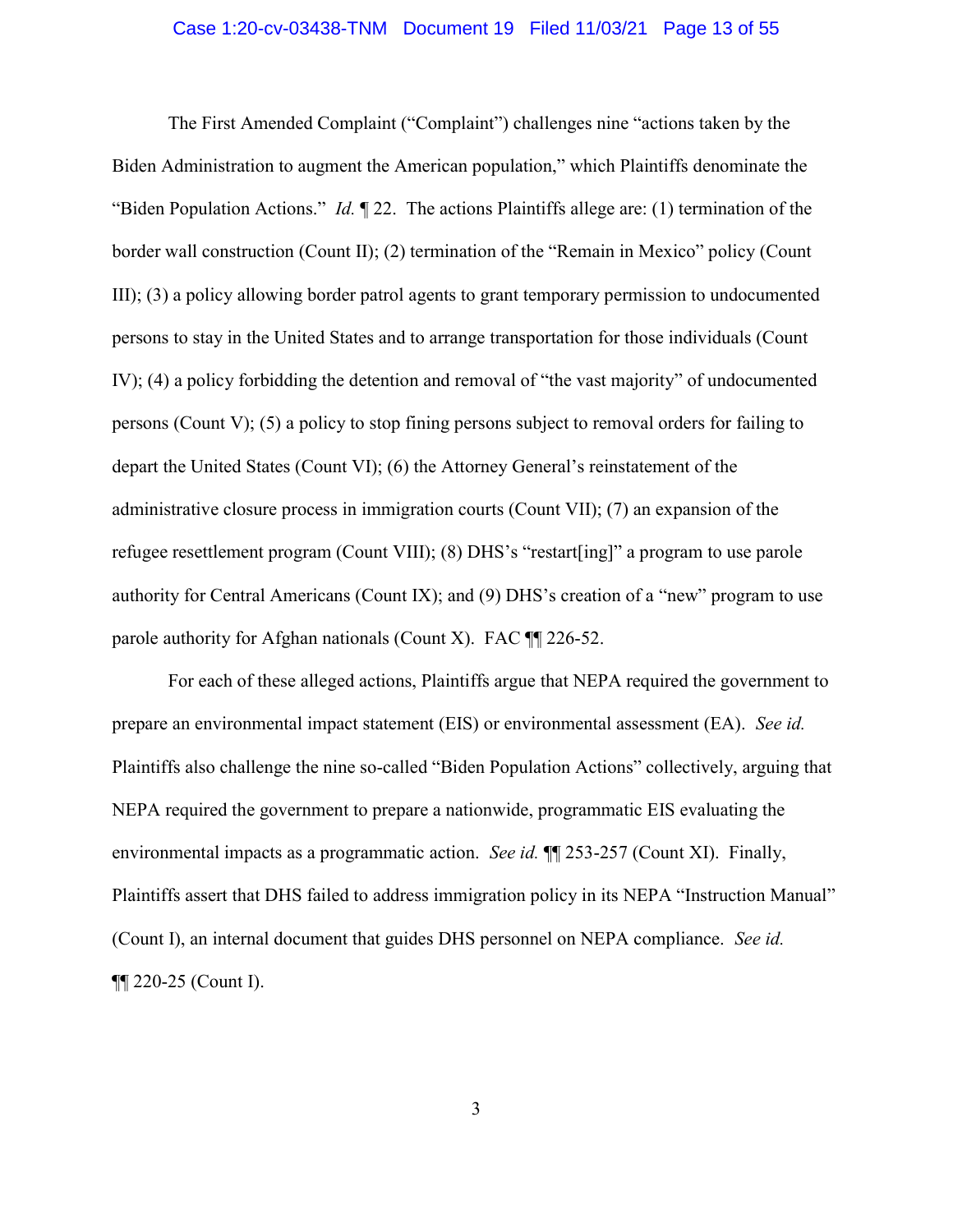#### III. STATUTORY BACKGROUND

#### A. The National Environmental Policy Act

 In enacting NEPA, Congress was concerned with the potential impacts of major federal actions significantly affecting the physical environment. *See* 42 U.S.C.  $\S$  4332(C). NEPA does not apply to every action involving a federal agency, only those that propose "major Federal action." See Macht v. Skinner, 916 F.2d 13, 16-17 (D.C. Cir. 1990), abrogated on other grounds by Karst Env't Educ. & Prot. v. EPA, 475 F.3d 1291, 1296 (D.C. Cir. 2007). NEPA imposes procedural rather than substantive requirements, Robertson v. Methow Valley Citizens Council, 490 U.S. 332, 350 (1989); Nat. Res. Def. Council, Inc. v. EPA, 822 F.2d 104, 129 (D.C. Cir. 1987), requiring federal agencies to prepare a detailed environmental impact statement or "EIS" for all "major Federal actions significantly affecting the quality of the human environment." 42 U.S.C. § 4332(C). When it is not clear whether a proposed major federal action requires preparation of an EIS, the agency may conduct a shorter preliminary examination, called an environmental assessment or "EA." 40 C.F.R. §§ 1501.5, 1508.1(h). Agencies may also comply with NEPA through a "categorical exclusion" for actions that the agency has determined categorically do not have a significant impact, and therefore do not require preparation of an EA or EIS. Id. §§ 1501.4, 1508.1(d). An agency's compliance with NEPA is bounded by a "rule of reason" to "ensure[] that agencies determine whether and to what extent to prepare an EIS based on the usefulness of any new potential information to the decisionmaking process." Dep't of Transp. v. Pub. Citizen, 541 U.S. 752, 767 (2004) (citation omitted).

#### B. U.S. Immigration Law, as Relevant to this Case

The Immigration and Nationality Act (INA), 8 U.S.C. § 1101 *et seq.*, delegates authority to the Secretary of Homeland Security for the administration and enforcement of laws relating to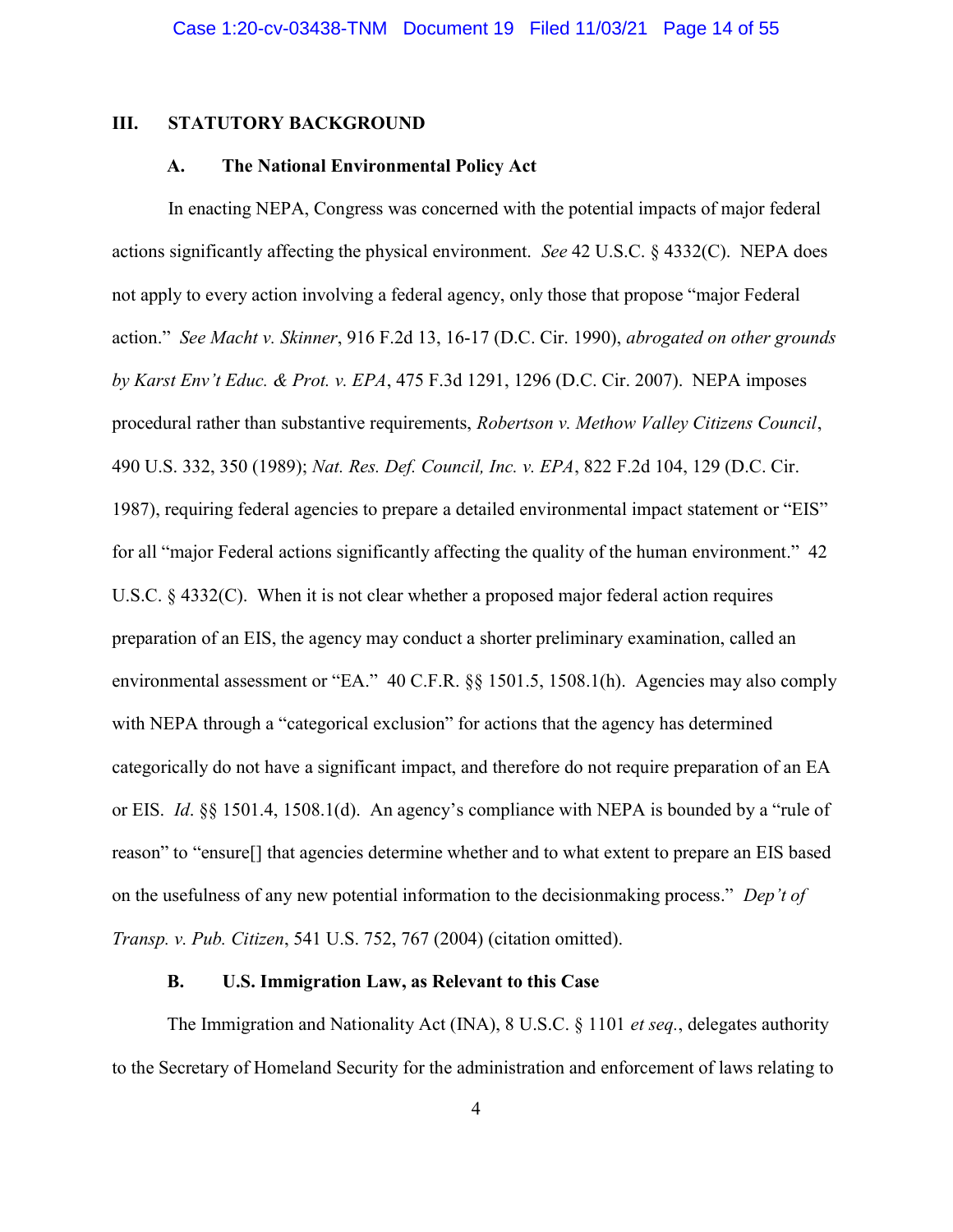#### Case 1:20-cv-03438-TNM Document 19 Filed 11/03/21 Page 15 of 55

the immigration and naturalization of noncitizens, and authorizes the Secretary to promulgate regulations and rules for carrying out this responsibility. See 8 U.S.C. § 1103(a)(1)-(3). The Attorney General can promulgate certain other regulations, review administrative determinations, delegate authority, and perform other such acts as deemed necessary to effectuate the authority to grant discretionary relief.  $8 \text{ U.S.C. }$   $\S§$   $1103(g)(1) \& (2)$ .

When DHS seeks to remove a noncitizen from the United States, it generally issues a "notice to appear" that explains the "charges against the alien and the statutory provisions alleged to have been violated." 8 U.S.C. § 1229. Under 8 U.S.C. § 1229a, immigration judges decide whether noncitizens are removable and resolve claims seeking relief or protection from removal, including claims for asylum. 8 U.S.C.  $\S$  1229a(a)(1). A noncitizen may appeal an immigration judge's decision to the Board of Immigration Appeals (BIA) and seek judicial review of the BIA's decision through a petition for review with a federal circuit court of appeals. 8 U.S.C. § 1252(a)(5), (b)(2); 8 C.F.R. § 1003.38. A petition for review is the exclusive means for judicial review of any question of law or fact—or interpretation or application of any statutory provision—that arises from an action or proceeding in immigration court. Id. §  $1252(a)(5)$ , (b)(9).

In 1996, Congress enacted the Illegal Immigration Reform and Immigrant Responsibility Act (IIRIRA), which, under Section 102(a) of the Act, required the Attorney General to "take such actions as may be necessary to install additional physical barriers and roads . . . in the vicinity of the United States border to deter illegal crossings in areas of high illegal entry into the United States." Pub. L. No. 104–208, Div. C., Title I, § 102(a), 110 Stat. 3009, 3009–554 (1996), codified at 8 U.S.C.  $\S$  1103 note. IIRIRA Section 102(c), as originally enacted, authorized the Attorney General to waive NEPA when it "was necessary to ensure expeditious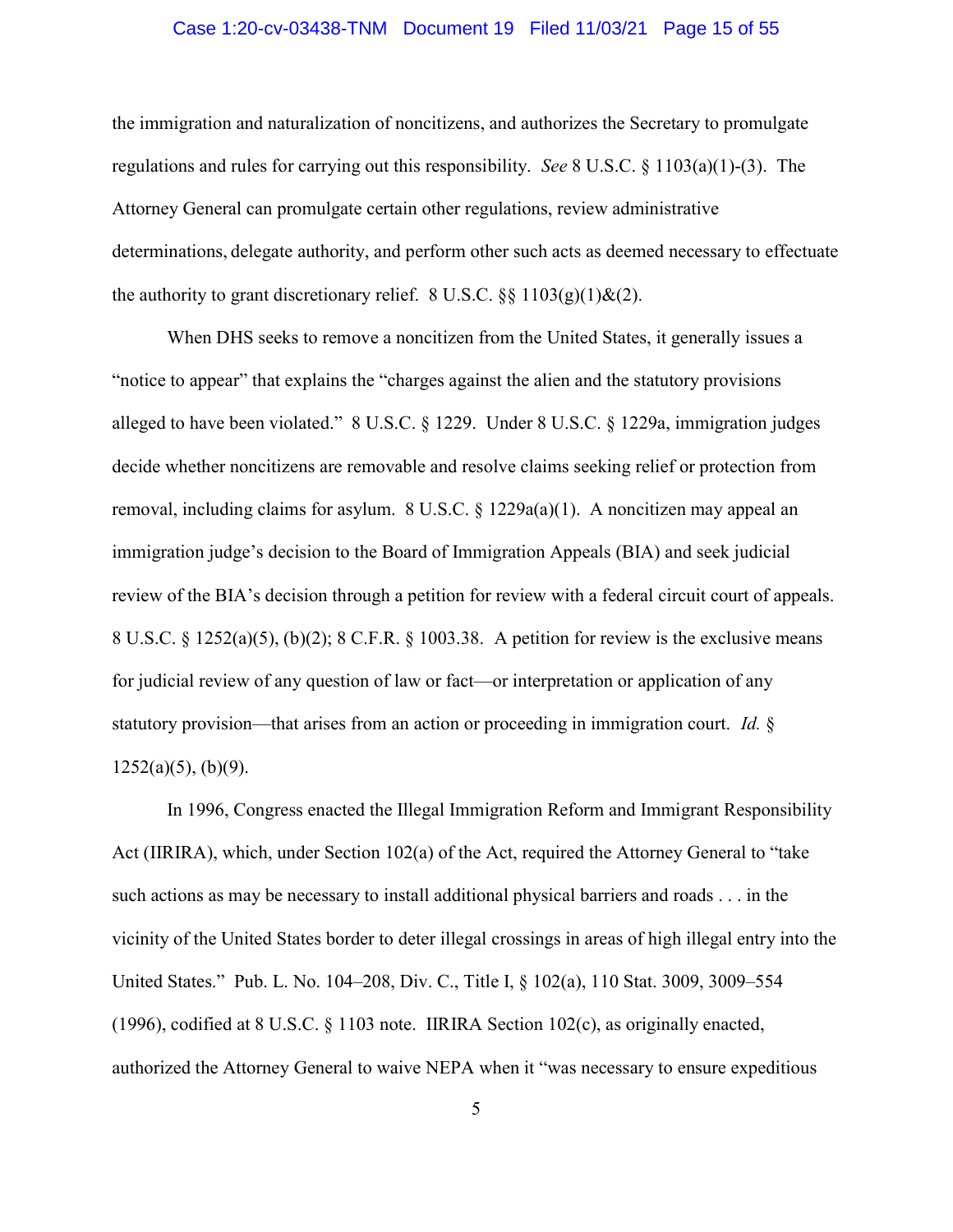construction of the barriers and roads . . ." *Id.* § 102(c). The Homeland Security Act of 2002 transferred responsibility to construct border barriers, and the corresponding NEPA-waiver authority, from the Attorney General to DHS. Pub. L. No. 107–296, 116 Stat. 2135 (2002). In 2005, the REAL ID Act amended the waiver authority of section 102(c) expanding the Secretary of DHS's authority to waive "all legal requirements" that the Secretary, in his or her own discretion, determines "necessary to ensure expeditious construction of the barriers and roads under this section." Pub. L. No. 109–13, Div. B, Title I, § 102(c)(1), 119 Stat. 231, 302, 306 (2005). All claims challenging these waivers must be filed in the District Court within 60 days and the only permissible causes of action are those alleging a violation of the United States Constitution. Id. § 102(c)(2)(A)-(B); Ctr. for Biological Diversity v. McAleenan, 404 F. Supp. 3d 218, 235 (D.D.C. 2019).

#### IV. STANDARD OF REVIEW

#### A. Federal Rules of Civil Procedure 12(b)(1) and 12(b)(6)

Before the Court can consider the merits of a case, it must determine whether Plaintiffs have properly invoked the Court's jurisdiction. Steel Co. v. Citizens for a Better Env't, 523 U.S. 83, 94 (1998) ("Without jurisdiction the court cannot proceed at all in any cause."). A federal court is presumed to lack subject matter jurisdiction and the burden of establishing the contrary rests on the plaintiff. *Turner v. Bank of N.A.*, 4 U.S. 8, 10 (1799) ("the fair presumption is . . . that a cause is without its jurisdiction, until the contrary appears"). A federal court has no subject matter jurisdiction where the plaintiff lacks standing. Nat'l Ass'n of Home Builders v. U.S. Army Corps of Eng'rs, 417 F.3d 1272, 1286 (D.C. Cir. 2005); Hunter Innovations Co. v. Travelers Indem. Co. of Conn., 605 F. Supp. 2d 170, 172 (D.D.C. 2009). Therefore, a motion to dismiss based on lack of standing is properly considered as a motion to dismiss for lack of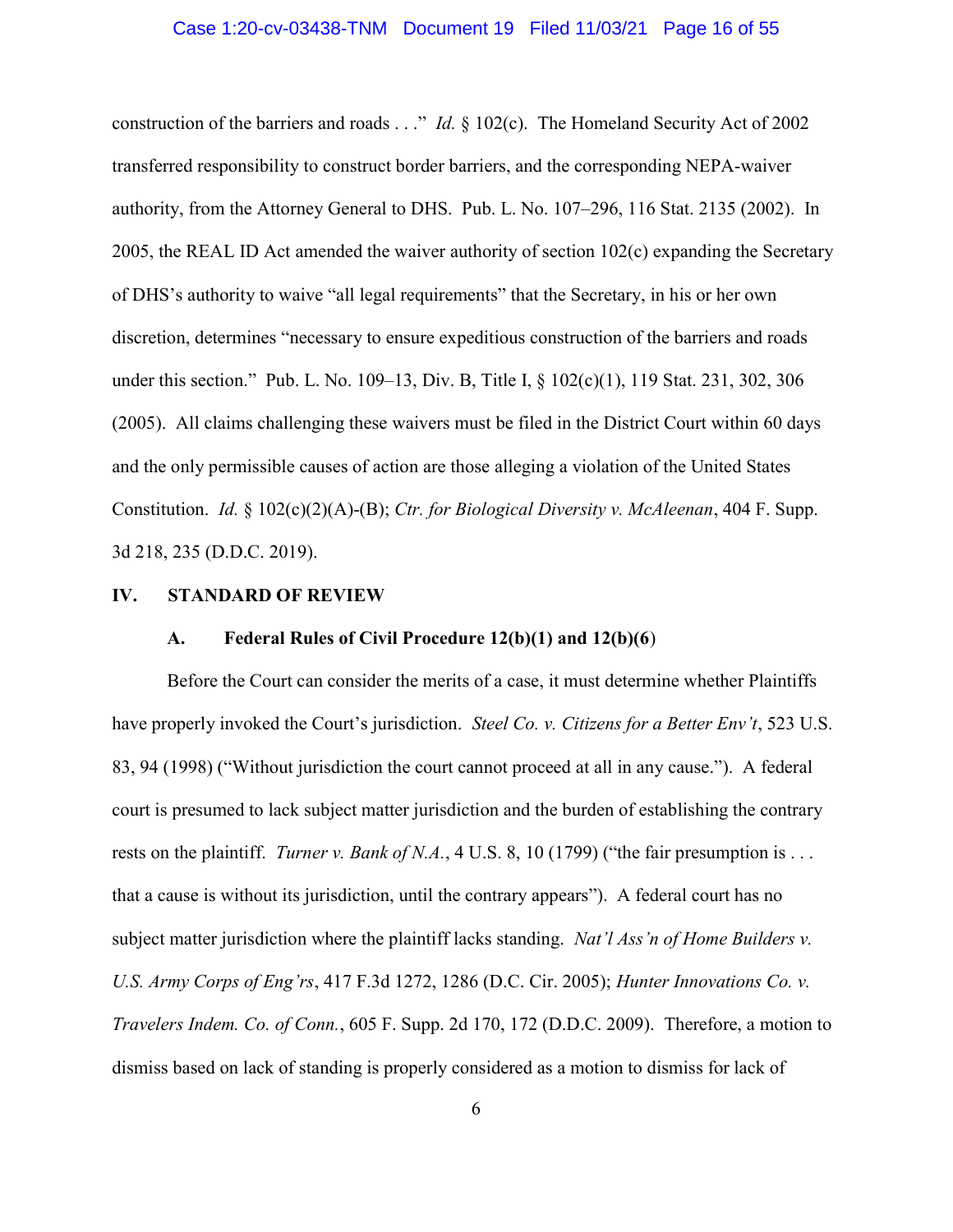#### Case 1:20-cv-03438-TNM Document 19 Filed 11/03/21 Page 17 of 55

subject matter jurisdiction under Federal Rule of Civil Procedure  $12(b)(1)$ . *Id.* Plaintiffs must establish each element of standing, and standing is determined on a claim-by-claim basis. *Lujan* v. Defs. of Wildlife, 504 U.S. 555, 561 (1992); DaimlerChrysler Corp. v. Cuno, 547 U.S. 332, 352 (2006).

Under Federal Rule of Civil Procedure 12(b)(6), the moving party must demonstrate that a plaintiff has failed to state a claim for which relief may be granted. *Kimberlin v. U.S. Dep't of* Justice, 150 F. Supp. 2d 36, 41 (D.D.C. 2001), aff'd, 318 F.3d 228 (D.C. Cir. 2003).

Under either Rule 12(b)(1) or 12(b)(6), the Court must accept the well-pleaded factual allegations as true, and must give Plaintiffs the benefit of all inferences to be drawn from those allegations. But it need not "assume the truth of legal conclusions [or] accept inferences that are unsupported by the facts set out in the complaint." Attias v. CareFirst, Inc., 865 F.3d 620 (D.C. Cir. 2017) (citation and quotation omitted). To survive a motion to dismiss under Rule  $12(b)(6)$ , the plaintiff must provide "more than an unadorned, the-defendant-unlawfully-harmed-me accusation," Ashcroft v. Iqbal, 556 U.S. 662, 678 (2009) (citing Bell Atl. Corp. v. Twombly, 550 U.S. 544, 555-57 (2007)), to "give the defendant fair notice of what the . . . claim is and the grounds upon which it rests." Twombly, 550 U.S. at 555 (omission in original). Instead, "a complaint must contain sufficient factual matter, accepted as true, to 'state a claim to relief that is plausible on its face.'" Iqbal, 556 U.S. at 678 (quoting Twombly, 550 U.S. at 570). A claim is facially plausible "when the plaintiff pleads factual content that allows the court to draw [a] reasonable inference that the defendant is liable for the misconduct alleged." *Igbal*, 556 U.S. at 678 (citing Twombly, 550 U.S. at 556).

If "the court finds that plaintiffs have failed to allege all the material elements of their cause of action," then the court may dismiss the complaint without prejudice, Taylor v. FDIC,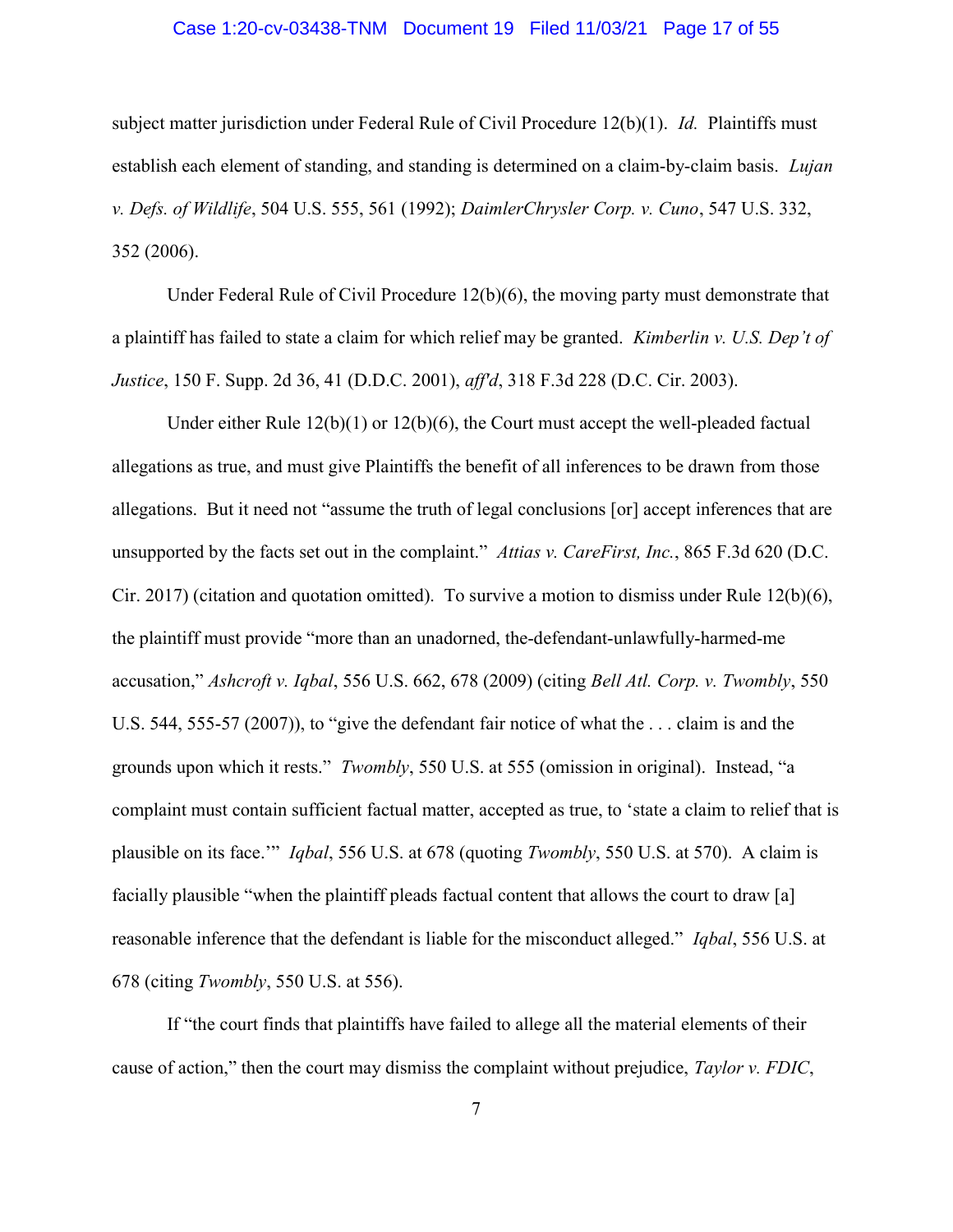132 F.3d 753, 761 (D.C. Cir. 1997), or with prejudice, if the court "determines that the allegation of other facts consistent with the challenged pleading could not possibly cure the deficiency," Firestone v. Firestone, 76 F.3d 1205, 1209 (D.C. Cir. 1996) (internal quotation marks and citations omitted).

## B. Judicial Review Under the Administrative Procedure Act

The APA provides for judicial review of challenges to a federal agency's compliance with NEPA. Karst Envtl. Educ. & Prot., Inc. v. EPA, 475 F.3d 1291, 1297 (D.C. Cir. 2007). The APA waives federal sovereign immunity over claims brought by "[a] person suffering legal wrong because of agency action, or adversely affected or aggrieved by agency action within the meaning of a relevant statute . . ." 5 U.S.C. § 702. "Agency action" . . . "includes the whole or a part of an agency rule, order, license, sanction, relief, or the equivalent or denial thereof, or failure to act<sup>[1]</sup>" 5 U.S.C.  $\S$  551(13).

Jurisdiction under the APA is limited to review of "[a]gency action made reviewable by statute and final agency action for which there is no adequate remedy in a court . . . ." 5 U.S.C. § 704; see also Lujan v. Nat'l Wildlife Fed'n, 497 U.S. 871, 882 (1990). The APA carves out an exception to judicial review "to the extent that ... agency action is committed to agency discretion by law." 5 U.S.C.  $\S 701(a)(2)$ . For an agency action to be a "final agency action" reviewable under § 706(2), the action must both "mark the consummation of the agency's decisionmaking process," and "be one by which rights or obligations have been determined, or from which legal consequences will flow[.]" Bennett v. Spear, 520 U.S. 154, 177–78 (1997) (internal quotation marks and citations omitted). To state a cognizable claim under § 706(2) of the APA, a plaintiff must identify a final agency action that is arbitrary, capricious, an abuse of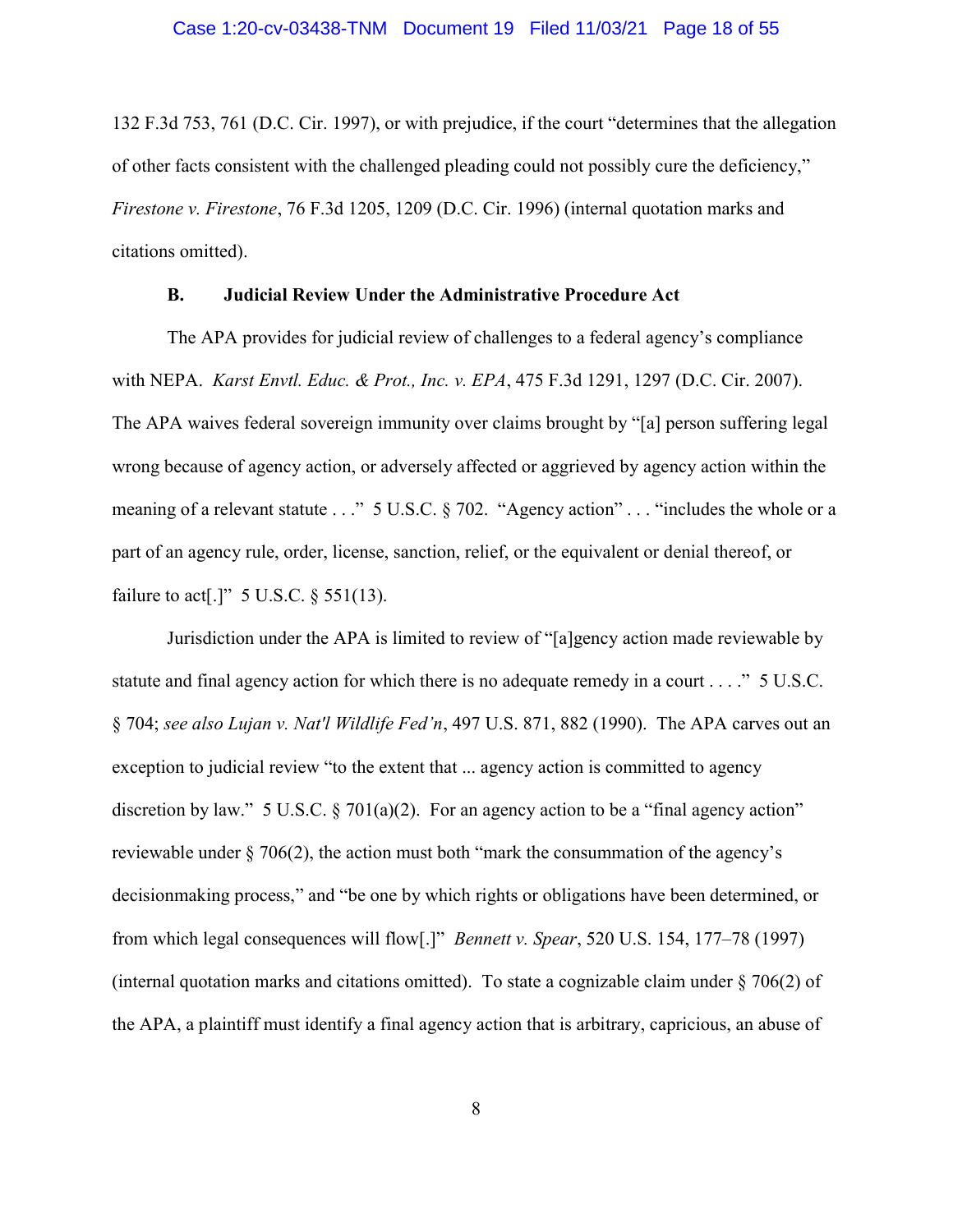#### Case 1:20-cv-03438-TNM Document 19 Filed 11/03/21 Page 19 of 55

discretion, or otherwise not in accordance with law. Nevada v. Dep't of Energy, 457 F.3d 78, 87-88 (D.C. Cir. 2006).

### IV. ARGUMENT

#### A. Plaintiffs Lack Standing Under Article III to Pursue Their Claims.

The standing doctrine arises from Article III's "cases" and "controversies" limitation on the subject matter jurisdiction of federal courts. U.S. CONST. art. III, § 2, cl. 1. The "irreducible constitutional minimum" for standing requires: (1) a legally cognizable, concrete injury-in-fact; (2) that is fairly traceable to the conduct of the defendant; (3) and that may be redressed by a favorable order from a court. *Defs. of Wildlife*, 504 U.S. at 560-61. Plaintiffs bear the burden of establishing standing. See Summers v. Earth Island Inst., 555 U.S. 488, 493 (2009). As explained below, Plaintiffs fail to meet their burden for any of their NEPA theories.

Where, as here, a plaintiff alleges a procedural injury, the redressability and immediacy requirements are relaxed. See Defs. of Wildlife, 504 U.S. at 572 n.7. But the plaintiff must still show that the challenged decision affects their concrete interests. The mere "deprivation of a procedural right without some concrete interest that is affected by the deprivation—a procedural right in vacuo—is insufficient to create Article III standing." Summers, 555 U.S. at 496; see also Spokeo, Inc. v. Robins, 136 S. Ct. 1540, 1549 (2016) ("a bare procedural violation, divorced from any concrete harm," cannot satisfy the injury-in-fact requirement). Further, plaintiffs have an obligation to tie their alleged injuries to the effects of the rule they challenge on the specific places they use to establish a "geographic nexus." See Am. Fuel & Petrochemical Mfrs. v. EPA, 937 F.3d 559, 592 (D.C. Cir. 2019). For example, in the *American Fuel* case, the D.C. Circuit found that plaintiffs had standing to challenge an EPA rule setting renewable fuel standards because their declarants established the rule was likely to harm "the particular habitats of the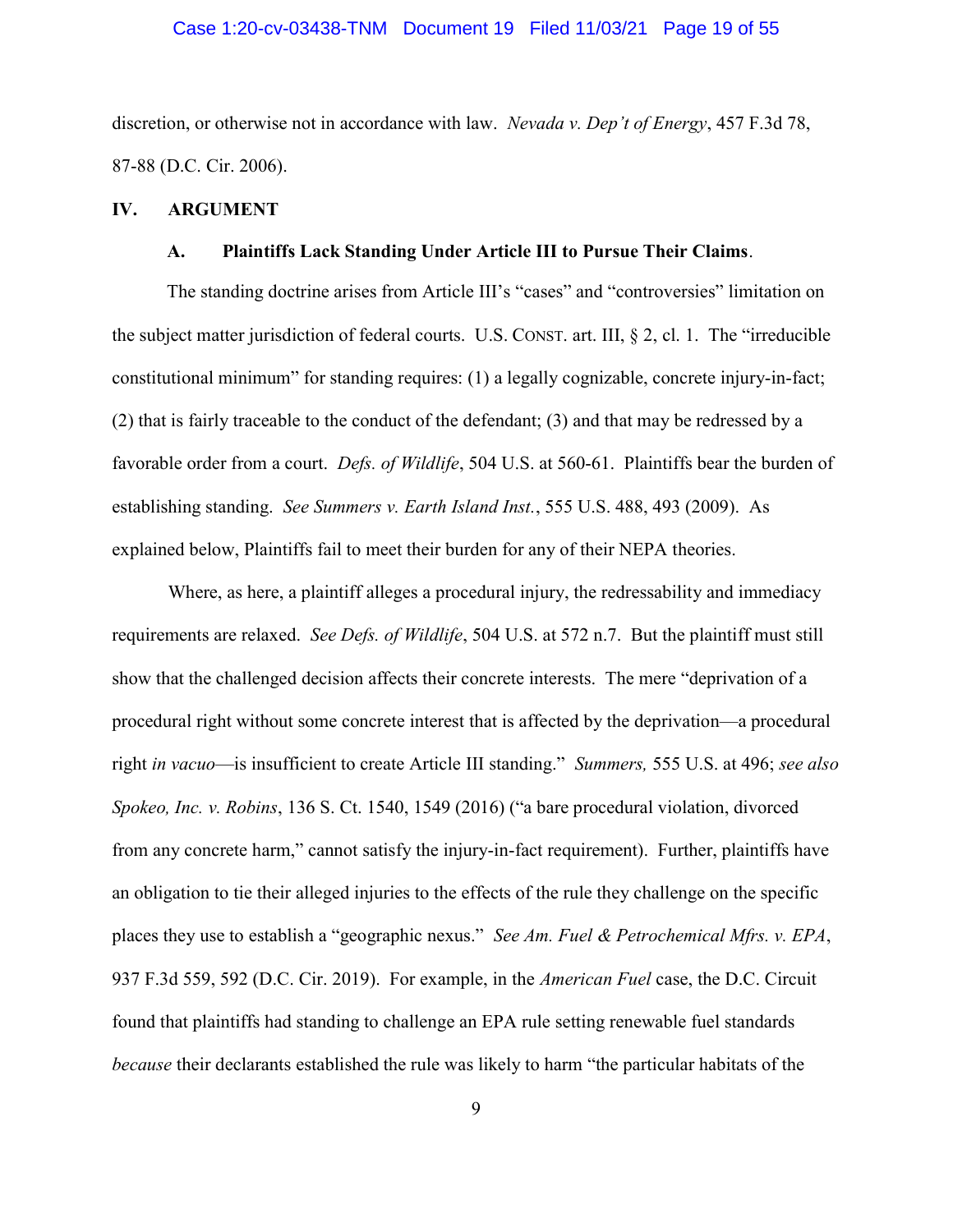#### Case 1:20-cv-03438-TNM Document 19 Filed 11/03/21 Page 20 of 55

whooping cranes and Gulf sturgeon in which [the declarants] have interests." *Id.* at 593-94 (noting plaintiffs showed land conversions caused by the rule "near and within the very areas that [the declarant] visits to observe whooping cranes. . . .") (emphasis added).

Standing is "ordinarily substantially more difficult to establish," in cases such as this one, where the existence of one or more elements "depends on the unfettered choices made by independent actors not before the courts." Defs. of Wildlife, 504 U.S. at 562. In these circumstances, the plaintiff must "adduce facts showing that those choices have been or will be made in such manner as to produce causation and permit redressability of injury." *Id.*; Ctr. for Biological Diversity v. Exp.-Imp. Bank of the U.S., 894 F.3d 1005, 1012 (9th Cir. 2018); St. John's United Church of Christ v. FAA, 520 F.3d 460, 463 (D.C. Cir. 2008).

### 1. Plaintiffs Allege Injuries That are Too Speculative and Generalized to Support Standing.

Plaintiffs speculate that the so-called "Biden Population Actions" will cause noncitizens to locate or relocate within their individual communities and cause various types of widespread harm. Plaintiffs' allegations about speculative and generalized harms do not support standing.

Four members of Plaintiff MCIR—Henry Barbaro, Steve Kropper, David Holzman, and Mike Hanauer—claim to have experienced "environmental degradation to places and environments they value because of DHS's . . . NEPA procedures." *Id.* 142. Mr. Barbaro alleges that his ability to enjoy outdoor activities in New England has declined "because of overcrowding caused by population growth" due to decades of federal immigration policy. Id. ¶¶ 145-47. As to the Biden Population Actions his organization challenges here, Mr. Barbaro claims Boston is "a fairly popular destination for those arriving on buses and planes from the border" and for new asylum seekers. *Id.*  $\P$  150-51. Mr. Kropper alleges population growth has increased greenhouse gas emissions and traffic and contributed to the loss of biodiversity. Id. ¶¶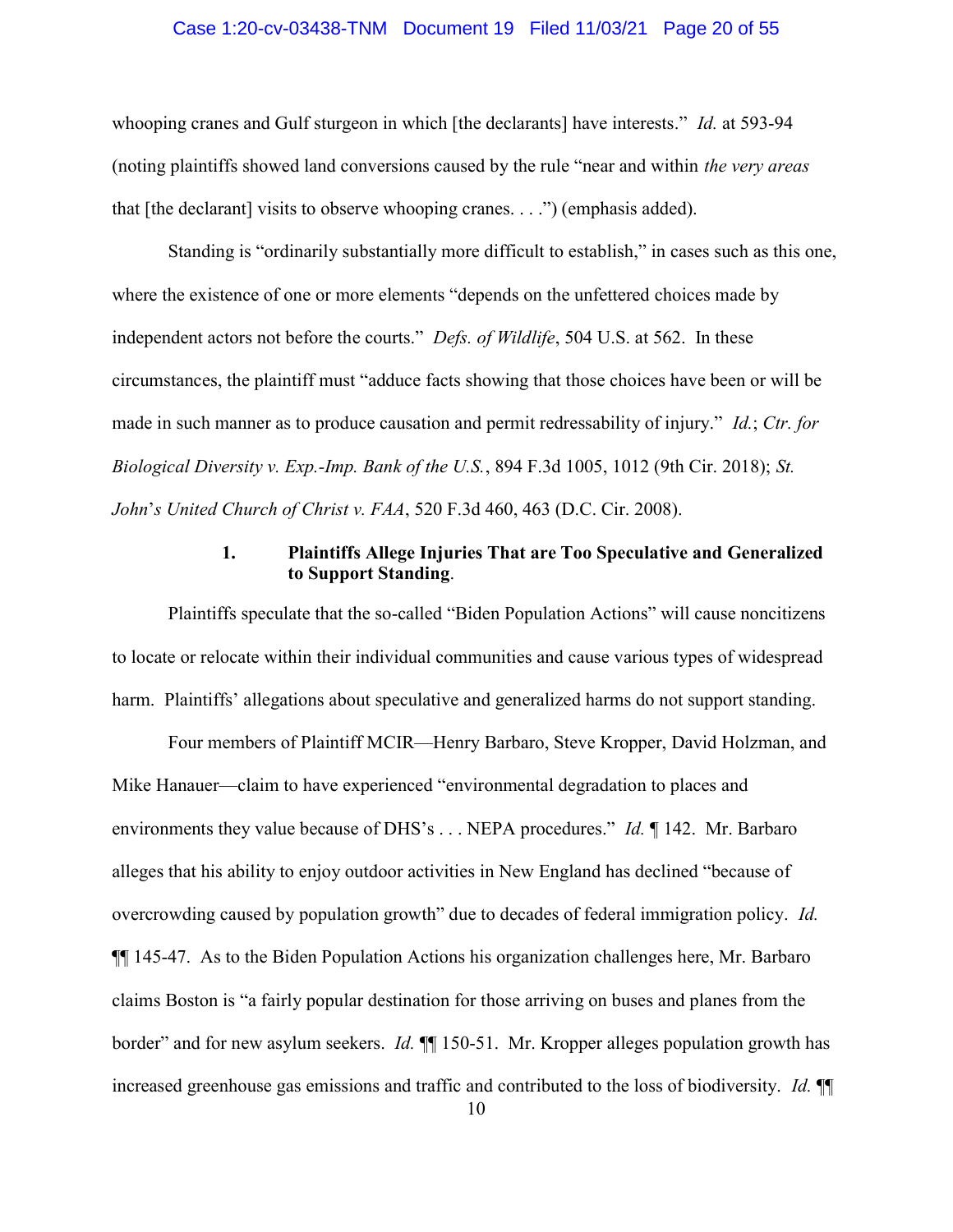#### Case 1:20-cv-03438-TNM Document 19 Filed 11/03/21 Page 21 of 55

153, 155. He also complains of trash in Big Bend National Park allegedly left by those irregularly crossing the border who have been enticed to do so by the Biden Population Actions. Id.  $\P$  157-60. Mr. Holzman complains of lost open spaces, increased noise, and fewer butterflies—impacts he claims will intensify through the Biden Population Actions as "an unknown number" of new residents head to the Boston area. *Id.*  $\P$  161-64. Mr. Hanauer alleges that immigration-driven population growth has diminished his ability to bike and enjoy nature. Id. ¶ 165.

The allegations of Plaintiffs Lynn, Huhn, Meyer, and Anderson are similarly general and focused on changes to the environment that—if caused by immigration—are decades in the making. Mr. Lynn complains of years of increasing traffic and commuting time in Los Angeles. FAC ¶¶ 166-69. Mr. Lynn further alleges his current home, Lancaster County, Pennsylvania, stands to be "transform[ed]" by the Biden Administration's actions on refugee resettlement. Id. ¶¶ 169-72. Ms. Huhn complains of noticing more foreign nationals in Minneapolis in the 2000's and 2010's than in the 1990's and asserts that "[n]ow that the Biden Administration has raised the refugee ceiling . . . [she] expects the refugee program to have continuing, increasing effects," such as more sprawl. *Id.*  $\P$  174-79. Ms. Huhn also blames the alleged extinction of the Karner Blue Butterfly from Minnesota on "population growth created by the refugee program." Id.  $\P$ 177. Mr. Meyer, also from Minnesota, complains of increased development near his family's cabin in northwest Wisconsin, suburban sprawl, traffic congestion, and increased crowds and pollution at his favorite recreation spots. *Id.*  $\P$  182-85. Mr. Anderson, a birdwatcher and nature enthusiast also from Minnesota advances similar complaints about sprawl and development, and more ATVs on nature trails. FAC ¶¶ 190-93.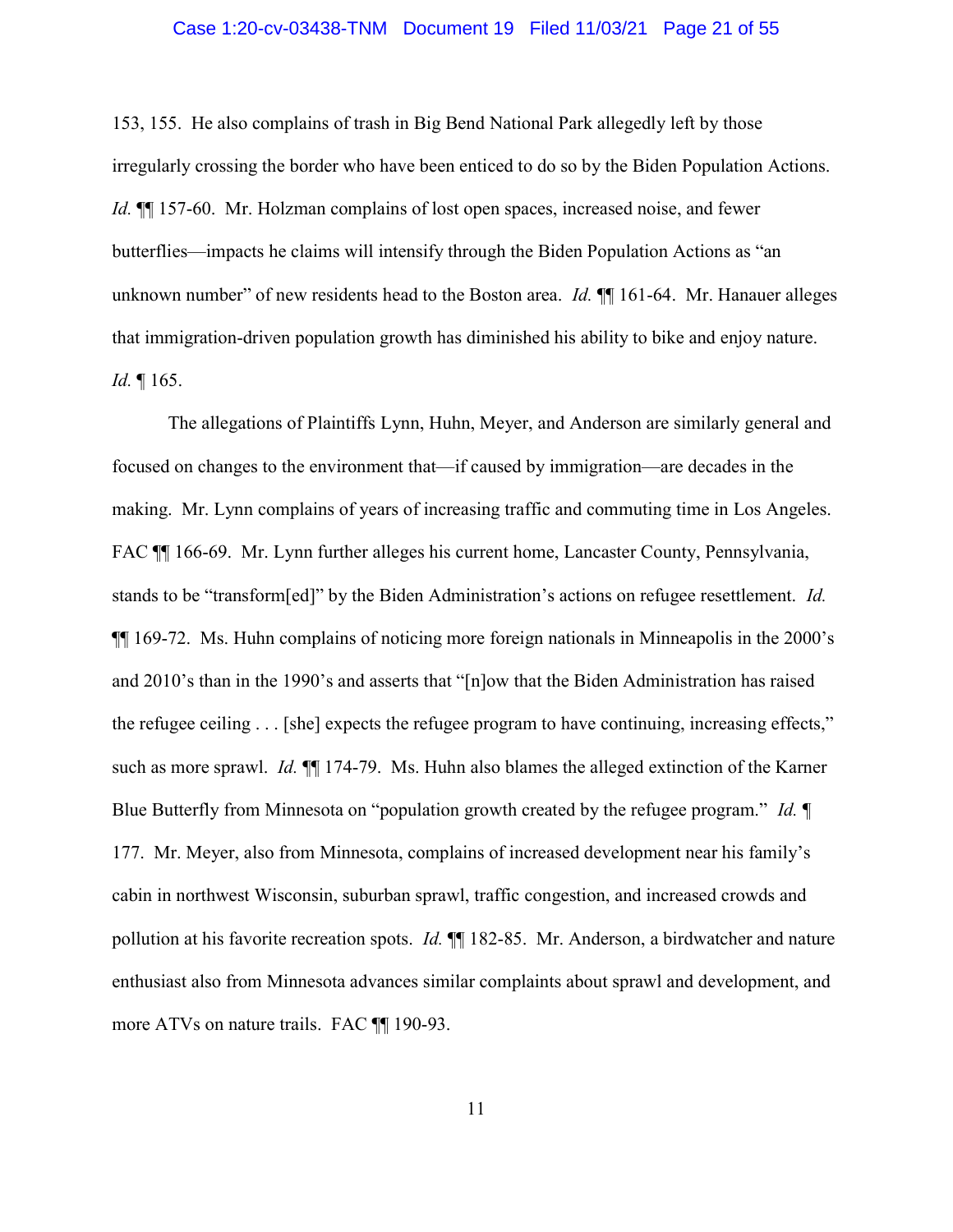#### Case 1:20-cv-03438-TNM Document 19 Filed 11/03/21 Page 22 of 55

Finally, Plaintiffs Chance Smith and Gail Getzwiller claim injuries specific to irregular immigration along the southern border where they live and work on cattle ranches. Mr. Smith claims that some of the Biden Population Actions have enticed border crossers and smugglers that trespass on the ranch. FAC ¶¶ 199-204. Ms. Getzwiller points to large quantities of trash left behind by those crossing the border irregularly. Id. ¶¶ 206-09. Ms. Getzwiller also complains about what she perceives as decreased border protection activity and more lax treatment of those apprehended at the border by "hand[ing] them over to . . . Catholic Services who take them . . . and board them onto buses or planes to all sorts of places in the interior." *Id.* ¶¶ 215-16.

Plaintiffs repeatedly present theories of injury too conjectural to establish injury in fact. See Clapper v. Amnesty Int'l USA, 568 U.S. 398, 409 (2013) (noting injury must be "certainly impending" and that "possible future injury" does not suffice); Steel Co., 523 U.S. at 103 (same). For example, Plaintiffs speculate that the actions they complain about may cause many noncitizens to locate or relocate within their communities to the detriment of the local environment. See, e.g., FAC ¶ 164 (Mr. Barbaro "feels that many more millions *may* come in over the next three and a half years if the actions continue") (emphasis added); *id.*  $\P$  151 ("if this Boston docket [of the Boston Immigration Court] gets too full, Boston immigration judges *may* simply choose to clear their dockets without ordering deportations  $\dots$ ") (emphasis added); *id*. 176 (Ms. Huhn "wonders whether the numerous local NGO's in Minnesota will ultimately also take Afghan<sup>[]</sup> nationals from the new parole program") (emphasis added). *See also id.*  $\P$  181, 188, 191, 193 (Plaintiffs expressing their "fears" of possible future increases in the number of noncitizens where they live). These speculative concerns about the future fall well short of establishing an injury in fact. See Arpaio v. Obama, 797 F.3d 11, 21 (D.C. Cir. 2015) (finding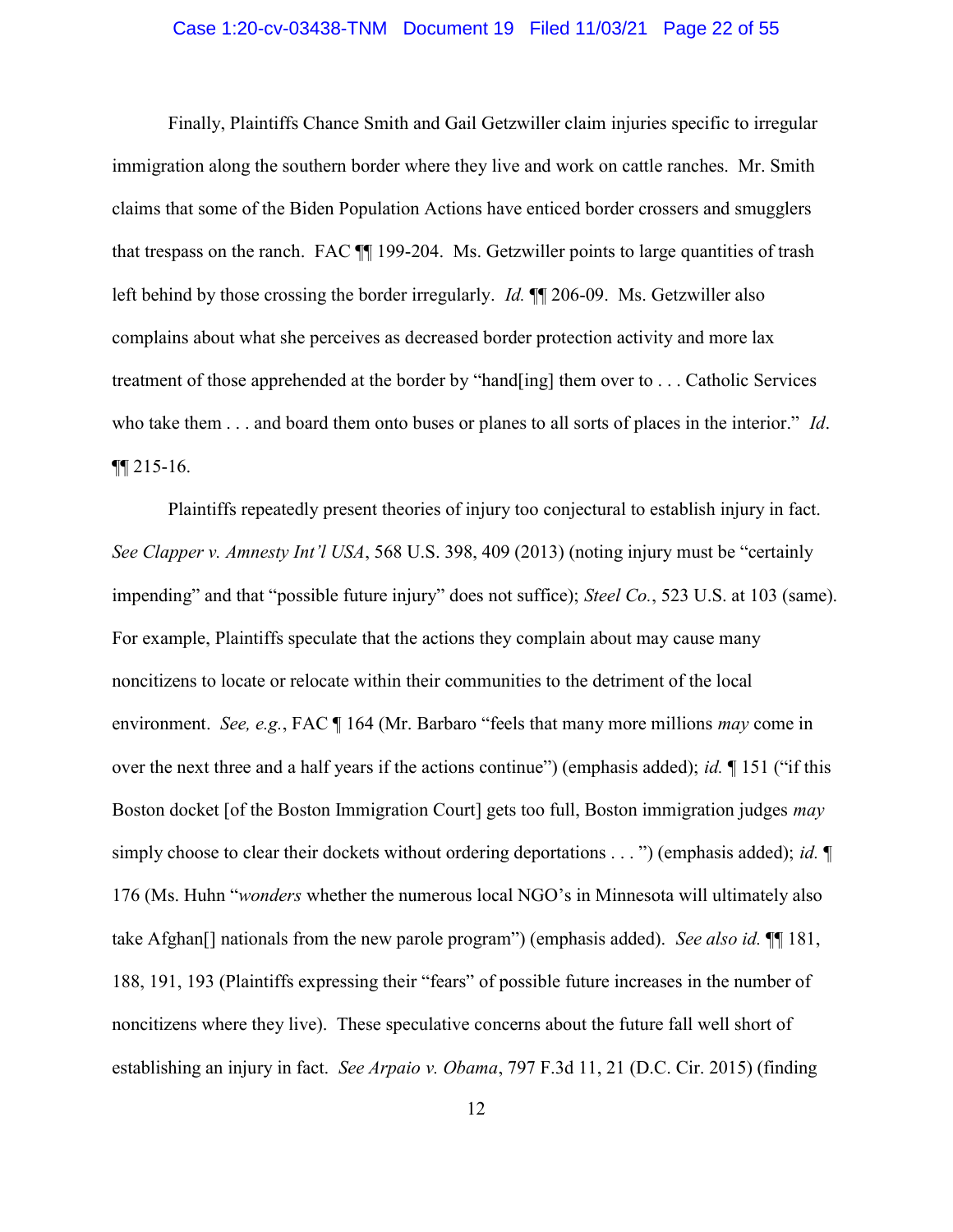#### Case 1:20-cv-03438-TNM Document 19 Filed 11/03/21 Page 23 of 55

no injury based on "conjectural and conclusory" allegations that federal immigration policy increased irregular immigration resulting in more crime). As the Ninth Circuit has recently held in a case bringing claims similar to Count I and XI here, a court "may not find standing based on the Plaintiffs' cumulative speculation about their injuries in fact." Whitewater Draw Nat. Res. Conserv. Dist. v. Mayorkas, 5 F.4th 997, 1019 (9th Cir. 2021).

Nor does speculation that the number of refugees will increase because local NGOs work to resettle refugees (e.g., FAC ¶¶ 170, 175, 189) or that there are desirable medical and social services in the United States (e.g., id.  $\parallel$  187) establish the requisite geographic nexus between the government actions Plaintiffs challenge and the areas where they live. Plaintiffs do not plead facts showing that the number of refugees that will resettle in the areas where they live will increase because of the actions they challenge or that those refuges will cause the harms they complain of, e.g., more traffic, pollution, and crowds. See Whitewater Draw, 5 F.4th at 1017 ("Plaintiffs have not shown a reasonable probability that . . . rules [pertaining to opportunities for foreign students] cause population growth *anywhere* in a manner that affects Plaintiffs' interests") (emphasis in original).

Instead, Plaintiffs ask the Court to assume that noncitizens—whether refugees, paroled noncitizens, or undocumented persons apprehended at the border—will establish residence in areas where Plaintiffs live or visit in numbers that meaningfully contribute to the environmental effects about which Plaintiffs complain. Plaintiffs offer no allegations that plausibly support that inference. And the Court cannot presume that any population growth anywhere in the country will harm Plaintiffs' interests. See Fla. Audubon Soc'y v. Bentsen, 94 F.3d 658, 667 (D.C. Cir. 1996); see also Summers, 555 U.S. at 498 (basing standing on the "statistical probability that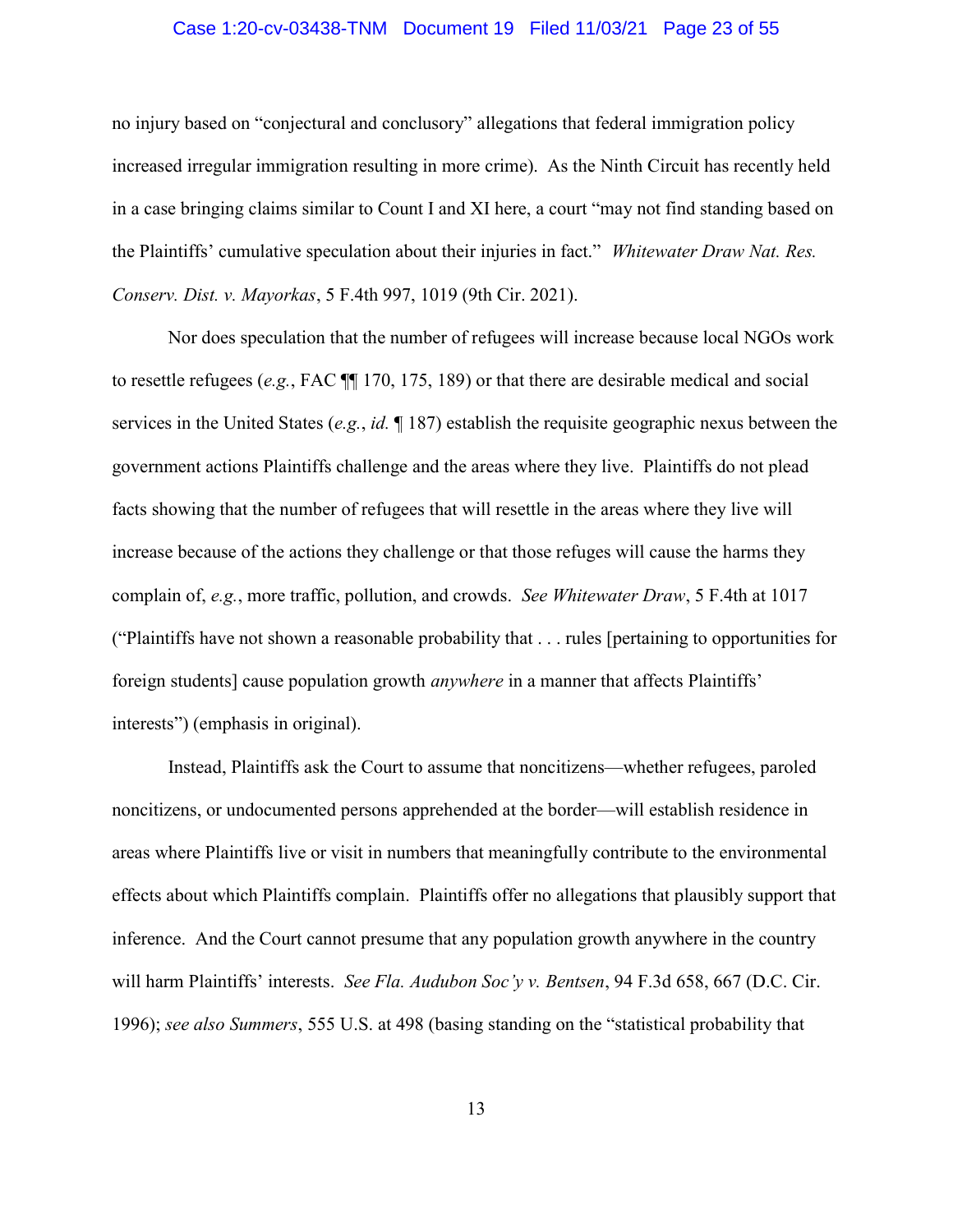#### Case 1:20-cv-03438-TNM Document 19 Filed 11/03/21 Page 24 of 55

some of [plaintiffs'] members are threatened with concrete injury . . . would make a mockery of our prior cases").

Further, to have standing, Plaintiffs must show that the specific actions they challenge threaten them "in a personal and individual way." *Defs. of Wildlife*, 504 U.S. at 560 n.1. The Supreme Court has made clear that "standing to sue may not be predicated upon an interest . . . which is held in common by all members of the public, because of the necessarily abstract nature of the injury all citizens share." Schlesinger v. Reservists Comm. to Stop the War, 418 U.S. 208, 220 (1974). But plaintiffs repeatedly allege broad, environmental harms (see FAC ¶¶ 143-196) without showing the invasion of a legally protected interest that is concrete and particularized. Resolving such "generally available" grievances "is the function of Congress and the Chief Executive," not the courts. *Defs. of Wildlife*, 504 U.S. at 576. The "injury (if any) to a citizen qua citizen from admission of an alien is an injury common to the entire population, and seems particularly well-suited for redress in the political rather than the judicial sphere." Fed'n for Am. Immigr. Reform v. Reno, 93 F.3d 897, 901 (D.C. Cir. 1996). See also Sadowski v. Bush, 293 F. Supp. 2d 15, 19 (D.D.C. 2003) ("merely alleging that [a plaintiff] lives in an area affected by illegal immigration is not enough to show standing.").

In sum, Plaintiffs cannot establish standing through their theories of speculative and generalized injury instead of the necessary concrete and particularized injury that is actual or imminent.

## 2. Plaintiffs' Alleged Injuries Are Not Fairly Traceable to the Agency Actions They Challenge, or Redressable by this Court.

Even assuming Plaintiffs have established an injury in fact, their asserted injuries from population growth are not "fairly traceable" to the actions they challenge, or for similar reasons redressable by this Court. The APA requires a plaintiff to "show that he has 'suffer[ed] legal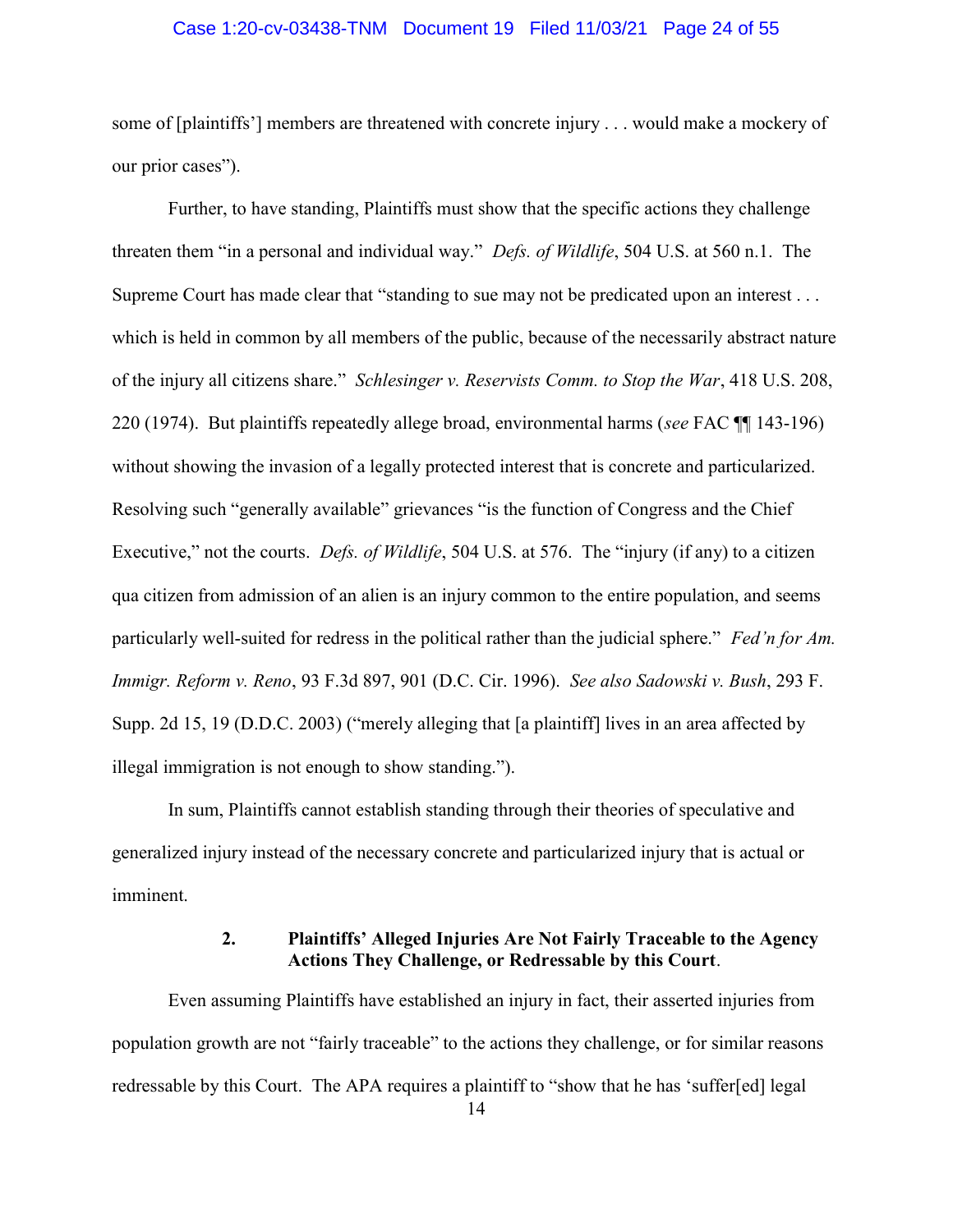#### Case 1:20-cv-03438-TNM Document 19 Filed 11/03/21 Page 25 of 55

wrong' *because of* the challenged agency action, or is 'adversely affected or aggrieved' by that action[.]" Nat'l Wildlife, 497 U.S. at 883 (quoting 5 U.S.C. § 702) (emphasis added). Here, that means Plaintiffs must plead sufficient facts that the challenged government actions meaningfully contribute to population growth, and that this population growth is *causing* the alleged harm, such that the Court by setting aside the actions can redress Plaintiffs' injuries. Plaintiffs have not done so.

First, Plaintiffs fail to plead sufficient facts demonstrating that the actions they challenge—rather than broader socioeconomic and geopolitical forces or decades of policy decisions across the government regarding infrastructure, energy, and climate, and so on—are the cause of their injuries. The urban sprawl, development, crowds, loss of open space, loss of biodiversity, traffic, noise, and pollution of which Plaintiffs complain have many contributing causes. While population growth may be one cause of these alleged injuries (and immigration may in turn be one cause of population growth), Plaintiffs do not allege facts showing that the nine policies they challenge meaningfully contribute to population growth that will harm their concrete interests. Taking MCIR member Kropper as an example, Plaintiffs plead no facts showing that his alleged increased commuting time from 18 minutes to an hour is tied to immigration, or that recent government actions "will create even more congestion." FAC ¶ 154. All of Plaintiffs' alleged injuries suffer from the same fundamental flaw: Plaintiffs have failed to connect their alleged harms to any of the challenged policies, despite their burden to do so.

Second, Plaintiffs' alleged injuries each flow from the voluntary actions of third parties, increasing Plaintiffs' burden of proving traceability. See, e.g., FAC  $\P$  159, 214 (alleging that six actions "encourage" irregular border crossing at the southern border with Mexico). Plaintiffs cannot meet that heightened burden through bare speculation. "An action by a third party not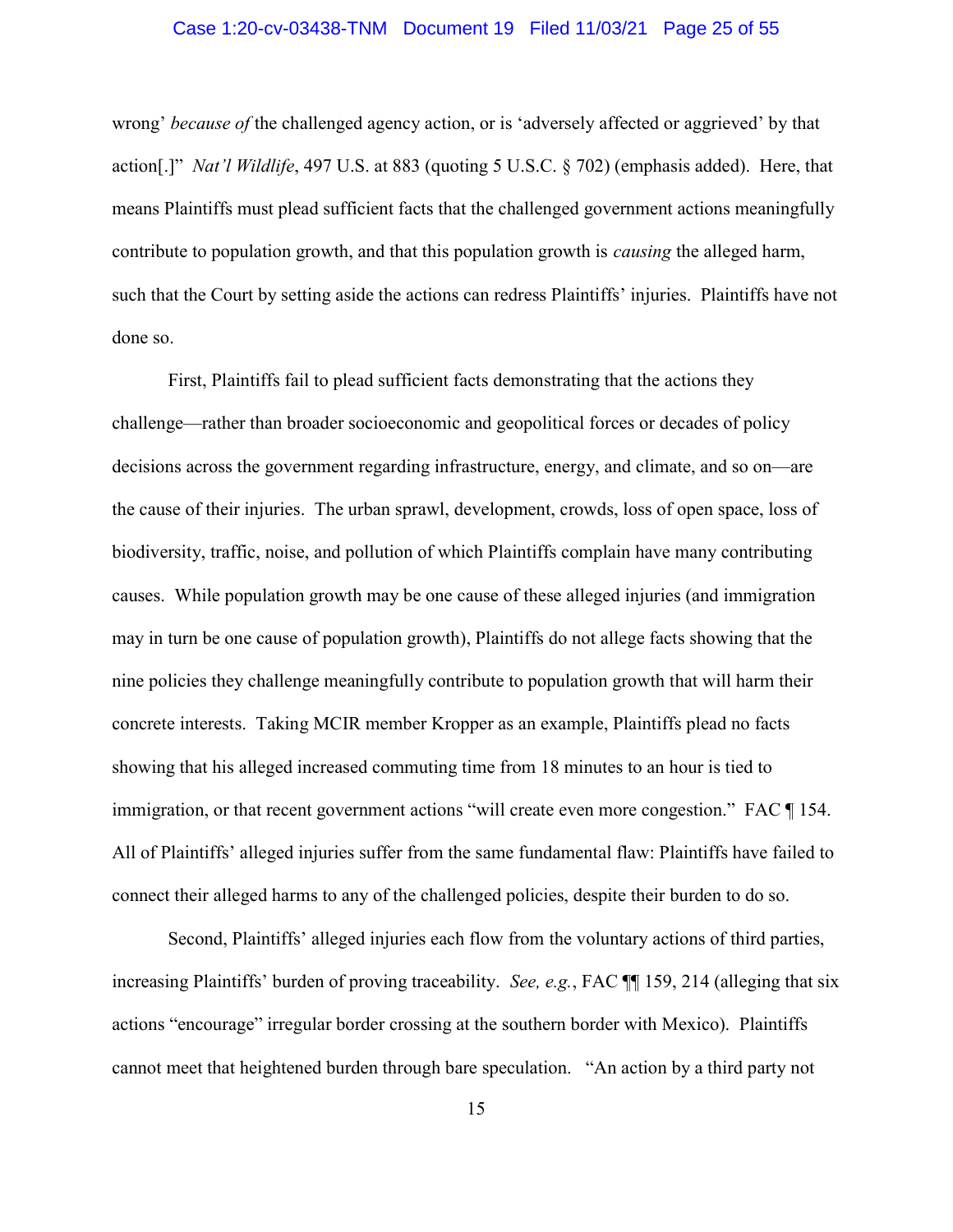#### Case 1:20-cv-03438-TNM Document 19 Filed 11/03/21 Page 26 of 55

before the court may cause injury for Article III standing [only] when that action is the result of a determinative or coercive effect upon that third party." Nat'l Ass'n of Home Builders v. U.S. Fish & Wildlife Serv., 34 F. Supp. 3d 50, 59 (D.D.C. 2014); see also Fla. Audubon Soc'y, 94 F.3d at 669-70 (affirming dismissal of plaintiffs' claim that expanded tax credit for ethanol-based gasoline additives would lead to increased agricultural pollution "because of the number of speculative links that must hold for the chain to connect the challenged acts to the asserted particularized injury"). As the Ninth Circuit explained in affirming the district court's dismissal of functionally identical claims lacking standing:

Where, as here, an asserted injury arises from the government's allegedly unlawful regulation (or lack of regulation) of someone else, much more is needed to demonstrate causation and redressability. In that case, the plaintiffs must adduce facts showing that [the choices of independent actors not before the courts] have been or will be made in such manner as to produce causation and permit redressability of injury. In such circumstances, involving independent actors, the Court has cautioned that standing is not precluded but it is ordinarily substantially more difficult to establish.

Whitewater Draw, 5 F.4th at 1013-14 (quotation marks and citations omitted). There, the Ninth Circuit found that plaintiffs failed to show that the Deferred Action for Childhood Arrivals (DACA) policy—one of the actions they challenged—"caused illegal immigration and was not merely one of the 'myriad economic, social, and political realities' that might influence an alien's decision to 'risk<sup>[]</sup> life and limb' to come to the United States." *Id.* at 1015 (citing *Arpaio*, 797 F.3d at 20 (also rejecting a DACA challenge based in part on allegations of increased crime)).

Plaintiffs here advance the same "enticement" theory the Ninth Circuit rejected in Whitewater Draw, arguing that the actions they challenge "encourage" irregular immigration. It should be rejected for the same reason: "any number of variables might influence an alien's independent decision to resettle" and Plaintiffs have not shown that any noncitizen made an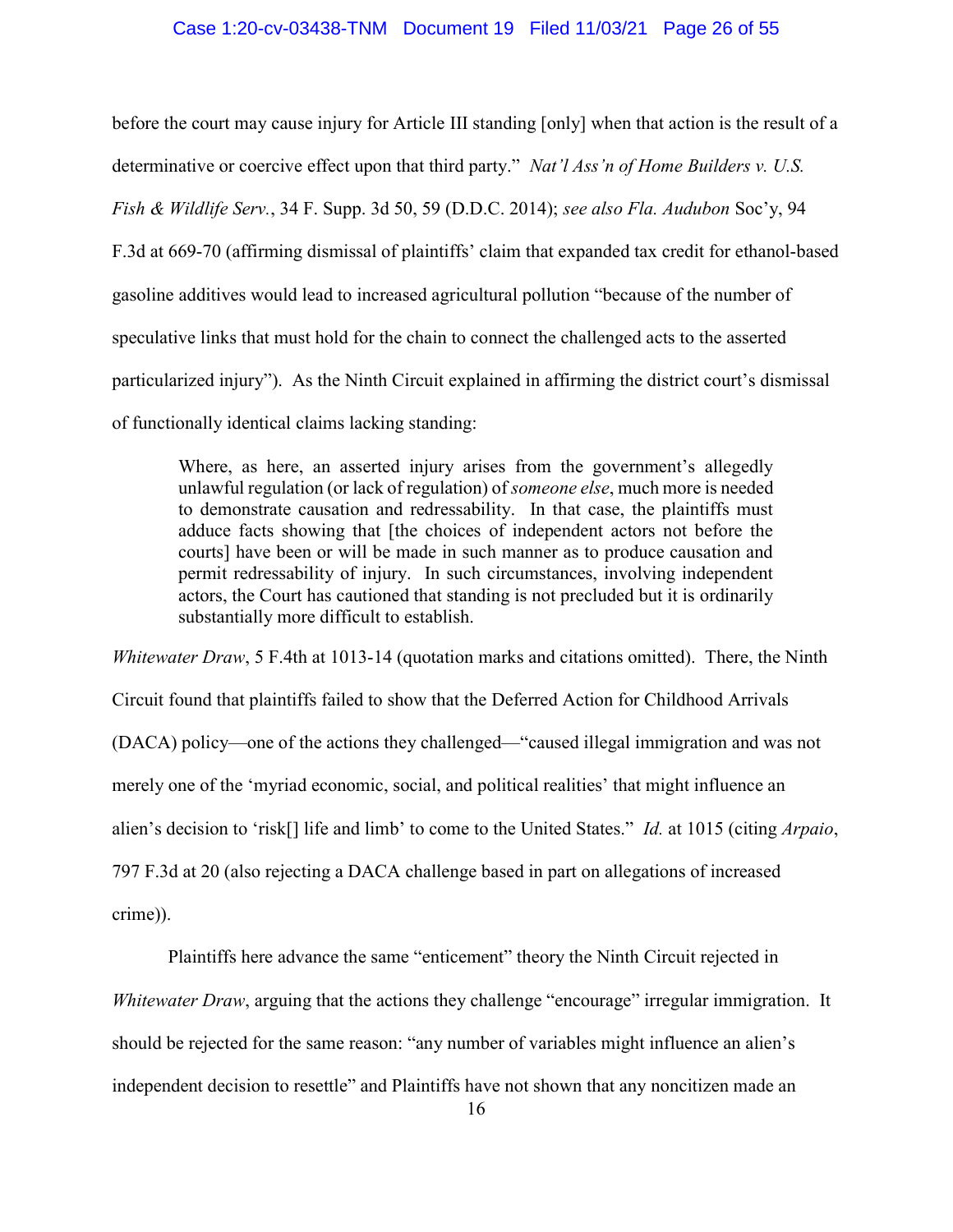#### Case 1:20-cv-03438-TNM Document 19 Filed 11/03/21 Page 27 of 55

immigration decision that harmed Plaintiffs' interests "because of" the actions they challenge. Whitewater Draw, 5 F.4th at 1017.

Indeed, Plaintiffs' injuries are even more attenuated than those rejected by the D.C. Circuit in Arpaio. Even assuming Plaintiffs' alleged injuries were caused in part by population growth, they have not pleaded that population growth where they live is caused by the challenged government actions rather than the independent choices of third parties who locate or relocate in Plaintiffs' communities. Cf. Arpaio, 797 F.3d at 21 (alleging some foreign citizens will illegally enter the United States and settle in Maricopa County where they will commit crimes). Plaintiffs thus fail to put forth sufficient allegations that their claimed injuries are "a predictable effect" of the challenged government actions rather than "a product of independent, third-party decision making." Whitewater Draw, 5 F.4th at 1019. "Plaintiffs' speculation lengthens the causal chain beyond the reach of NEPA" and should be rejected as not fairly traceable to the government actions they challenge. Id. at 1015-16 (quoting Metro. Edison Co. v. People Against Nuclear Energy, 460 U.S. 766, 775 (1983)).

In short, Plaintiffs lack Article III and APA standing to assert claims against any of the actions they challenge in this lawsuit.

#### B. The Instruction Manual (Count I) Is Not a Final Agency Action.

The Court should also dismiss Count I because the DHS Instruction Manual is not "final agency action" reviewable under the APA. NEPA claims are reviewed under the APA, which limits judicial review to "final agency action." 5 U.S.C. § 704; *Trudeau v. FTC*, 456 F.3d 178, 185, 187 (D.C. Cir. 2006); Norton v. S. Utah Wilderness All., 542 U.S. 55, 61–62 (2004) (SUWA). The Supreme Court has established a two-part test for determining whether agency action is final: the action must (1) "mark the consummation of the agency's decisionmaking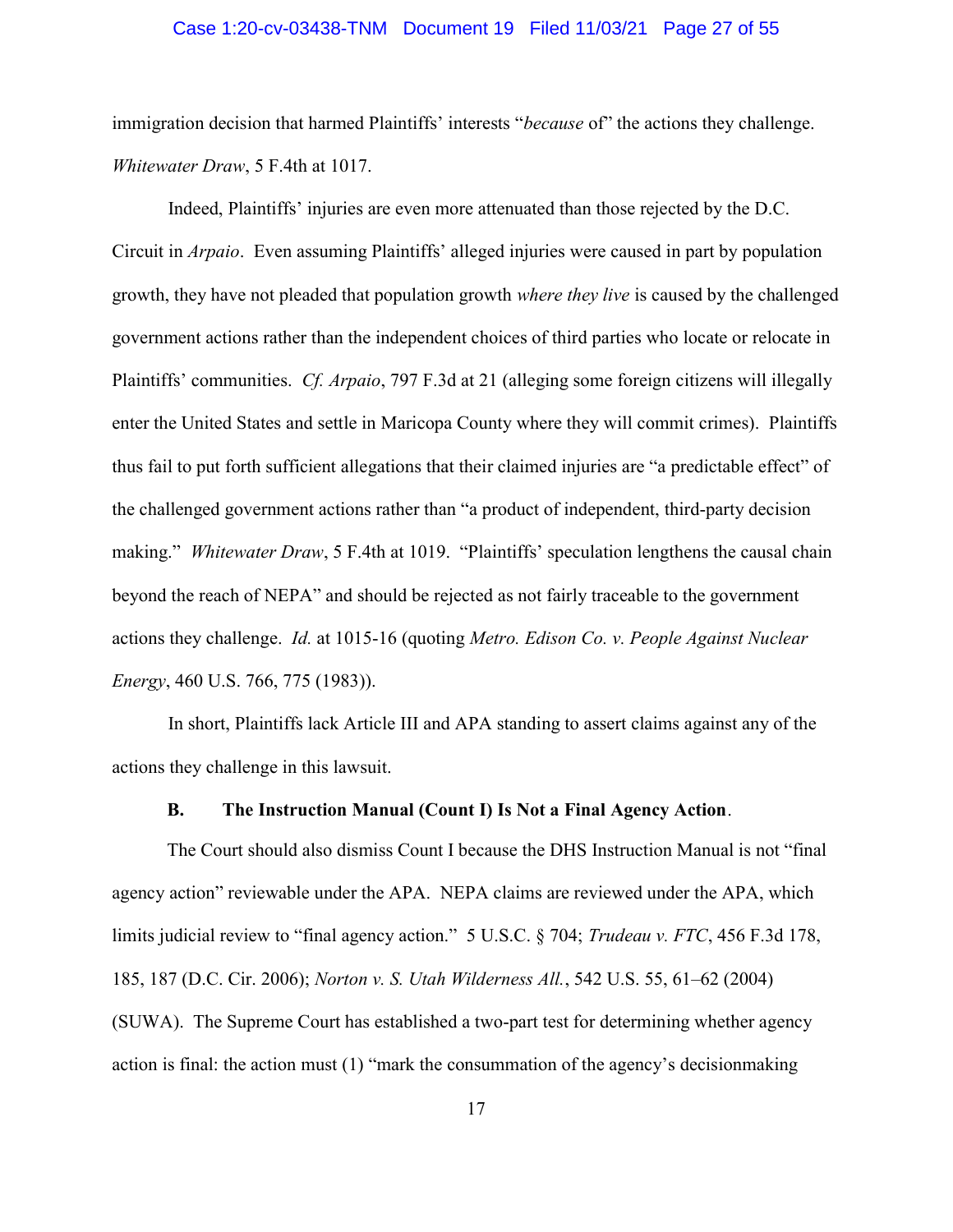#### Case 1:20-cv-03438-TNM Document 19 Filed 11/03/21 Page 28 of 55

process" and (2) "be one by which rights or obligations have been determined, or from which legal consequences will flow." Bennett, 520 U.S. at 177-78 (internal quotation marks and citations omitted). The Instruction Manual satisfies neither requirement. Indeed, for those reasons, the Ninth Circuit recently upheld the dismissal of the same claim in Whitewater Draw. 5 F.4th at 1008-10. There is no reason for a different outcome here.

### 1. The Instruction Manual Does Not Mark the Consummation of DHS's Decision-Making Under NEPA.

To satisfy the first prong of the *Bennett* test, the challenged agency action must represent the consummation of the agency's decision-making process. 520 U.S. at 177-78. Courts have examined several factors to ascertain whether an action marks the consummation of an agency's decision-making process and the Instruction Manual satisfies none.

The Instruction Manual together with DHS Directive 023-01, Implementation of the National Environmental Policy Act, establish DHS's "policy and procedures" for complying with NEPA when the agency proposes an action. Instruction Manual at III-1.<sup>3</sup> The Directive 023-01 and the Instruction Manual provide "a flexible framework for implementing NEPA" to "ensure the integration of environmental stewardship into DHS decision making as required by NEPA." Directive 023-01 at 1. Agency action that "establishes only the procedural framework under

e<br>L

<sup>&</sup>lt;sup>3</sup> For the Court's convenience, copies of DHS Directive 023-01 and DHS Instruction Manual 023-01-001-01, are attached to this memorandum. See Exs. A-B. The Court may consider them for purposes of this motion given that the complaint refers to them. Whiting v. AARP, 637 F.3d 35, 363 (D.C. Cir. 2011) (in a dispute over meaning of insurance contract, court could consider promotional materials extrinsic to the contract itself, as the materials were "referred to and relied on in the complaint" and were attached to defendant's motion to dismiss); see also Int'l Bhd. of Teamsters v. Atlas Air, Inc., 435 F. Supp. 3d 128, 135 (D.D.C. 2020) (On a motion to dismiss, the Court may consider "documents attached as exhibits or incorporated by reference in the complaint" and "documents attached to a motion to dismiss if their authenticity is not disputed, they are referred to in the complaint, and they are integral to the plaintiff's claims.")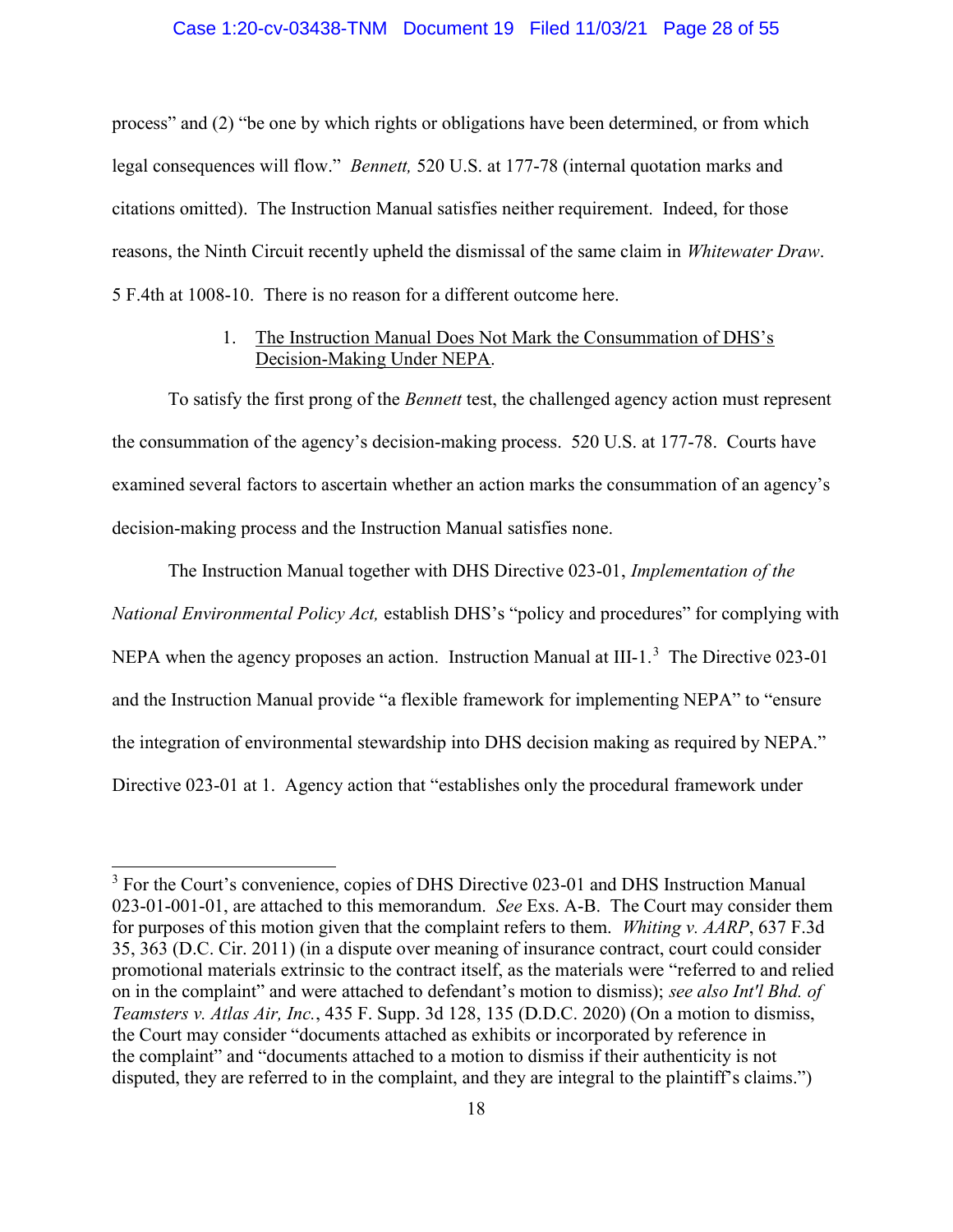#### Case 1:20-cv-03438-TNM Document 19 Filed 11/03/21 Page 29 of 55

which the [agency] intends to operate" is not reviewable under the APA. Home Builders Ass'n v. U.S. Army Corps of Eng'rs, 335 F.3d 607, 619 (7th Cir. 2003). As the Ninth Circuit found, "the [DHS Instruction] Manual does not make any decision. Rather, it establishes the procedures for ensuring DHS's compliance with NEPA." Whitewater Draw, 5 F.4th at 1008 (internal quotation marks omitted).

An action may mark the consummation of an agency's decision-making process if it constitutes the agency's "last word on the matter." Whitman v. Am. Trucking Ass'ns, 531 U.S. 457, 478 (2001). The Instruction Manual is not a final statement of position on any matter. Rather, the Instruction Manual sets out DHS's procedures for ensuring compliance with preexisting requirements of NEPA in agency decision-making. See, e.g., Instruction Manual, section V ("Procedures for Implementing NEPA"). For any proposed action, regardless of subject, the Instruction Manual explains that DHS components must determine "the appropriate analytical approach, including whether NEPA applies." *Id.* at V-1. The Manual "facilitates the beginning of the NEPA review process for proposed DHS actions." Whitewater Draw, 5 F.4th at 1009. As the Ninth Circuit explained, "[t]his is not the stuff of final agency decisionmaking." Id.

In determining whether an agency action is final, a court may ask whether an agency has "arrived at a definitive position on the issue that inflicts an actual, concrete injury[.]" Darby v. Cisneros, 509 U.S. 137 (1993). DHS's NEPA obligations generally conclude when the agency issues a record of decision, a finding of no significant impact, or a determination that the proposed action falls under a categorical exclusion. See Instruction Manual at V-1 to V-2. The Instruction Manual itself is not a final decision under NEPA for any DHS action: the Manual, through "very general instructions," "describes how DHS will implement NEPA, but it does not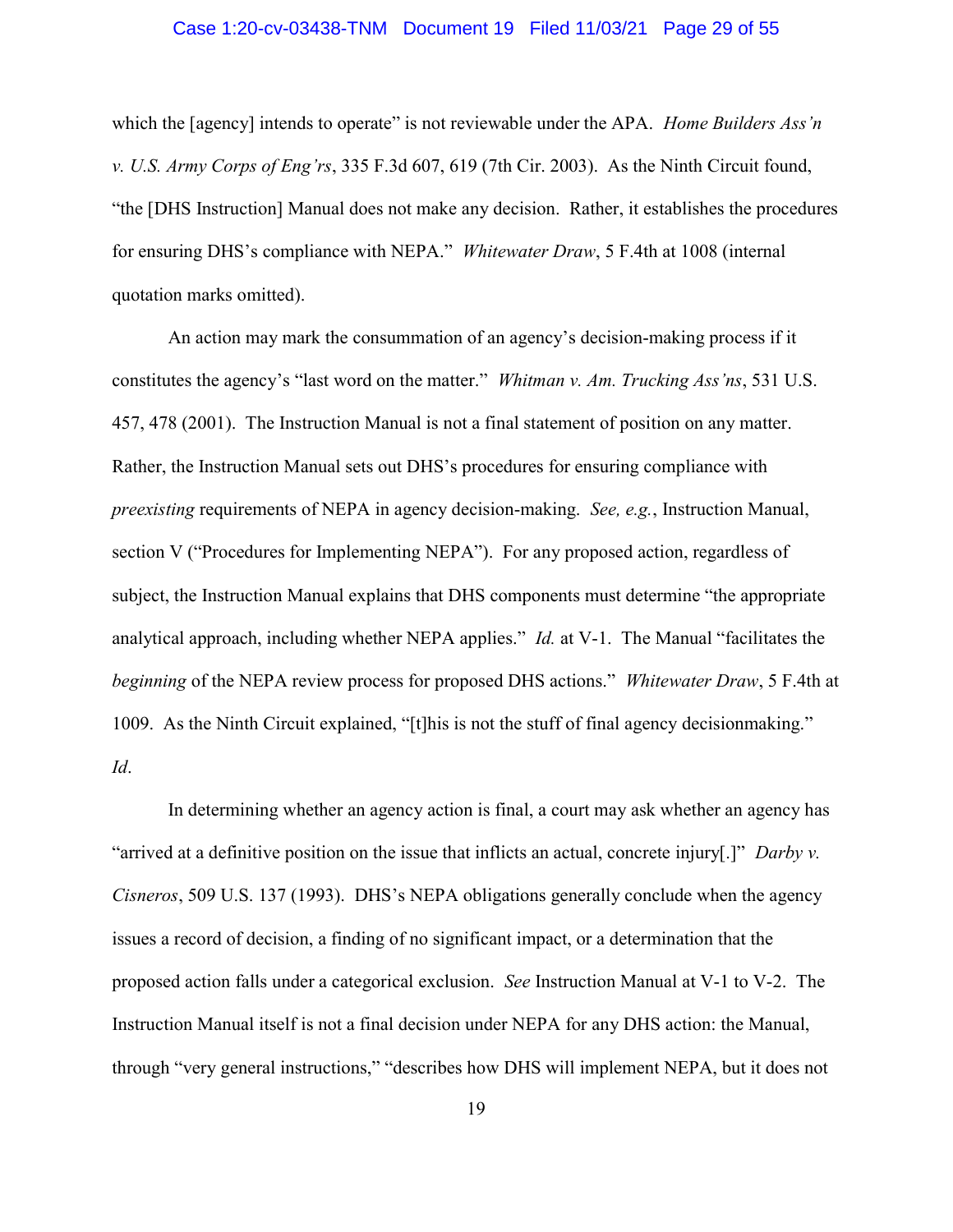#### Case 1:20-cv-03438-TNM Document 19 Filed 11/03/21 Page 30 of 55

prescribe any action in any particular matter." Whitewater Draw, 5 F.4th at 1008. "It is a manual for *preparing* to make NEPA-related decisions," but does not itself decide. *Id.* at 1009.

As held by the Ninth Circuit in Whitewater Draw, the DHS Instruction Manual fails the first prong of the Bennett test for finality, because it is not the consummation of the agency's decision-making process.

## 2. The Instruction Manual Does Not Bind DHS with the Force of Law.

The Manual also fails the second prong of the *Bennett* test because it determines no rights or obligations, and it has no legal consequences. See 520 U.S. at 177–78. A challenge to an agency action fails the second prong of the *Bennett* test if the challenged action "establishes only the procedural framework under which the [agency] intends to operate." *Home Builders Ass'n*, 335 F.3d at 619. Internal policy memoranda and guides for agency operations—which lack the force of law—do not constitute reviewable final agency actions. See Ass'n of Flight Attendants-CWA v. Huerta, 785 F.3d 710, 713 (D.C. Cir. 2015) (finding FAA notice on expanded use of passenger portable electronic devices does not constitute a final agency action, because it does not amend any FAA regulation and "merely provides guidance to aviation safety inspectors who enforce FAA regulations"); *Broadgate Inc. v. U.S. Citizenship & Immigr. Servs.*, 730 F. Supp. 2d 240, 247 (D.D.C. 2010) (holding internal guidelines used by USCIS in determining eligibility for H-1B visa program were not "final agency action"); see also RCM Techs., Inc. v. U.S. Dep't of Homeland Sec., 614 F. Supp. 2d 39, 44 (D.D.C. 2009) (finding plaintiffs' challenge to USCIS's policy that required foreign occupational and physical therapists to have master's degrees in order to obtain non-immigrant visas not justiciable, because plaintiffs were challenging a policy, not a specific denial of a visa made under that policy).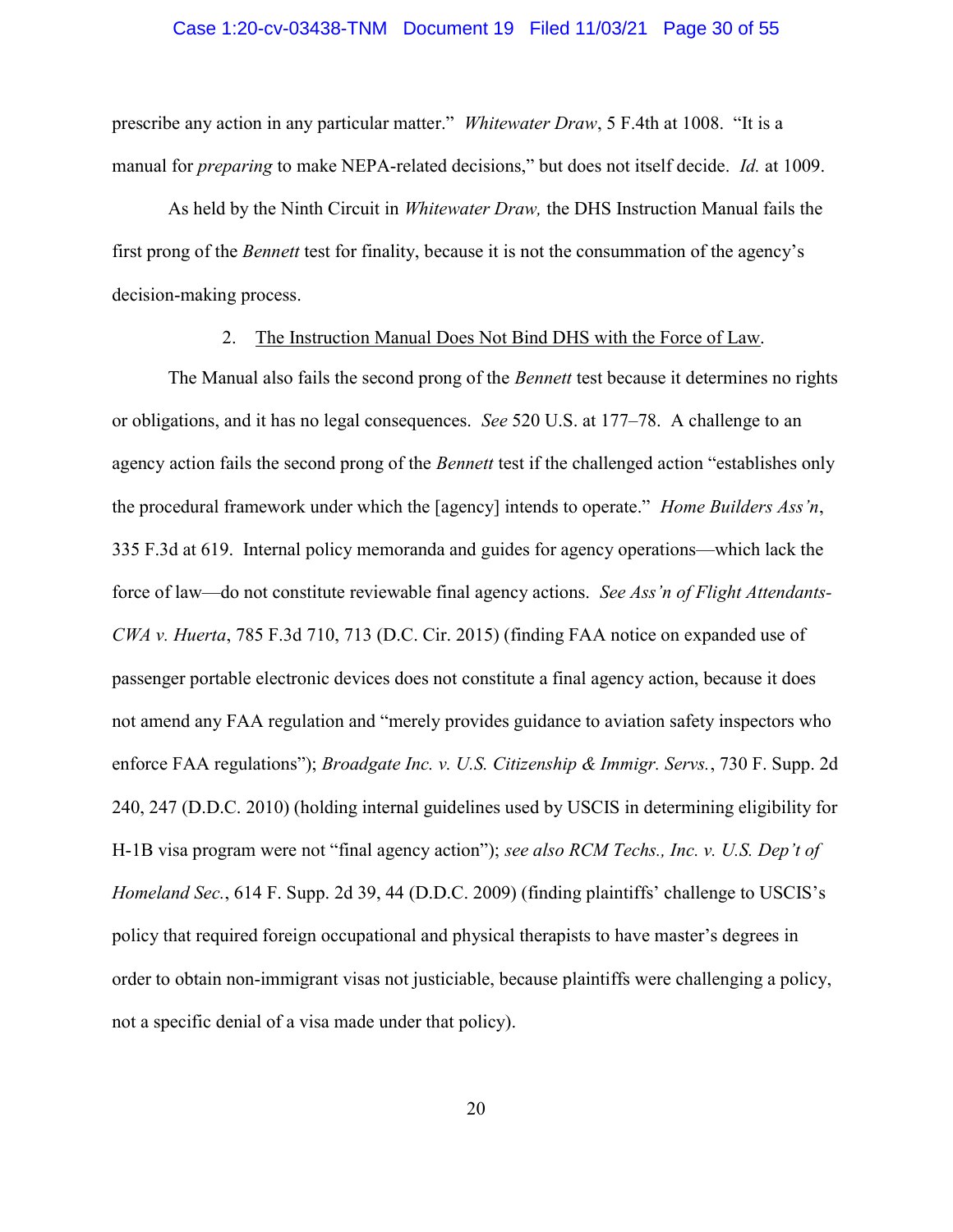#### Case 1:20-cv-03438-TNM Document 19 Filed 11/03/21 Page 31 of 55

Here, the Instruction Manual provides a set of procedures to be followed for NEPA review but dictates no particular outcome. For example, the Instruction Manual (i) generally describes how the NEPA process should be integrated with DHS's missions (Instruction Manual at IV-1), (ii) provides a narrative overview of NEPA's requirements (id. at V-1), (iii) contains a nonexclusive list of examples of the actions that normally require NEPA review (id.id. at V-9, V-14), and (iv) explains that DHS components determine the appropriate level of NEPA analysis for any action (id. at IV-1). In other words, "[t]he Manual does not augment or diminish DHS's NEPA obligations; it simply facilitates DHS's fulfillment of those obligations." Whitewater Draw, 5 F.4th at 1009.

No legal consequences flow from the Instruction Manual. The Manual makes no final determination under NEPA about any DHS action or exempt any action from NEPA review; it does not authorize (or prohibit) any third-party activity; and because it merely establishes a "flexible framework for implementing NEPA," Directive 023-01, it does not impose binding legal obligations on third parties or on DHS itself. As the Ninth Circuit observed, [i]n a proper action against DHS for failure to comply with NEPA, DHS would face liability for noncompliance with NEPA or other federal laws, not for its noncompliance with the Manual." Whitewater Draw, 5 F.4th at 1009.

In sum, "[b]ecause the Manual does not impose new legal requirements or alter the legal regime to which DHS is subject . . . the Manual fails *Bennett'*s second prong" as well as the first prong. Id. at 1010. The Court should dismiss Count I.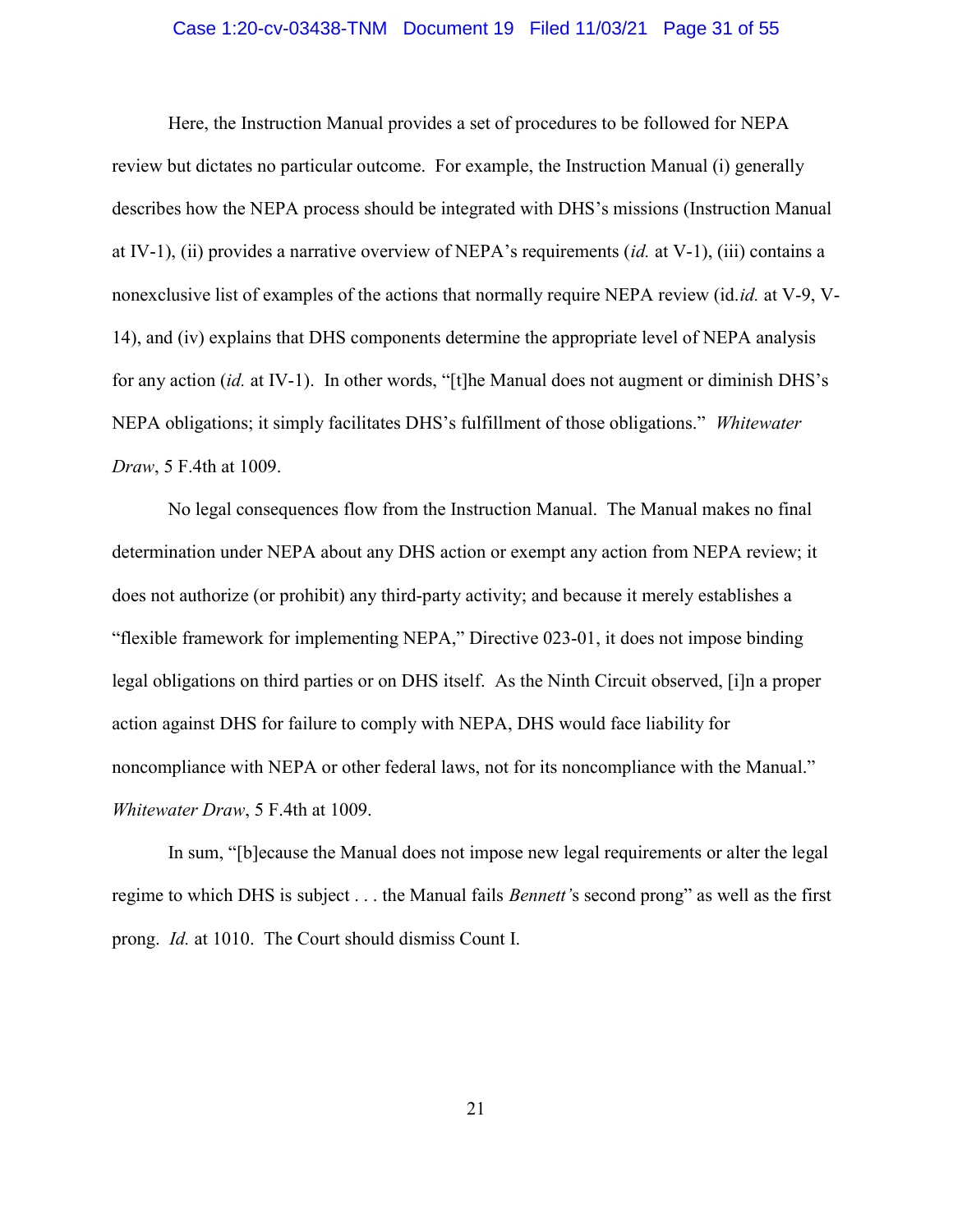## C. Because DHS Waived NEPA for Border Wall Construction and the Decision to Suspend Construction Does Not Alter the Environmental Status Quo, Plaintiffs Cannot Challenge Termination of that Project Under NEPA (Count II).

Plaintiffs' challenge to the decision to terminate border wall projects should also be dismissed both because the Secretary of Homeland Security waived NEPA review for the border wall projects pursuant to his statutory authority and because the termination of wall construction is not a major federal action affecting the environment.

Upon taking office, the President issued Presidential Proclamation 10142 terminating the former President's proclamation of a national emergency on the southern border.<sup>4</sup> The President ordered the Secretaries of Defense ("DoD") and Homeland Security to immediately pause all border wall construction, to the extent permitted by law, while the agencies reviewed the remaining construction contracts and developed a plan to redirect and repurpose those funds. 86 Fed. Reg. at 7,225-26. In response, DoD cancelled all border wall projects funded by DoD appropriations and DHS announced a plan to conduct further environmental review before resuming projects funded by its appropriations. Action Memo, "Plan for the Use of Funding from Projects Authorized Pursuant to Sections 284 and 2808 of Title 10, U.S. Code" at 10, attached as Ex. C; Department of Homeland Security, "Border Wall Plan Pursuant to Presidential Proclamation 10142" at 1-2, attached as Ex. D. In Arizona, where two plaintiffs live and work, the agencies had completed most of the planned border wall construction before the Presidential

÷

<sup>&</sup>lt;sup>4</sup> See Termination of Emergency With Respect to the Southern Border of the United States and Redirection of Funds Diverted to Border Wall Construction, 86 Fed. Reg. 7225 (Jan. 20, 2021); see also Proclamation 9844, Declaring a National Emergency Concerning the Southern Border of the United States, 84 Fed. Reg. 4949 (Feb. 15, 2019); Continuation of the National Emergency With Respect to the Southern Border of the United States, 85 Fed. Reg. 8715 (Feb. 13, 2020); Continuation of the National Emergency With Respect to the Southern Border of the United States, 86 Fed. Reg. 6557 (Jan. 15, 2021).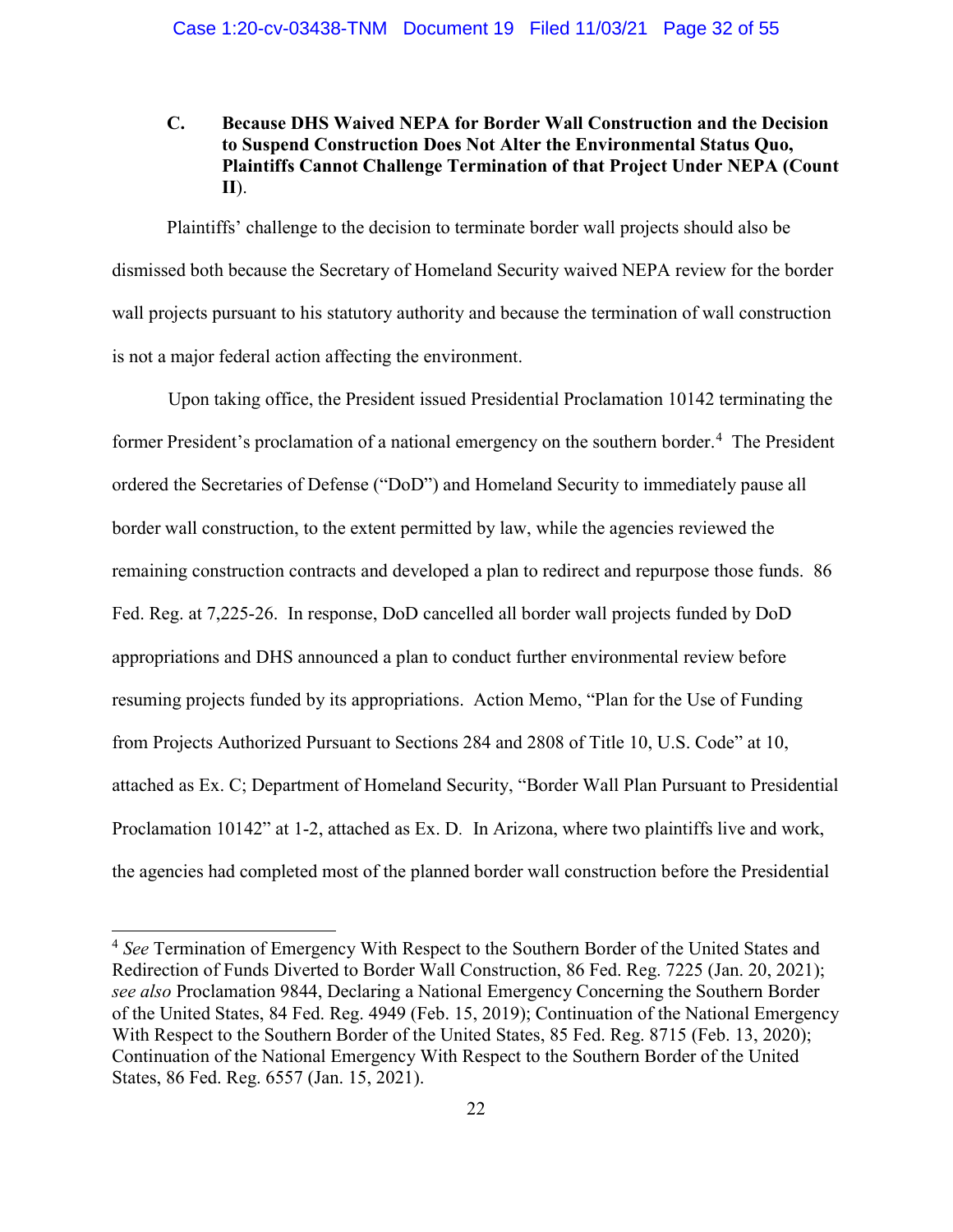#### Case 1:20-cv-03438-TNM Document 19 Filed 11/03/21 Page 33 of 55

Proclamation. Declaration of Paul Enriquez ("Enriquez Decl.")  $\P$  8, 13.<sup>5</sup> There remain only 18 miles of uncompleted planned barrier in Arizona along its 370 mile border with Mexico. Id. Ex. A.

As IIRIRA allows, the Secretary of Homeland Security waived NEPA analysis for the border wall projects carried out by DHS funded by DoD under 10 U.S.C. § 284. See, e.g., Determination Pursuant to Section 102 of [IIRIRA], as Amended, 85 Fed. Reg. 14,961, 14,962- 63 (Mar. 16, 2020) ("I hereby waive in [its] entirety, with respect to the construction of physical barriers and roads . . . [NEPA] . . .") (emphasis added). A decision to stop construction is a decision "with respect to" construction. Indeed, that language shows that the Secretary meant broadly to waive NEPA as to the entire construction projects. See Air Conditioning  $\&$ Refrigeration Inst. v. Energy Res. Conservation & Dev. Comm'n, 410 F.3d 492, 502 (9th Cir. 2005) (interpreting the phrase "with respect to" as similar to the broad language "relates to"). Because these waivers exempt the border wall projects in their entirety from NEPA review, they preclude Plaintiffs' claim that DHS was obligated to prepare a NEPA analysis of the environmental effect of terminating wall construction. See Ctr. for Biological Diversity v. Trump, 453 F. Supp. 3d 11, 35-36 (D.D.C. 2020) (dismissing Plaintiffs' NEPA claims because "[t]he Secretary waived NEPA for the challenged border wall construction") (citing In re Border Infrastructure Env't. Litig. v. U.S. Dep't of Homeland Sec., 915 F.3d 1213, 1221 (9th Cir. 2019) ("a valid waiver of the relevant environmental laws under section  $102(c)$  is an affirmative

÷

<sup>&</sup>lt;sup>5</sup> Mr. Enriquez's declaration was submitted in support of the United States' opposition to Plaintiff's motion for a preliminary injunction in State of Arizona v. Mayorkas, No. 2:21-cv-00617-PHX-DWL (D. Ariz.), where the State of Arizona challenged the termination of the border wall projects and of the "Remain in Mexico" policy under NEPA and the APA. Arizona's claims are much like Counts II and III in this case. The Enriquez declaration is attached to this memorandum as Exhibit E.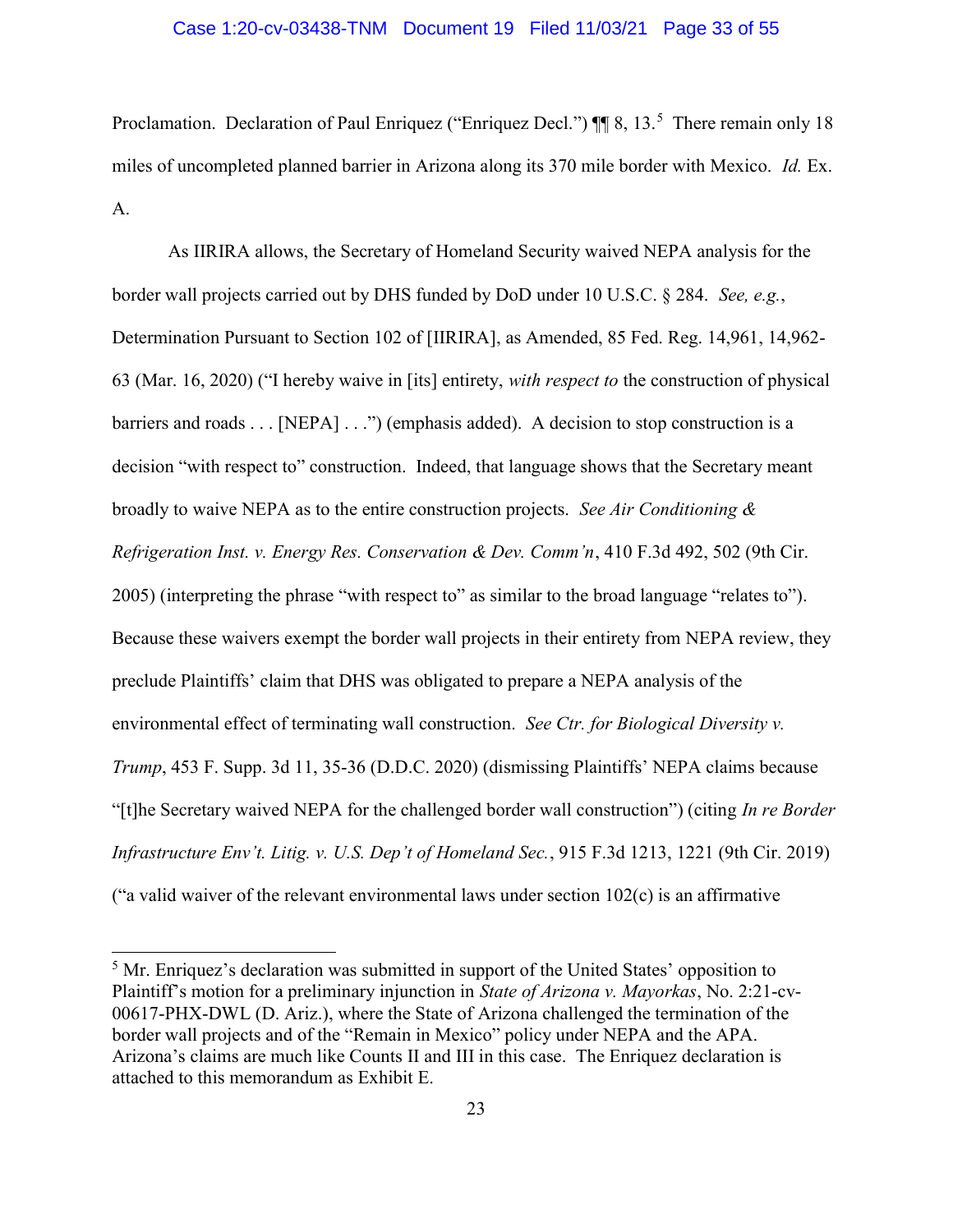#### Case 1:20-cv-03438-TNM Document 19 Filed 11/03/21 Page 34 of 55

defense to all the environmental claims.")). This result makes sense: it would be exceedingly odd for NEPA to apply to the cancellation or pause of projects to which NEPA did not apply.

Moreover, all claims challenging these waivers must be filed in the District Court within 60 days and the only permissible causes of action are those alleging a violation of the United States Constitution. *Id.* § 102(c)(2)(A)-(B); Ctr. for Biological Diversity v. McAleenan, 404 F. Supp. 3d 218, 235 (D.D.C. 2019). And every court to have addressed the question has upheld the DHS Secretary's exercise of his waiver authority. Id.; see also In re Border Infrastructure Env't Litig., 284 F. Supp. 3d 1092 (S.D. Cal.), cert. denied sub nom. Animal Legal Def. Fund v. Dep't of Homeland Sec., 139 S. Ct. 594 (2018) and aff'd, 915 F.3d 1213 (9th Cir. 2019); Save Our Heritage Org. v. Gonzales, 533 F. Supp. 2d 58 (D.D.C. 2008); Cnty. of El Paso v. Chertoff, No. EP-08-CA-196-FM, 2008 WL 4372693 (W.D. Tex. Aug. 29, 2008); Defs. of Wildlife v. Chertoff, 527 F. Supp. 2d 119 (D.D.C. 2007); Sierra Club v. Ashcroft, No. 04CV0272-LAB (JMA), 2005 WL 8153059 (S.D. Cal. Dec. 13, 2005).

Even if the termination of construction was not covered by the waivers, it does not alter the substantive environmental status quo and cannot be a "major Federal action[] . . . significantly affecting the quality of the human environment," under NEPA, 42 U.S.C. §  $4332(2)(c)(i)$ , so no analysis is required. Discretionary agency action that does not alter the environmental status quo does not require an EIS. See Fund for Animals v. Thomas, 127 F.3d 80, 83-84 (D.C. Cir. 1997); see also Douglas Cnty. v. Babbitt, 48 F.3d 1495, 1505 (9th Cir. 1995) ("We find that NEPA procedures do not apply to federal actions that do nothing to alter the natural physical environment."). Plaintiffs' complaint ostensibly asserts that DHS must prepare a NEPA analysis considering the effects of leaving the world as it is. But "an EIS is not required 'in order to leave nature alone." Douglas Cnty., 48 F.3d at 1505 (quoting Nat'l Ass'n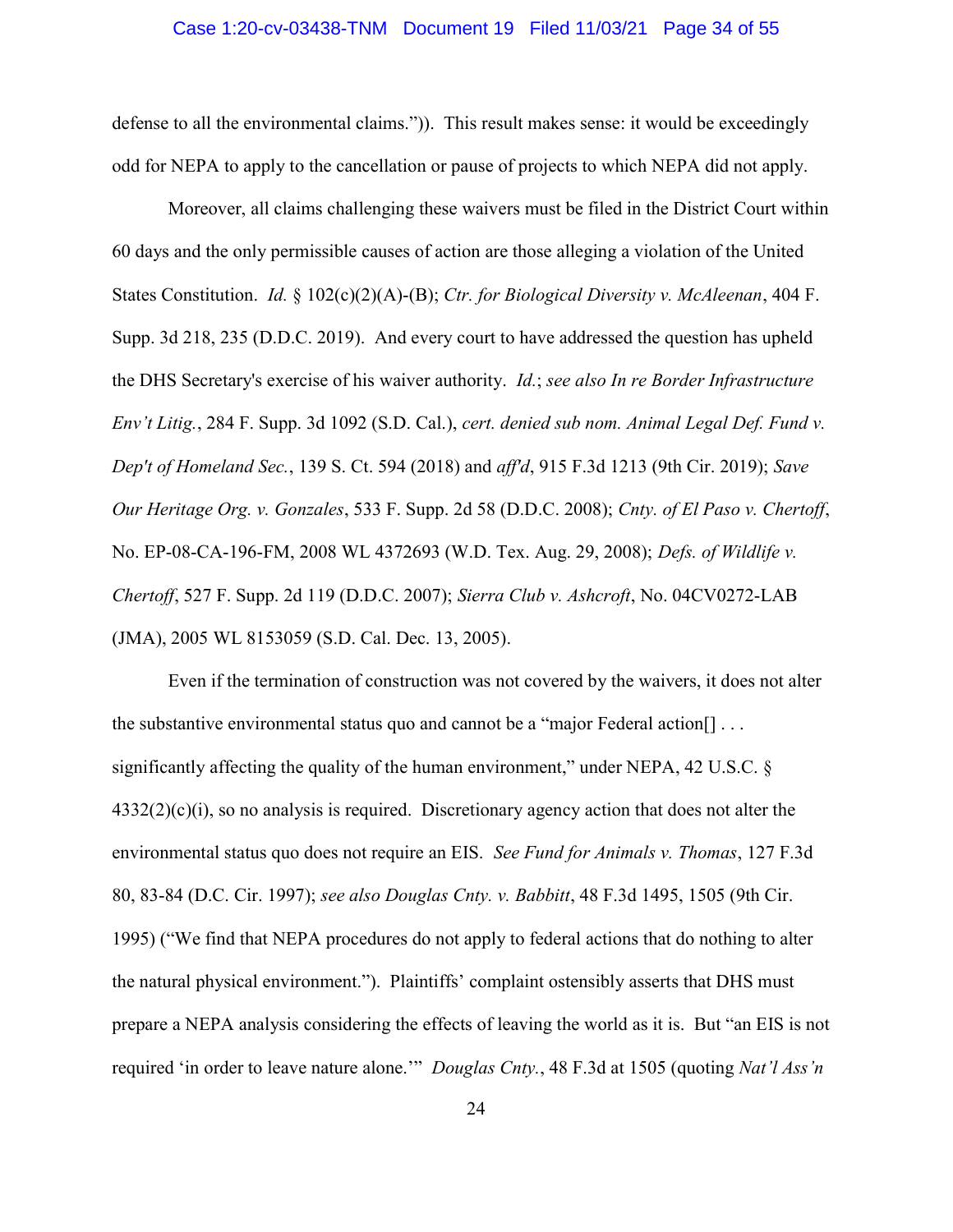of Prop. Owners v. United States, 499 F. Supp. 1223, 1265 (D. Minn. 1980), aff'd sub nom. Minnesota v. Block, 660 F.2d 1240 (8th Cir. 1981)). President Biden's Proclamation did not change the environmental status quo on the Southern Border; its natural features and man-made disturbances remained. Nor was the environmental status quo altered by the eventual decision to terminate the remaining border wall projects in Arizona. The agencies' decisions to not build more border wall "do[] not alter the natural, untouched physical environment at all," id., and so NEPA does not apply.

## D. Because the Migrant Protection Protocols and Related Policies are not Reviewable Under the APA, Count III Should be Dismissed.

In Count III, Plaintiffs challenge the termination of four policies they describe as the "Remain in Mexico" policy, including the Migrant Protection Protocols, Prompt Asylum Claim Review, the Humanitarian Asylum Review Process, and Asylum Cooperative Agreements. The government, however, has only ever described the Migrant Protection Protocols as the "Remain in Mexico" policy; there is no umbrella policy that included all four programs. In any event, Count III should be dismissed because the terminations of the Migrant Protection Protocols and Asylum Cooperative Agreements are not reviewable under the APA, and Plaintiffs lack standing to challenge termination of Prompt Asylum Claim Review and Humanitarian Asylum Review Process.<sup>6</sup>

÷

<sup>&</sup>lt;sup>6</sup> The Prompt Asylum Claim Review and Humanitarian Asylum Review Process were programs intended to expedite processing of fear claims of individuals who are subject to expedited removal and who have either traveled through another country on their way to the United States or are Mexican nationals, respectively. Under the programs, noncitizens processed for expedited removal remained in U.S. Customs and Border Protection (CBP) custody, as opposed to being transferred to the U.S. Immigration and Customs Enforcement (ICE), during their credible fear interviews, and were afforded only one full calendar day to prepare for the interview. See Las Ams. Immigrant Advoc. Ctr. v. Wolf, 507 F. Supp. 3d 1, 9 (D.D.C. 2020), on appeal No. 20-5386 (D.C. Cir. Dec. 30, 2020). Although a court in this district recently held these programs to be reviewable under the APA in a challenge brought by asylum-seeking families, id. at 34-35,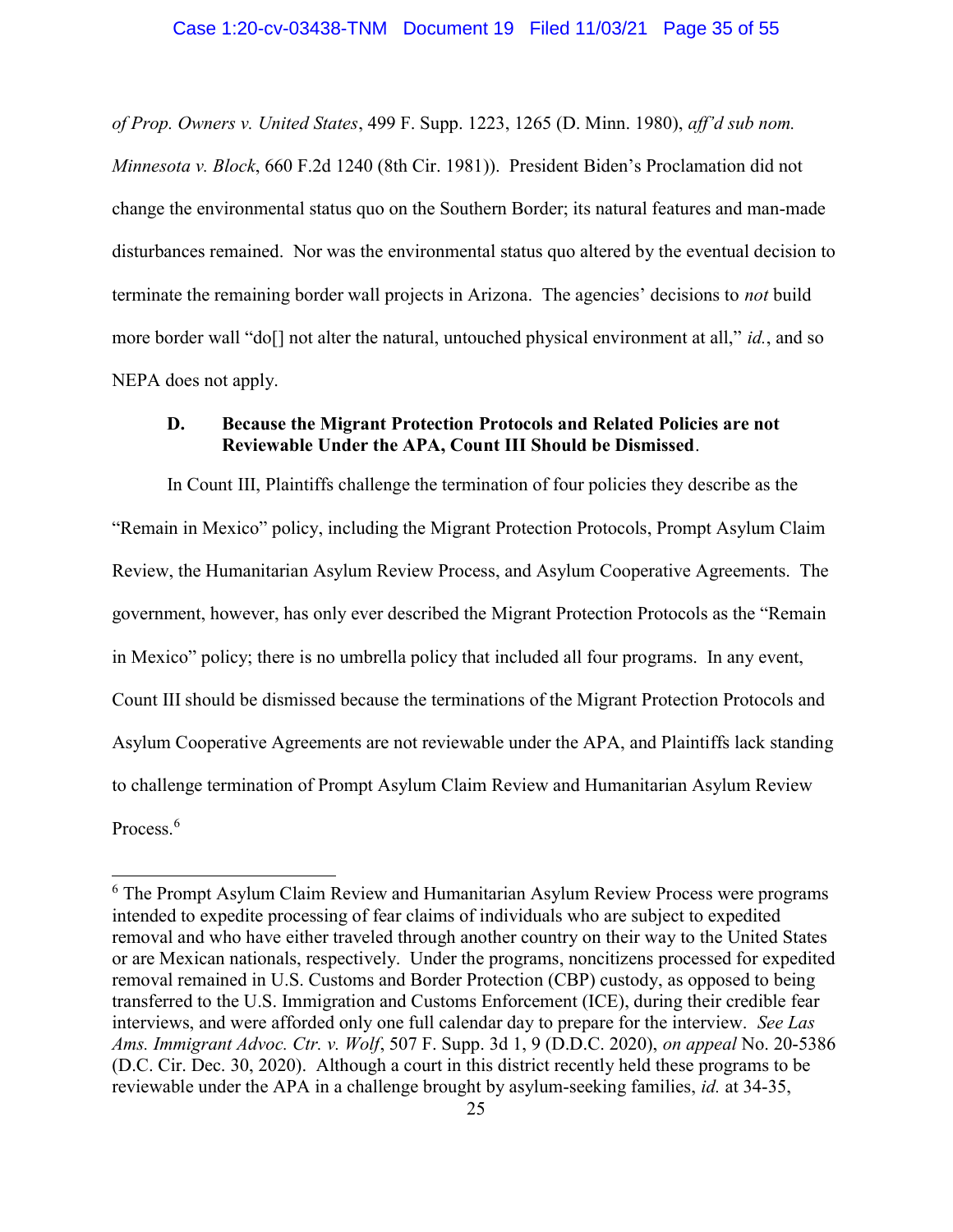## 1. Plaintiffs' Challenge to the Termination of the Migrant Protection Protocols is not Reviewable Under the APA.<sup>7</sup>

The Migrant Protection Protocols (MPP) authorized immigration officers to exercise discretion regarding whether to return certain classes of noncitizens arriving on land from Mexico pending removal proceedings under 8 U.S.C. § 1229a. 84 Fed. Reg. 6,811-01 (Feb. 28, 2019).

The APA precludes review of agency actions that are "committed to agency discretion by law." 5 U.S.C. § 701(a)(2); accord Lincoln v. Vigil, 508 U.S. 182, 190-91 (1993). A decision is committed to agency discretion by law when "a court would have no meaningful standard against which to judge the agency's exercise of discretion." Heckler v. Chaney, 470 U.S. 821, 830 (1985). Such is the case here for DHS's contiguous-territory-return authority. See Make the Rd. N.Y. v. Wolf, 962 F.3d 612, 632 (D.C. Cir. 2020) (APA review of DHS's designation decision under section 1225(b)(1)(A)(iii)(I) is precluded based on Congress's intent to confer to the agency "sole and unreviewable discretion" over that determination).

Returning noncitizens to contiguous countries pending removal proceedings is committed to DHS's discretion by law: "[i]n the case of an alien described [not clearly and beyond a doubt entitled to admission] who is arriving on land . . . from a foreign territory contiguous to the United States, [DHS] *may* return the alien to that territory pending a proceeding under section

÷

Plaintiffs' challenge must be dismissed on standing grounds because Plaintiffs do not articulate how the termination of these policies will impact them. See supra p. 13. Allegations that policy changes, like the termination of these programs, will entice large numbers of individuals to cross irregularly into the United States are too conjectural to establish injury-in-fact for standing purposes. Id.; Whitewater Draw, 5 F.4th at 1014.

 $<sup>7</sup>$  The District Court for the Northern District of Texas has issued a nationwide injunction</sup> requiring DHS to work in good faith to reinstate the Migrant Protection Protocols. Texas v. Biden, No. 2:21-CV-067, 2021 WL 3603341, at \*26-28 (N.D. Tex. Aug. 13, 2021). That case is currently on appeal. No. 21-10806 (5th Cir. Aug. 16, 2021).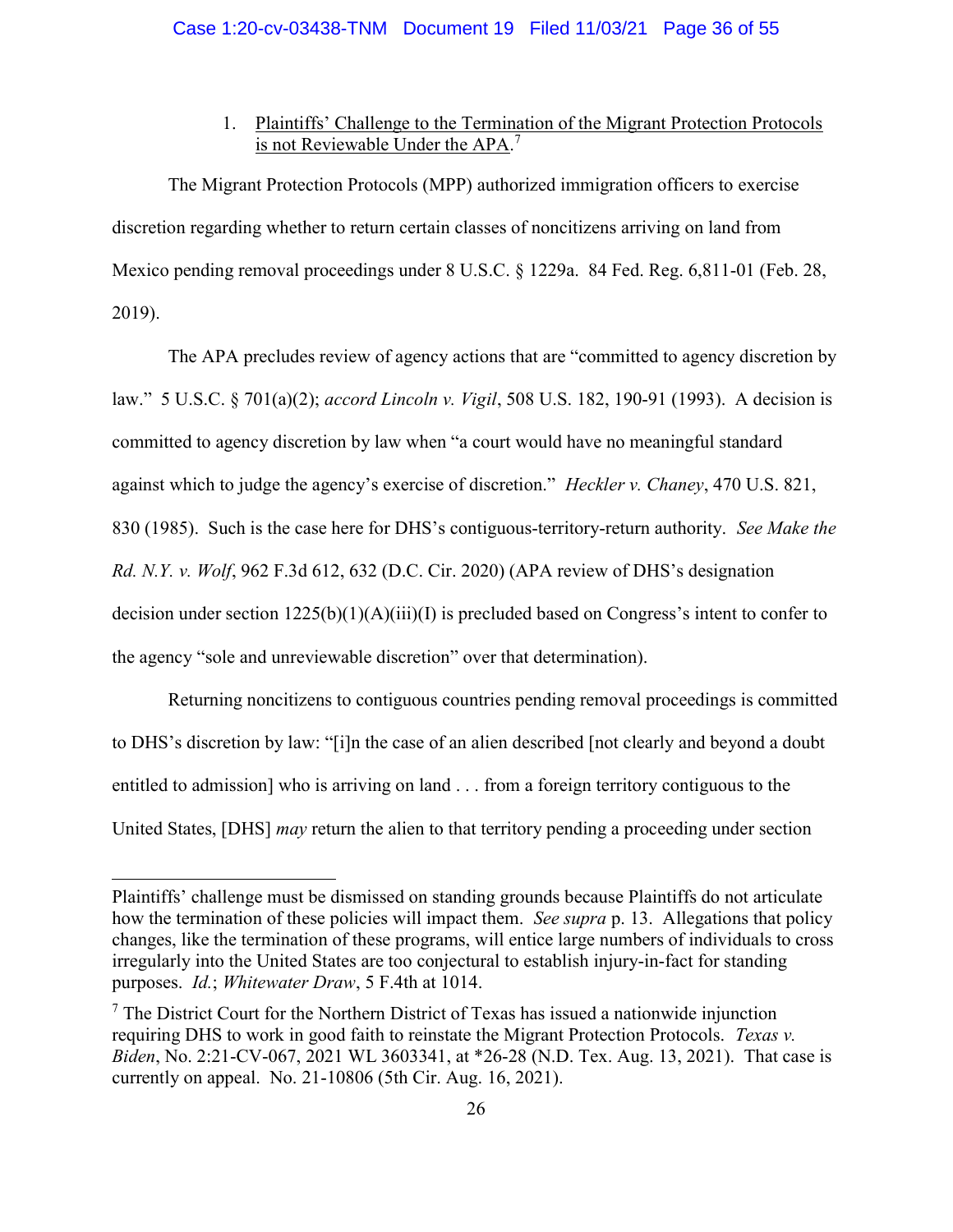#### Case 1:20-cv-03438-TNM Document 19 Filed 11/03/21 Page 37 of 55

1229a of this title."  $8 \text{ U.S.C.} \$   $1225(b)(2)(C)$  (emphasis added). Congress's use of the term "may" confers discretion on DHS to choose whether to return noncitizens to contiguous countries, and the statute offers no criteria or standard for when the government must or should employ that discretion. See Jama v. Immigration & Customs Enf't, 543 U.S. 335, 346 (2005) ("The word 'may' customarily connotes discretion"); see also Heckler, 470 U.S. at 831. And the INA expressly prohibits review of any "decision or action" of the Secretary of Homeland Security "the authority for which is specified under this subchapter to be in [his] discretion." 8 U.S.C. § 1252(a)(2)(B)(ii). In other words, "the relevant statute 'is drawn so that a court would have no meaningful standard against which to judge the agency's exercise of discretion." Lincoln, 508 U.S. at 191 (quoting Heckler, 470 U.S. at 830).

Here, the Secretary exercised both statutory discretion over whether to invoke  $\S 1225(b)(2)(C)$ 's return authority and inherent discretion to cease conducting returns. DHS's decision to terminate the Migrant Protection Protocols is statutorily committed to agency discretion and not reviewable under the APA.

Plaintiffs' MPP NEPA claim fails for the additional reason that civil and criminal enforcement decisions fall outside of the NEPA definition of major federal actions. 40 C.F.R. § 1508.18(a) (2019); see also DHS Instruction Manuel 023-01-001-01, Revision 01, Implementation of the National Environmental Policy Act, at II-4 (defining "[m]ajor [f]ederal action" to be those actions "defined in 40 C.F.R. § 1508.18"). As discussed above, the authority for MPP was Congress's grant of *discretionary* authority to return noncitizens to contiguous territories pending removal proceedings. 8 U.S.C. § 1225(b)(2)(C). Because adoption and termination of MPP were both enforcement decisions, no NEPA analysis was required.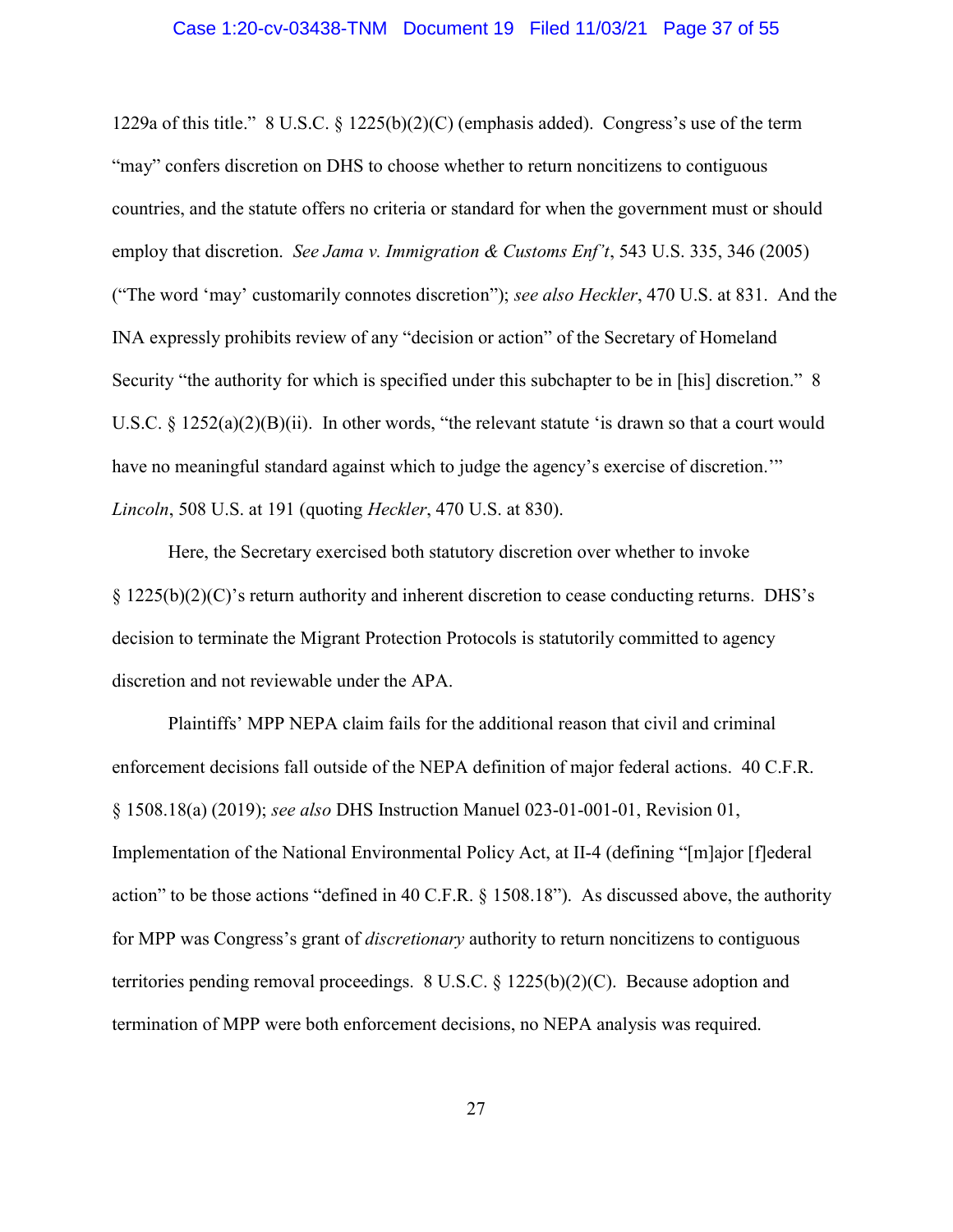Requiring NEPA for enforcement decisions "would lead to a highly impractical result in which any decision of a law enforcement agency—whether to go forward with an action or forbear from action—would require a NEPA analysis." Nw. Ctr. for Alts. to Pesticides v. U.S. Dep't of Homeland Sec'y, No. 3:20-CV-01816-IM, F. Supp. 3d , 2021 WL 3374968, at \*9 (D. Or. Aug. 3, 2021) (quoting United States v. Glenn-Colusa Irrigation Dist., 788 F. Supp. 1126, 1135 (E.D. Cal. 1992)). Many courts have recognized the inapplicability of NEPA to enforcement decisions. See, e.g., Tucson Rod & Gun Club v. McGee, 25 F. Supp. 2d 1025, 1029 (D. Ariz. 1998) ("Administrative enforcement actions . . . do not require performance of a NEPA analysis . . . ."); Calipatria Land Co. v. Lujan, 793 F. Supp. 241, 245 (S.D. Cal. 1990) (recognizing that there "can be no question that the enforcement itself of" Fish and Wildlife Service anti-baiting regulations through injunction is exempt from NEPA review); Sierra Club v. Penfold, 857 F.2d 1307, 1314 (9th Cir. 1988) (recognizing that Bureau of Land Management's enforcement authority is not "major Federal action" triggering NEPA review); United States v. Rainbow Family, 695 F. Supp. 314, 324 (E.D. Tex. 1988) (recognizing that NEPA exempts from review agency decisions about whether to "bring a civil or criminal action to enforce Forest Service or other governmental regulations and statutes").

#### 2. Asylum Cooperative Agreements are not Reviewable Under the APA.

The Asylum Cooperative Agreements (ACAs) are three bilateral international agreements between the United States and Guatemala, Honduras, and El Salvador, respectively, which allowed—but did not require—U.S. immigration officials to remove certain humanitarian protection seekers arriving at or between U.S. ports of entry to an ACA partner country to seek asylum or equivalent temporary protection there, rather than allowing them to seek protection in the United States. See Exs. F-H; 84 Fed. Reg. 63,994, 63,994-64,011 (Nov. 19, 2019)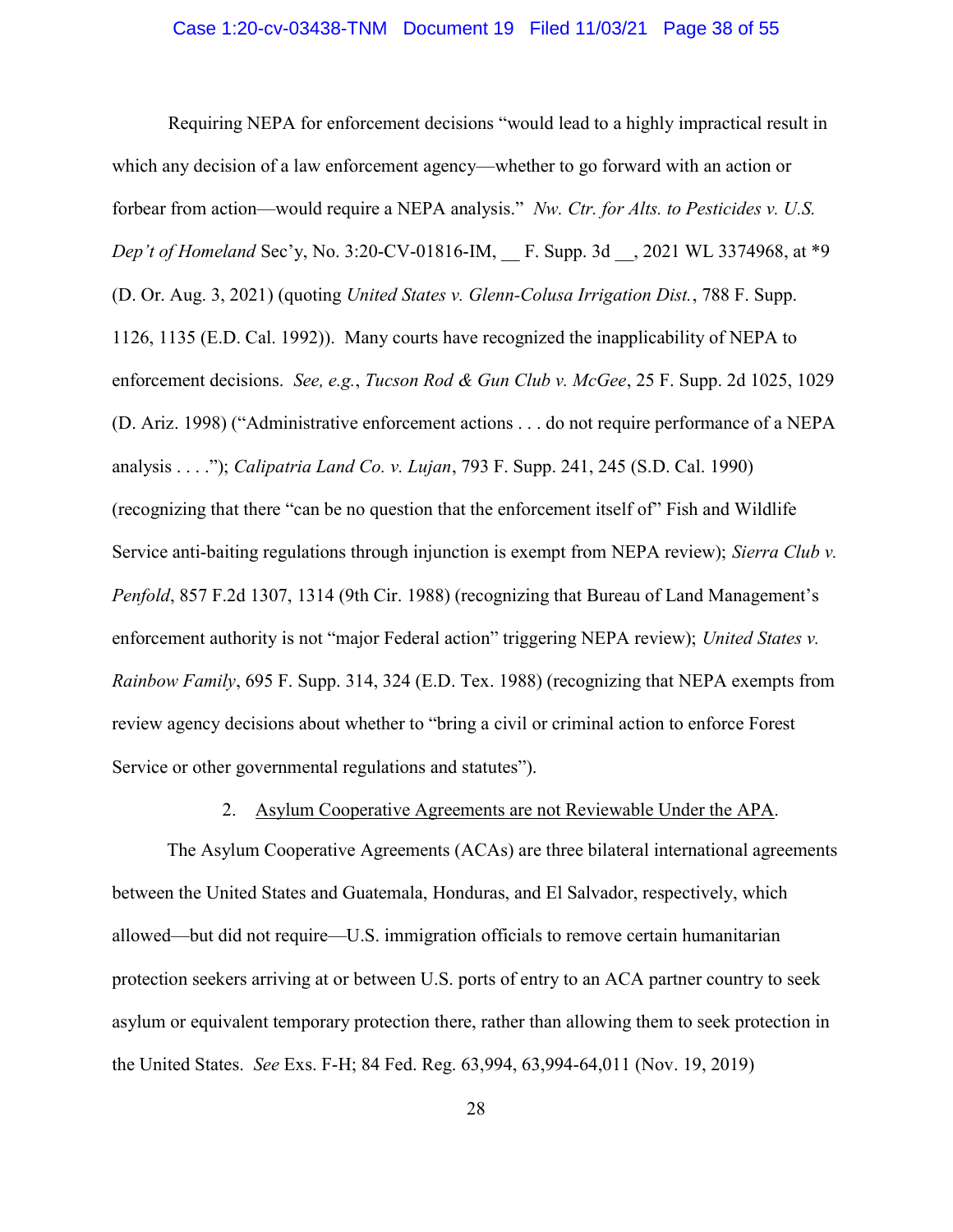#### Case 1:20-cv-03438-TNM Document 19 Filed 11/03/21 Page 39 of 55

(implementing the Asylum Cooperative Agreements). The United States suspended all three ACAs in 2021. See U.S. Department of State Press Statement, "Suspending and Terminating the Asylum Cooperative Agreements with the Governments El Salvador, Guatemala, and Honduras," available at https://www.state.gov/suspending-and-terminating-the-asylumcooperative-agreements-with-the-governments-el-salvador-guatemala-and-honduras/ (last visited Oct. 28, 2021).

Plaintiffs lack standing to challenge the termination of the ACAs because they have not plead sufficient facts to show that ending these limited arrangements harmed Plaintiffs' concrete interests. Plaintiffs are not asylum or humanitarian protection seekers. See FAC ¶¶ 25-36. Nor have Plaintiffs adduced any facts showing that termination of the ACAs has caused (or will imminently cause) environmental harm.

Even if Plaintiffs had standing, this Court may not review the United States' decisions to enter into—or terminate—"bilateral or multilateral agreement[s]" regarding asylum applicants. 8 U.S.C.  $\S$  1158(a)(2)(A). Congress has foreclosed those claims. *Id.*  $\S$  1158(a)(3) ("[n]o court shall have jurisdiction" to review any determination of the Attorney General or Secretary of Homeland Security made under any of the provision within Section 208(a)(2)). Finally, even if Section 1158(a)(3) does not bar review here, because the challenged decisions fall within the Secretary's discretion under Section 1158, Section 1252(a)(2)(b)(ii) would also bar review. See 8 U.S.C. § 1252(a)(2)(b)(ii) ("no court shall have jurisdiction to review . . . any other decision or action of the Attorney General or the Secretary of Homeland Security the authority for which is specified under this subchapter to be in the discretion of the Attorney General or the Secretary of Homeland Security, other than the granting of relief under section 1158(a) of this title").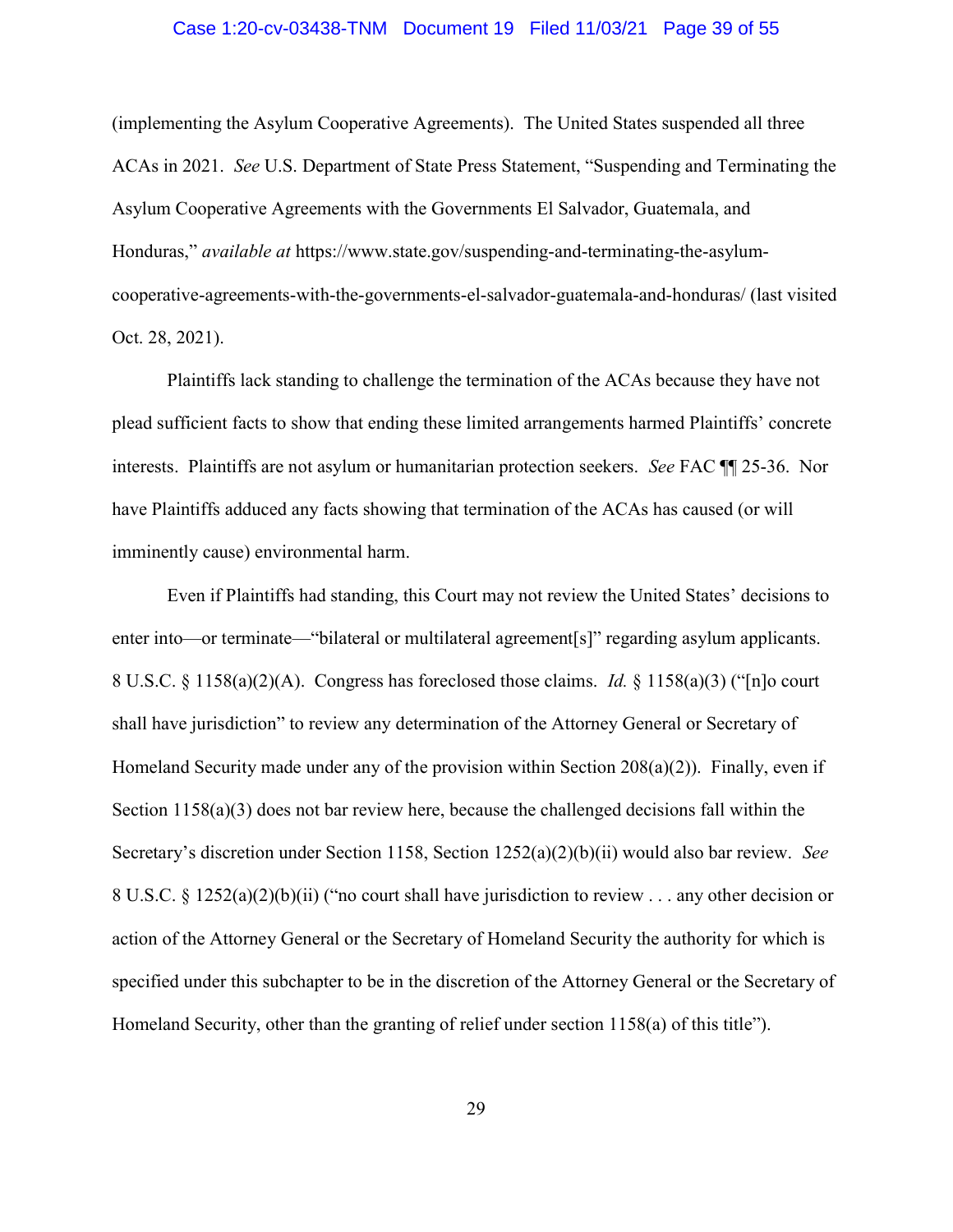## E. DHS' Enforcement Decisions and Discretionary Policies Are Committed to Agency Discretion and Not Reviewable Under the APA.

## 1. DHS' Enforcement Decisions are not Reviewable (Counts IV – VI).

Counts IV through VI challenge several alleged enforcement decisions to which APA review again does not apply. Count IV challenges an alleged new policy adopted by Customs and Border Protection agents to "giv[e] permission slips<sup>8</sup> to seek more permanent legal status to those illegal border crossers they meet, and help[] them board buses to destinations within the interior of the country." FAC  $\P$  110, 233. Count V challenges a change in enforcement policy communicated to all Immigration and Customs Enforcement (ICE) employees to detain and remove only those noncitizens meeting certain criteria.<sup>9</sup> *Id*.  $\P\P$  111, 236. Count VI challenges DHS's decision to rescind civil penalties for failure to leave the country. *Id.* ¶ [112, 239. But section 706(2)(A) of the APA does not apply to agency actions, like these, which are "committed to agency discretion by law."  $5$  U.S.C. 701(a)(2).

Heckler v. Chaney is instructive. 470 U.S. 821, 831 (1985). The Court there considered a challenge to the decision of the Food and Drug Administration not to bring an enforcement action targeting the "unapproved use of approved drugs" for capital punishment. Id. The Court

÷

<sup>&</sup>lt;sup>8</sup> Border patrol agents do not issue "permission slips." They may issue a Notice to Report form, which directs and requires the undocumented individual to report to an Immigration and Customs Enforcement (ICE) field office and confers no legal status on the individual in the interim. This is one example of the many factual inaccuracies and mischaracterizations in the Complaint that the Court need not resolve to grant the motion to dismiss.

 $9$  Plaintiffs mischaracterize the priorities memorandum, FAC n.51, which merely articulates a set of enforcement priorities for allocating ICE's limited law enforcement resources to three priority categories (national security, border security, and public safety). In exercising their enforcement discretion, officers can and do pursue enforcement actions against noncitizens who fall outside of those categories. On September 30, 2021, DHS issued superseding enforcement guidelines. See https://www.dhs.gov/news/2021/09/30/secretary-mayorkas-announces-new-immigrationenforcement-priorities (last visited Oct. 22, 2021).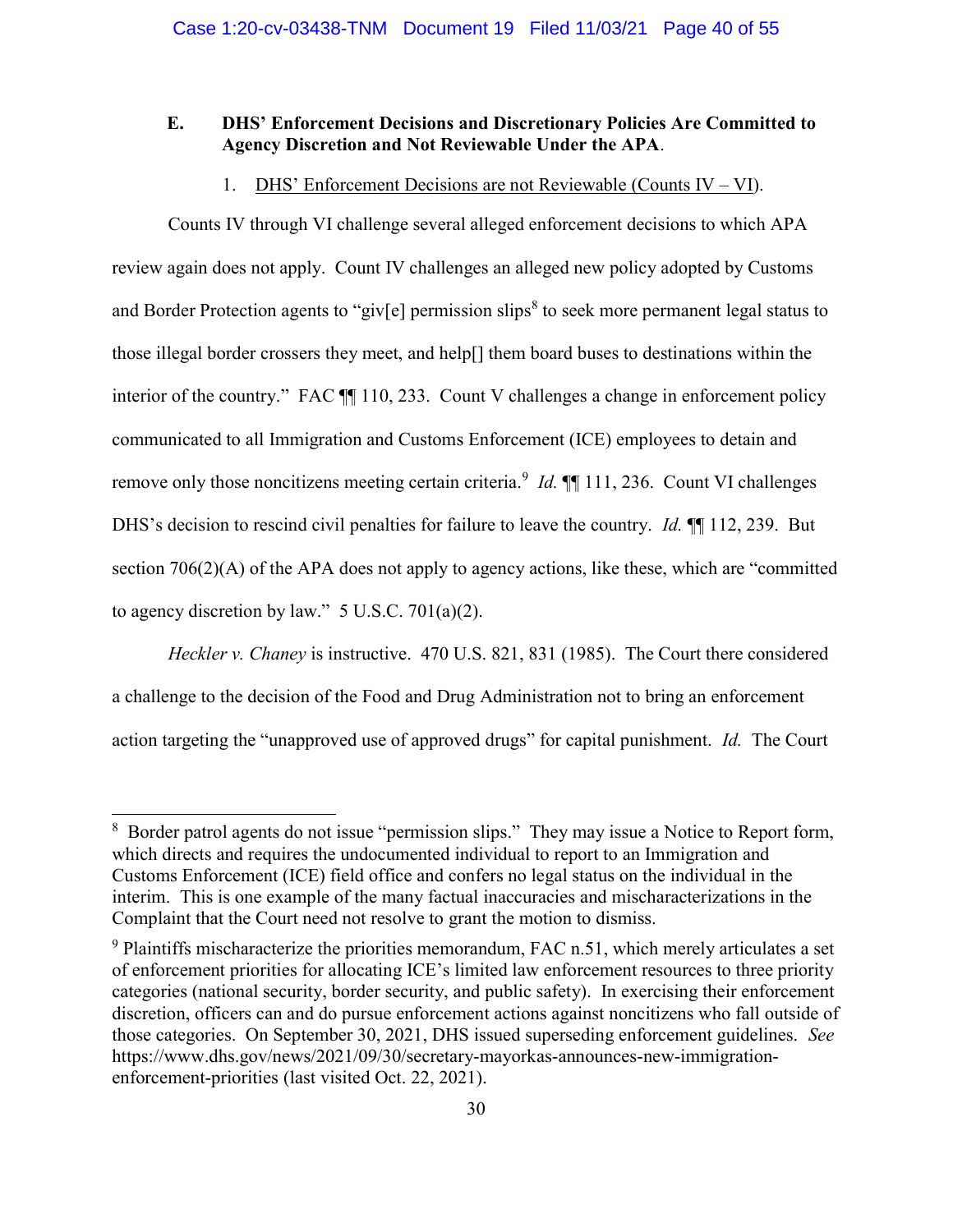#### Case 1:20-cv-03438-TNM Document 19 Filed 11/03/21 Page 41 of 55

declined to review the agency's decision under the APA, because "an agency's decision not to prosecute or enforce, whether through civil or criminal process," is "generally committed to an agency's absolute discretion" and "unsuitable" for judicial review." *Id.* The Court explained that a decision not to enforce "often involves a complicated balancing of several factors peculiarly within [the agency's] expertise," including "whether agency resources are best spent on this violation or another" and whether enforcement in a particular scenario "best fits the agency's overall policies." *Id.* The Court noted, in addition, that agency enforcement discretion "shares to some extent the characteristics of the decision of a prosecutor in the Executive Branch not to indict—a decision which has long been regarded as the special province of the Executive Branch." *Id.* at 832.<sup>10</sup>

DHS's decisions whether to detain and remove (Count IV and V) and whether to fine (Count  $\text{VI}^{11}$  are exactly the type of agency enforcement decisions that have traditionally been understood as unsuitable for judicial review and therefore "committed to agency discretion" under Section 701(a)(2). Such decisions "often involve<sup>[]</sup> a complicated balancing" of factors that are "peculiarly within [the] expertise" of the agency, including determining how the agency's resources are best spent in light of its overall priorities. Chaney, 470 U.S. at 831. These concerns apply with particular force here, in enforcement of the immigration laws, where the "broad discretion exercised by immigration officials" has become a "principal feature of the

÷

 $10$  Congress has charged the Executive with deciding "whether it makes sense to pursue removal at all," Arizona v. United States, 567 U.S. 387, 396 (2012), and allows the Executive "to abandon the endeavor" at "each stage" of the removal process, Reno v. Am.-Arab Anti-Discrimination Comm., 525 U.S. 471, 483 (1999).

<sup>&</sup>lt;sup>11</sup> ICE has had the ability to assess failure to depart penalties for over twenty years (see 8 U.S.C. § 1324d), but only did so starting in 2018 as a direct result of Executive Order 13,768 (Jan. 25, 2017). That Executive Order was revoked by Executive Order 13,768. 86 Fed. Reg. 7,051 (Jan. 20, 2021).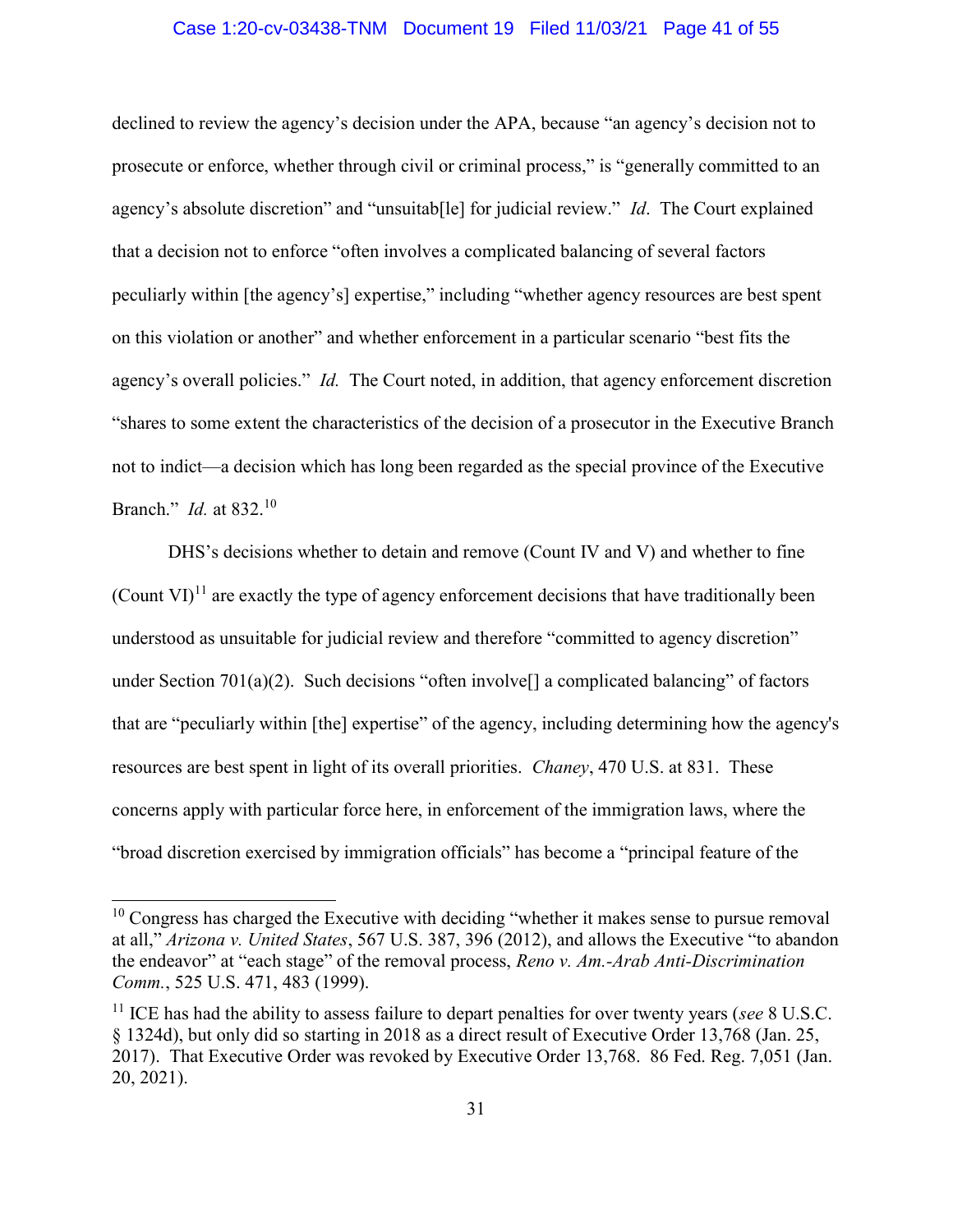#### Case 1:20-cv-03438-TNM Document 19 Filed 11/03/21 Page 42 of 55

removal system." Arizona v. United States, 567 U.S. 387, 396 (2012); Reno v. Am.-Arab Anti-Discrimination Comm., 525 U.S. at 490 (Scalia, J.) (explaining that prosecutorial discretion is "greatly magnified" in the removal context); see also Trump v. Hawaii, 138 S. Ct. 2392, 2418-19 (2018) ("Because decisions in these matters may implicate 'relations with foreign powers,' or involve 'classifications defined in the light of changing political and economic circumstances,' such judgments 'are frequently of a character more appropriate to either the Legislature or the Executive."") (quoting *Mathews v. Diaz*, 426 U.S. 67, 81 (1976)).

A decision to adopt a "nonenforcement" policy is akin to changes in policy on criminal prosecutorial discretion—a "special province of the Executive Branch." Chaney, 470 U.S. at 832. There is no "law to apply" to judge these exercises of broad enforcement discretion. Id. at 833-34.

## 2. DHS' Discretionary Use of Parole Authority is not Reviewable Under the APA (Counts  $IX - X$ ).

Plaintiffs, pointing to a memorandum issued by DHS Secretary Mayorkas and two press releases issued by the State Department, Compl. ¶¶ 124, 125, 126, seek to challenge exercises of DHS's discretionary authority to temporarily "parole" into the United States "on a case-by-case basis for urgent humanitarian reasons or significant public benefit" noncitizens "applying for admission to the United States." 8 U.S.C. § 1182(d)(5). Plaintiffs contend that a new DHS "program" to parole Afghan nationals into the United States for two years, Compl. ¶ 124, and a DHS "program" that expands access to apply for parole for certain Central American minors, id. ¶ 126, create "another pathway for Afghan[] nationals to enter the U.S.," id. ¶ 124, and are part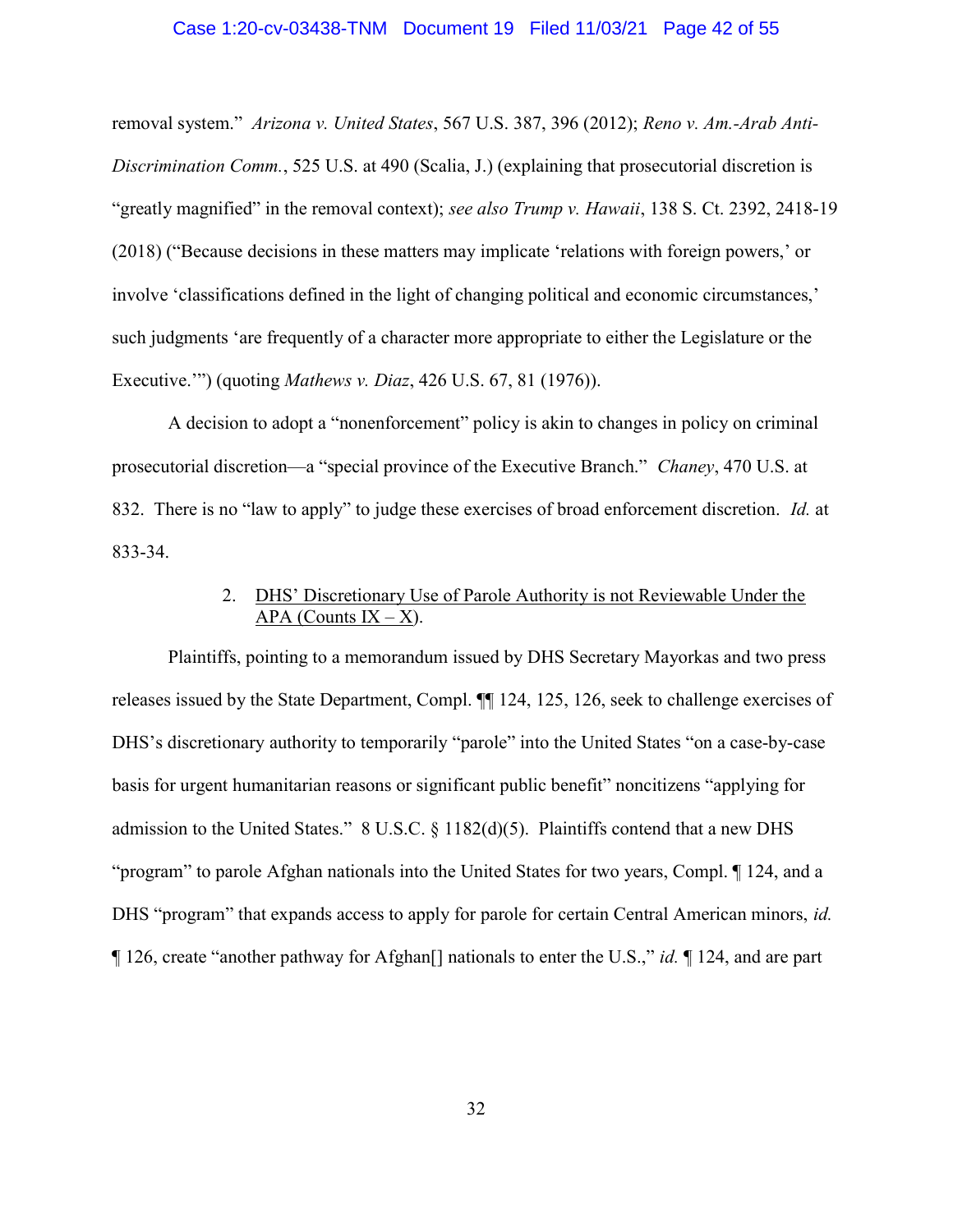#### Case 1:20-cv-03438-TNM Document 19 Filed 11/03/21 Page 43 of 55

of an "agenda to promote migration from Central America . . . ," id.  $\P$  127.<sup>12</sup> Plaintiffs claim that DHS needed to analyze the environmental effects of these parole "programs" because they have the "potential to cause significant environmental effects." Id. ¶¶ 248, 251.

These claims lack merit for at least two reasons. First, DHS's authority to parole noncitizens, who are applying for admission, into the United States whether for "urgent humanitarian reasons" or because doing so has "significant public benefit," is "committed to agency discretion by law," and not subject to judicial review under the APA. 5 U.S.C. § 701(a)(2). This principle of nonreviewability in the APA is backed up by the INA, which provides that, aside from exceptions not applicable here, "no court shall have jurisdiction to review . . . any other decision or action of . . . the Secretary of Homeland Security the authority for which is specified under this subchapter to be in the discretion of . . . the Secretary of Homeland Security." 8 U.S.C. § 1252(a)(2)(B)(ii) (2018); see United States v. Bush, No. Cr.-12- 92 (W.D. Pa. Nov. 23, 2015), 2015, WL 7444640 at \*1 (finding that review of parole decision would be unavailable because the "statute explicitly denies courts the jurisdiction to review these types of discretionary decisions").

Palacios v. Department of Homeland Security is instructive. 407 F. Supp. 3d 691 (S.D. Tex. 2019). There, plaintiffs, who were paroled noncitizens, sought review of the termination of the Central American Minors parole program under the APA. But the court, looking to APA section 701 and the jurisdiction-stripping provision of the INA, concluded that it "lack[ed] jurisdiction to review denials of parole under the [INA] because these actions are committed to

÷

<sup>&</sup>lt;sup>12</sup> Plaintiffs misapprehend "parole." Parole is not a "pathway" to enter, nor an admission, into the United States. Rather a discretionary grant of parole is determined by Customs and Border Protection on a case-by-case basis when a noncitizen arrives at a port-of-entry.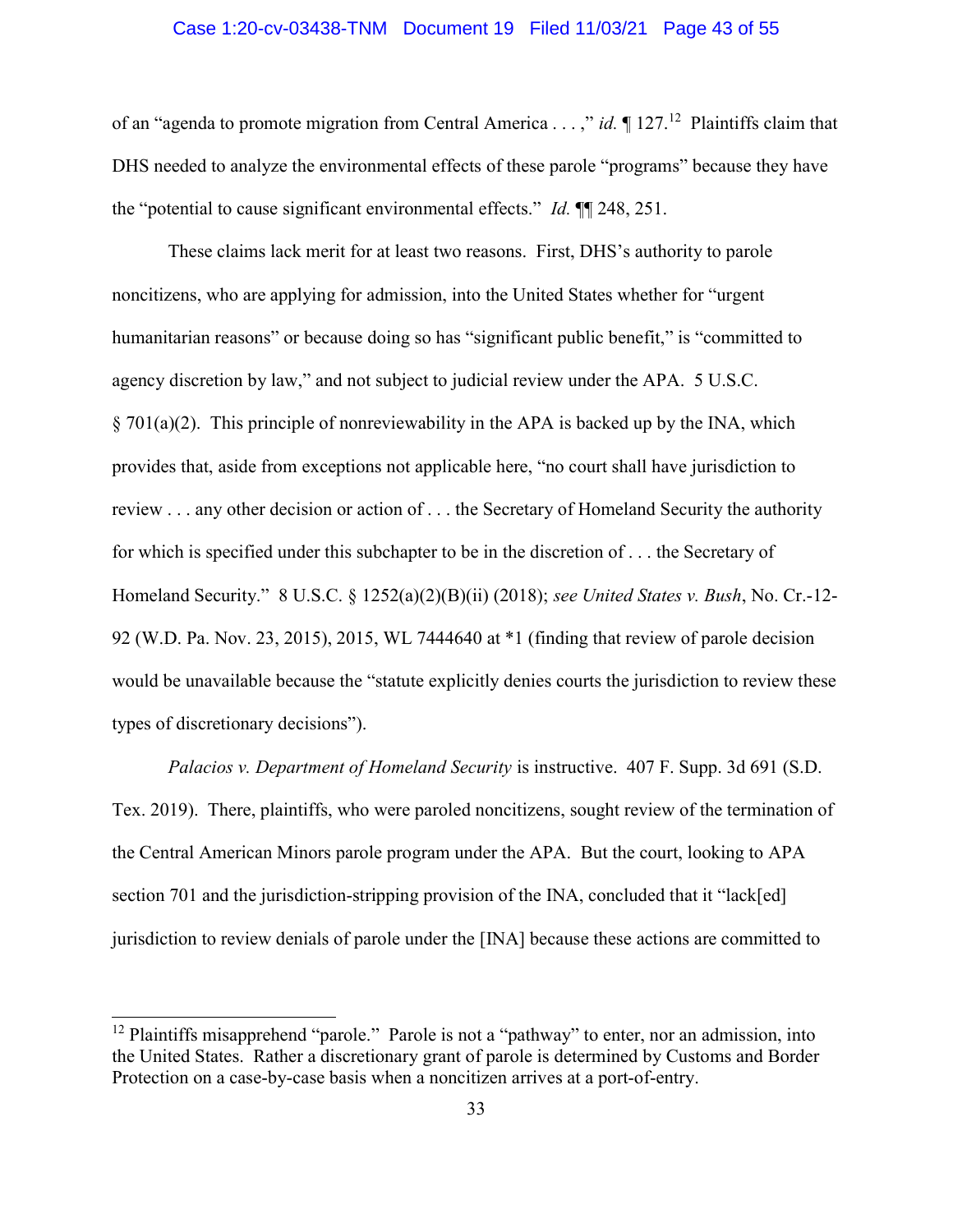#### Case 1:20-cv-03438-TNM Document 19 Filed 11/03/21 Page 44 of 55

agency discretion by law." Id. at 698 (internal quotation marks and citations omitted). This Court has also recognized this principle. See Aracely v. Nielsen, 319 F. Supp. 3d 110, 135 (D.D.C. 2018) ("parole decisions from which this action arises are discretionary, and are therefore not reviewable by this Court"). And other courts have reached the same conclusion. See, e.g., Cnty. of San Diego v. Nielsen, 465 F. Supp. 3d 1073, 1085 (S.D. Cal. 2020) (concluding that DHS has "discretion to change the conditions under which they parole individuals, including whether they provide travel and basic necessities"). In sum, Plaintiffs may not challenge DHS' discretionary application of its parole authority just because they disagree with how DHS exercises its discretion.

Second, even if the Court could review DHS' parole decisions, there would be "no meaningful standard against which to judge the agency's exercise of discretion" because the statute authorizing parole does not provide a clear benchmark. Heckler, 470 U.S. at 830 ("[R]eview is not to be had if the statute is drawn so that a court would have no meaningful standard against which to judge the agency's exercise of discretion."). Plaintiffs do not point to any statutory standard this Court could employ to determine the lawfulness of DHS' actions to parole individuals under conditions it deems appropriate. And they acknowledge that the INA gives the Secretary of Homeland Security discretionary authority to parole individuals into the United States. FAC  $\P$  124, n. 65. As a result, this Court lacks jurisdiction to review these claims.

In sum, the enforcement actions challenged in Counts IV through VI, and the use of parole authority in Counts IX and X are committed to agency discretion and are not reviewable under the APA.

34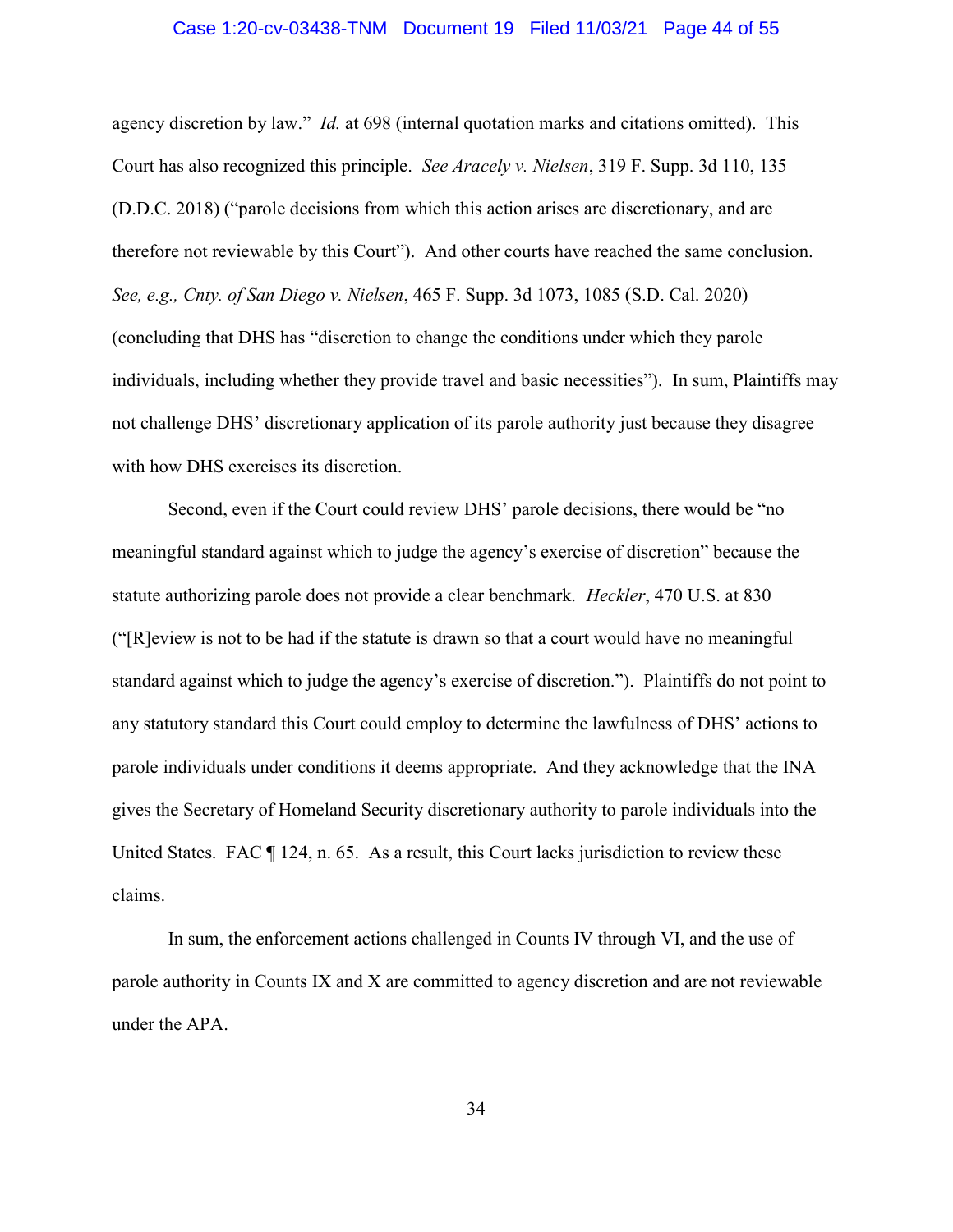## F. Under the INA this Court Lacks Jurisdiction to Hear Challenges to the Conduct of Removal Proceedings (Count VII)

In Count VII, Plaintiffs challenge the reauthorization of administrative closure in immigration courts by a decision of the Attorney General in *Matter of Cruz-Valdez*, 28 I&N Dec. 326 (A.G. 2021). FAC ¶¶ 113-118, 242. Matter of Cruz-Valdez arose from a removal proceeding where the respondent moved the immigration judge and later the Board of Immigration Appeals to administratively close<sup>13</sup> his case while he applied for legal status with another federal agency. 28 I&N Dec. at 326, 327. Pursuant to 8 U.S.C. § 1103(g)(2) and 8 C.F.R. § 1003.1(h)(1)(i), the Attorney General reviewed and vacated the Board's decision denying respondent's request and determined that immigration judges can make individual determinations whether to temporarily pause a proceeding and remove the case from the immigration judge's active calendar using a set of factors. Id. at 326-29.

Plaintiffs' claim fails because the INA does not allow Attorney General decisions *arising* from removal proceedings, like *Matter of Cruz-Valdez*, to be subject to judicial review in district court. Although "[l]itigants generally may seek review of agency action in district court under any applicable jurisdictional grant," "[i]f a special statutory review scheme exists . . . it is ordinarily supposed that Congress intended that procedure to be the exclusive means of obtaining judicial review in those cases to which it applies." *Jarkesy v. SEC*, 803 F.3d 9, 15 (D.C. Cir. 2015). The INA provides such a scheme through sections  $1252(a)(5)$  and  $(b)(9)$ . Specifically, the INA provides that, "notwithstanding any other provision of law," "a petition for review filed with an appropriate court of appeals . . . shall be the sole and exclusive means for judicial review

÷

<sup>&</sup>lt;sup>13</sup> Administrative closure is a "docket management tool." 28 I&N Dec. 326. "It does not terminate or dismiss the case, but rather removes a case from the judge' active calendar." Id. at 326 (internal citations omitted).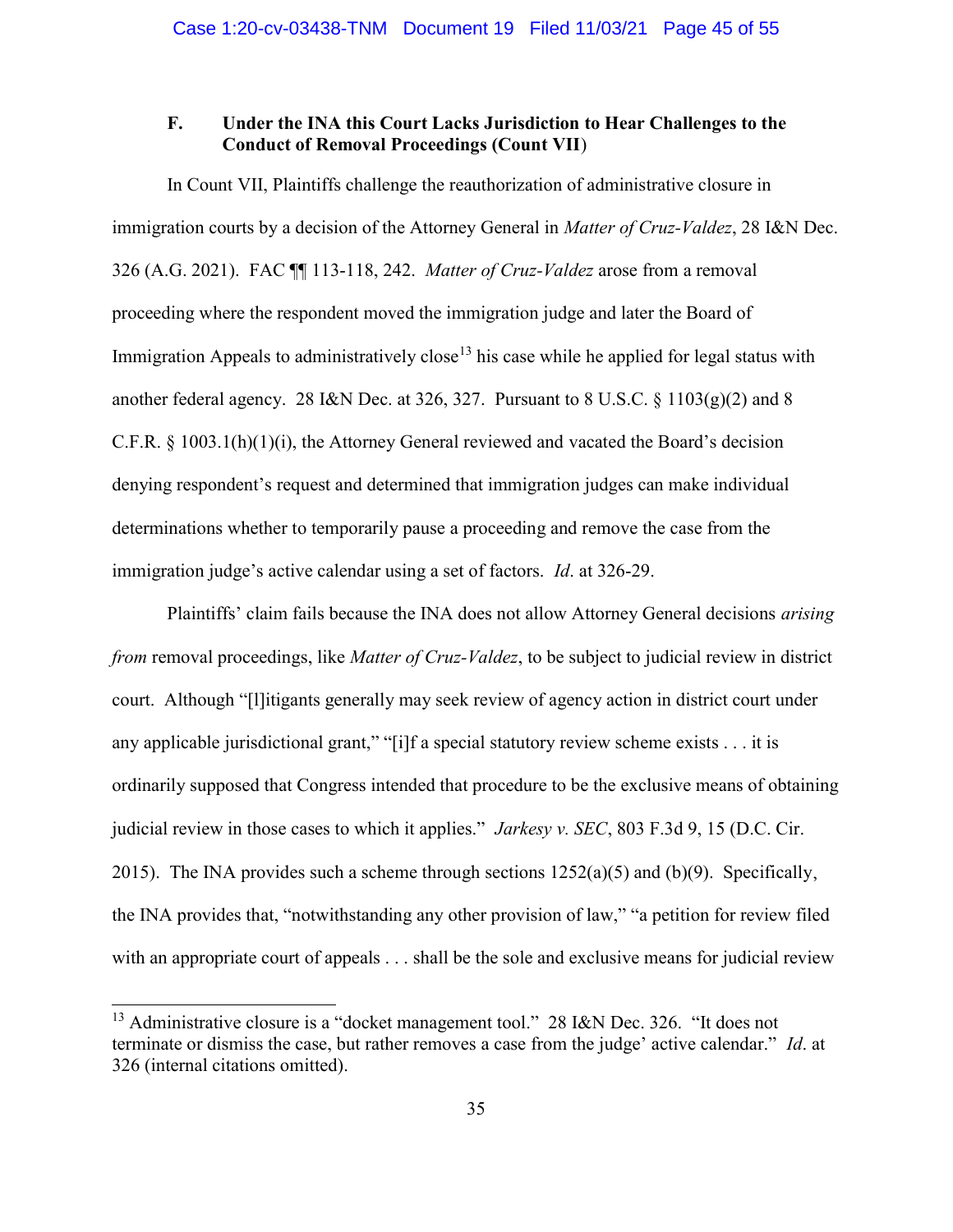#### Case 1:20-cv-03438-TNM Document 19 Filed 11/03/21 Page 46 of 55

of an order of removal." 8 U.S.C. §1252(a)(5). And section 1252(b)(9) bars jurisdiction to "review of all questions of law and fact, including interpretation and application of constitutional and statutory provisions, *arising from* any action taken or proceeding brought to remove an alien" other than through "judicial review of a final order." *Id.* § 1252(b)(9) (emphasis added).

Courts have broadly construed section 1252(b)(9) to preclude district court review over "any issue . . . arising from any removal-related activity," including "policies-and-practices" challenges" arising from any "action taken or proceeding brought to remove an alien." J.E.F.M. v. Lynch, 837 F.3d 1026, 1029-30, 1032, 1035 (9th Cir. 2016); Nat'l Immigr. Project of Nat'l Laws. Guild (NIPNLG) v. Exec. Off. of Immigr. Rev., 456 F. Supp. 3d 16, 29-30 (D.D.C. 2020). "As its text makes manifest, [8 U.S.C. § 1252(b)(9)] was designed to consolidate and channel review of all legal and factual questions that arise from the removal of an alien into the administrative process, with judicial review of those decisions vested exclusively in the courts of appeals." Aguilar v. U.S. Immigr. & Customs Enf't, 510 F.3d 1, 9 (1st Cir. 2007).

"Taken together,  $\S 1252(a)(5)$  and  $\S 1252(b)(9)$  mean that *any* issue—whether legal or factual—arising from any removal-related activity can be reviewed only through the [petition for review] process." J.E.F.M., 837 F.3d at 1031 (collecting cases). Indeed, in enacting section 1252(b)(9), Congress plainly intended to "put an end to the scattershot and piecemeal nature of the review" of challenges to removal proceedings. Aguilar, 510 F.3d at 8 (citing H.R. Rep. No. 109-72, at 174 (2005)) (Conf. Rep.).

Here, Plaintiffs' challenge to the Attorney General's decision to reinstate administrative closure clearly falls within section  $1252(b)(9)$ 's bar of district court review of claims "arising" from any action taken or proceeding brought to remove an alien" and must be dismissed. First, the Attorney General's decision arose from a removal proceeding in the immigration courts. See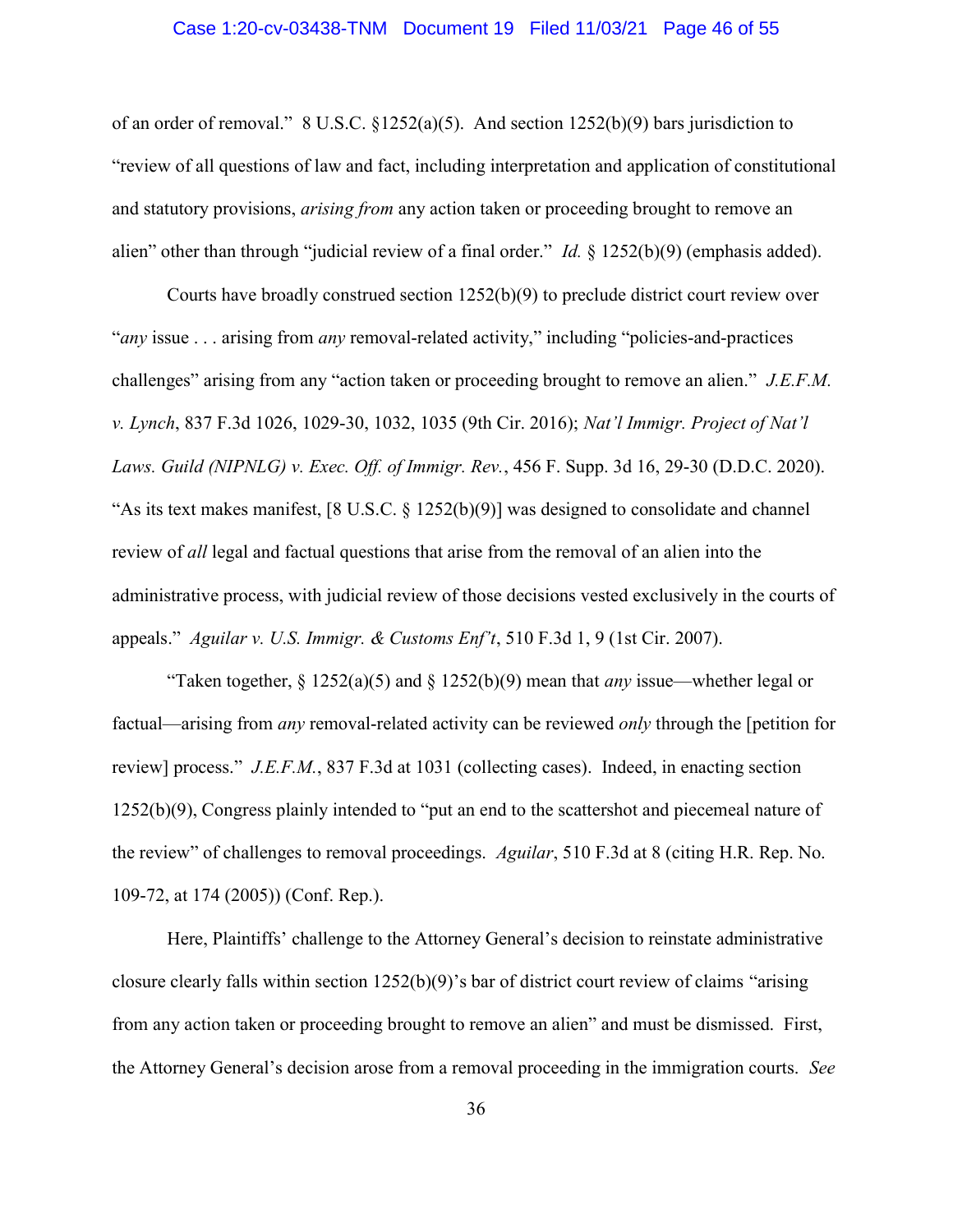J.E.F.M., 837 F.3d at 1035 (section 1252(b)(9)'s bar applies to any "action taken or proceeding brought to remove an alien"). *Matter of Cruz-Valdez* is such an action; it began as a removal proceeding. Second, Plaintiff "challeng[es] policies and practices that are applied during the course of a removal proceeding." NIPNLG, 456 F. Supp. 3d at 29. Administrative closure is a tool that is applied exclusively in removal proceedings. Third, Plaintiffs' claim "[is] bound up in and an inextricable part of the administrative process." J.E.F.M., 837 F.3d at 1033. Indeed, it is the process by which an immigration judge would remove a case from their docket.

Because Congress has acted to foreclose Plaintiffs' challenge to the Attorney General's decision in *Matter of Cruz-Valdez* and their claim must be dismissed.<sup>14</sup>

## G. The APA Does Not Waive Sovereign Immunity to Allow Plaintiffs to Challenge the President's Expansion of the Refugee Admissions Program (Count VIII).

Plaintiffs allege that President Biden raised the ceiling on the number of refugees permitted to be admitted into the United States to 62,500 in fiscal year 2021 and that the President has stated that he intends to set a refugee ceiling of 125,000 refugees for fiscal year 2022. FAC ¶ 119. Plaintiffs contend that the President's actions will substantially enlarge the U.S. Refugee Admissions Program and "augment[] the U.S. population through settlement of foreign nationals in various communities across the United States  $\dots$ ," id.  $\P$  120. They argue that the State Department had to analyze the President's decision under NEPA because the

÷

 $14$  Congress has further made clear that, aside from the United States, no party can litigate a challenge to removal proceedings in district court. See Saavedra Bruno v. Albright, 197 F.3d 1153, 1162 (D.C. Cir. 1999). This is another, separate reason why Plaintiffs lack any cognizable cause of action to raise challenges to the handling of removal proceedings in this district court.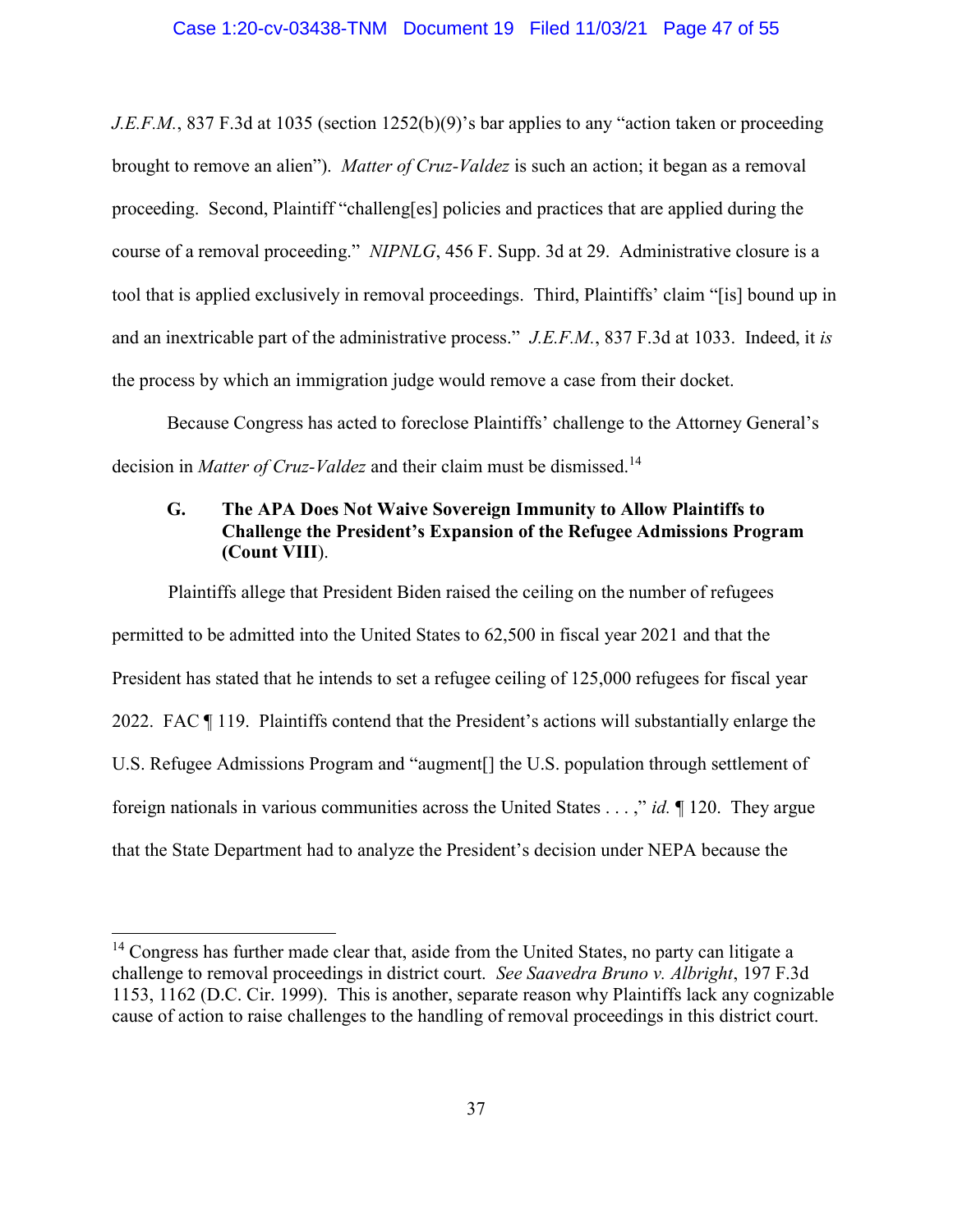#### Case 1:20-cv-03438-TNM Document 19 Filed 11/03/21 Page 48 of 55

expansion of the refugee program has "the potential to cause significant environmental effects." Id. ¶ 245.

Plaintiffs cannot challenge the President's actions under the APA, and even if they could, the INA gives the President plenary authority to determine the maximum number of refugees who may be admitted into the United States in a given year. See 8 U.S.C. § 1157(a)(2) ("the number of refugees who may be admitted . . . shall be such number as the President determines . . . is justified by humanitarian concerns or is otherwise in the national interest."). The President is not an agency and presidential actions are not subject to review under the APA. Franklin v. Massachusetts, 505 U.S. 788, 796 (1992); accord Dalton v. Specter, 511 U.S. 462, 469 (1994) ("here, as in *Franklin*, the prerequisite to review under the  $APA$ — $'$ final agency action'—is lacking[;]... the action that "will directly affect" the military bases, is taken by the President, when he submits his certification of approval to Congress" (internal citation omitted)); Detroit Int'l Bridge Co. v. Gov't of Can., 189 F. Supp. 3d 85, 98-104 (D.D.C. 2016), aff'd, 875 F.3d 1132 (D.C. Cir. 2017) (holding issuance of NITC/DRIC Presidential Permit by USDS pursuant to an Executive Order not reviewable under APA, because it involved an exercise of discretionary authority committed to the President by law).

Plaintiffs' effort to characterize their challenge to the President's expansion of the refugee admissions program as an action of the Department of State fares no better. Courts have held that the APA does not apply when agencies are "merely carrying out directives of the president[.]" Tulare Cnty. v. Bush, 185 F. Supp. 2d 18, 28 (D.D.C. 2001), aff'd, 306 F.3d 1138 (D.C. Cir. 2002) (citing Franklin v. Massachusetts, 505 U.S. 788, 800-01 (1992);Armstrong v. Bush, 924 F.2d 282, 289 (D.C. Cir. 1991)); see also Ground Zero Ctr. for Non-Violent Action v. U.S. Dep't of the Navy, 383 F.3d 1082, 1087-89 (9th Cir. 2004) (no APA review of deployment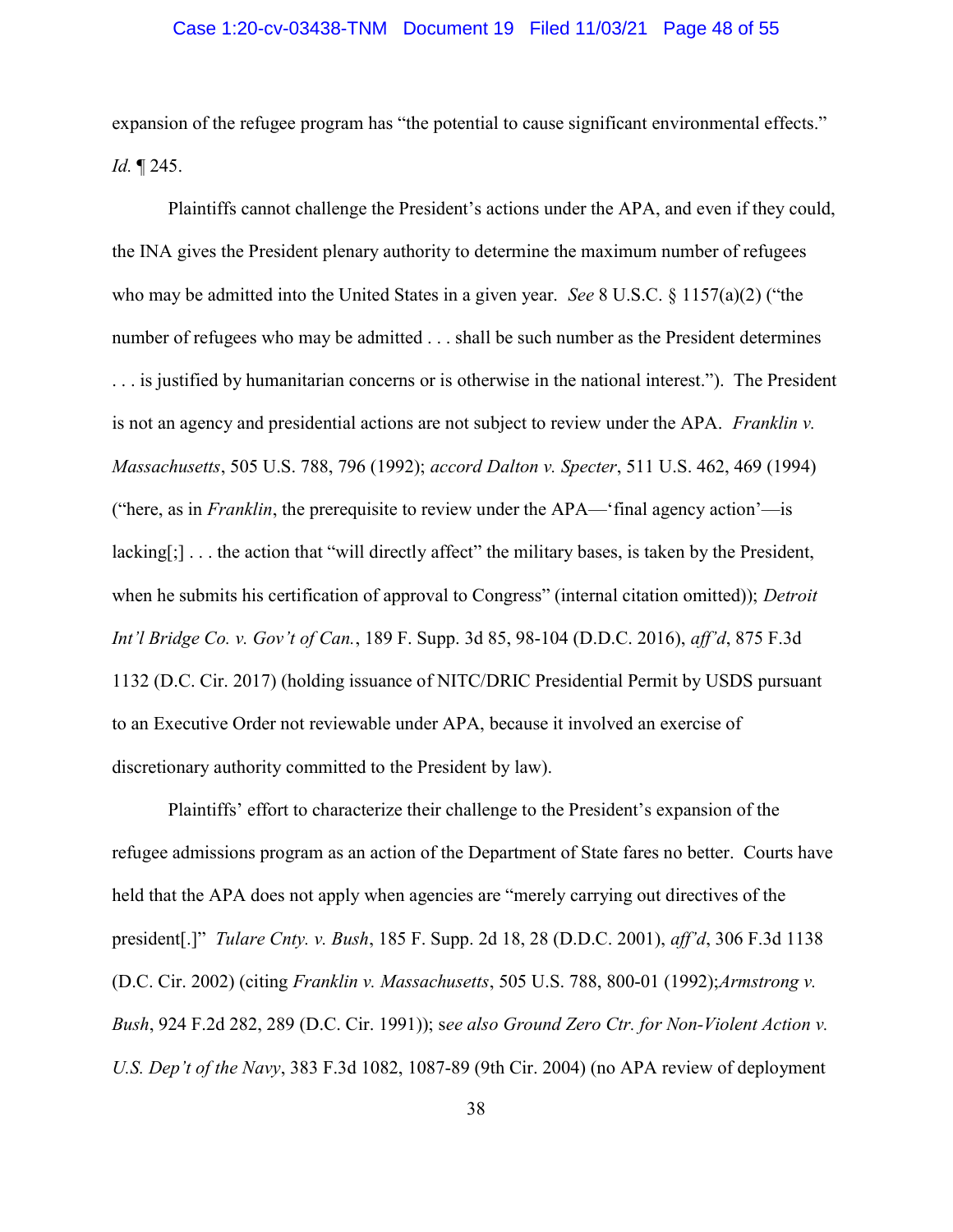#### Case 1:20-cv-03438-TNM Document 19 Filed 11/03/21 Page 49 of 55

of missile systems where Navy was carrying out a 1994 Presidential Decision Directive). Because the expansion of the refugee admission program flows directly from the President's policy, the State Department lacks any discretion to disobey and there is no NEPA obligation to consider impacts flowing from that decision. See Dep't of Transp. v. Pub. Citizen, 541 U.S. 752, 770 (2004).

For example, in *Tulare County*, the plaintiffs challenged President Clinton's proclamation declaring the Giant Sequoia National Monument and the United States Forest Service's implementation of that proclamation. 185 F. Supp. 2d at 21. The court rejected plaintiffs' APA challenges to actions taken by the Forest Service: "[a]ny argument suggesting that this action is agency action would suggest the absurd notion that all presidential actions must be carried out by the President him or herself in order to receive the deference Congress has chosen to give to presidential action." Id. at 28-29 (citing Franklin, 505 U.S. at 800-01; Armstrong, 924 F.2d at 289). Likewise, in Ancient Coin Collectors Guild v. U.S. Customs & Border Protection, the court held that APA review is unavailable where agencies act based on delegations of power entrusted to the President—whether those powers flow from the President's inherent constitutional powers or from statutory grants of authority by Congress—because "when those agencies act on behalf of the President, the separation of powers concerns [articulated in Franklin] ordinarily apply with full force." 801 F. Supp. 2d 383, 403 (D. Md. 2011), aff'd, 698 F.3d 171 (4th Cir. 2012).

The APA does not provide for review of actions by the President. If the State Department needs to expand reception and placement services to accommodate a greater number of refugees, it is "merely carrying out the directives of the President, and the APA does not apply to presidential action." Tulare Cnty., 185 F. Supp. 2d at 28. Plaintiffs' challenges to the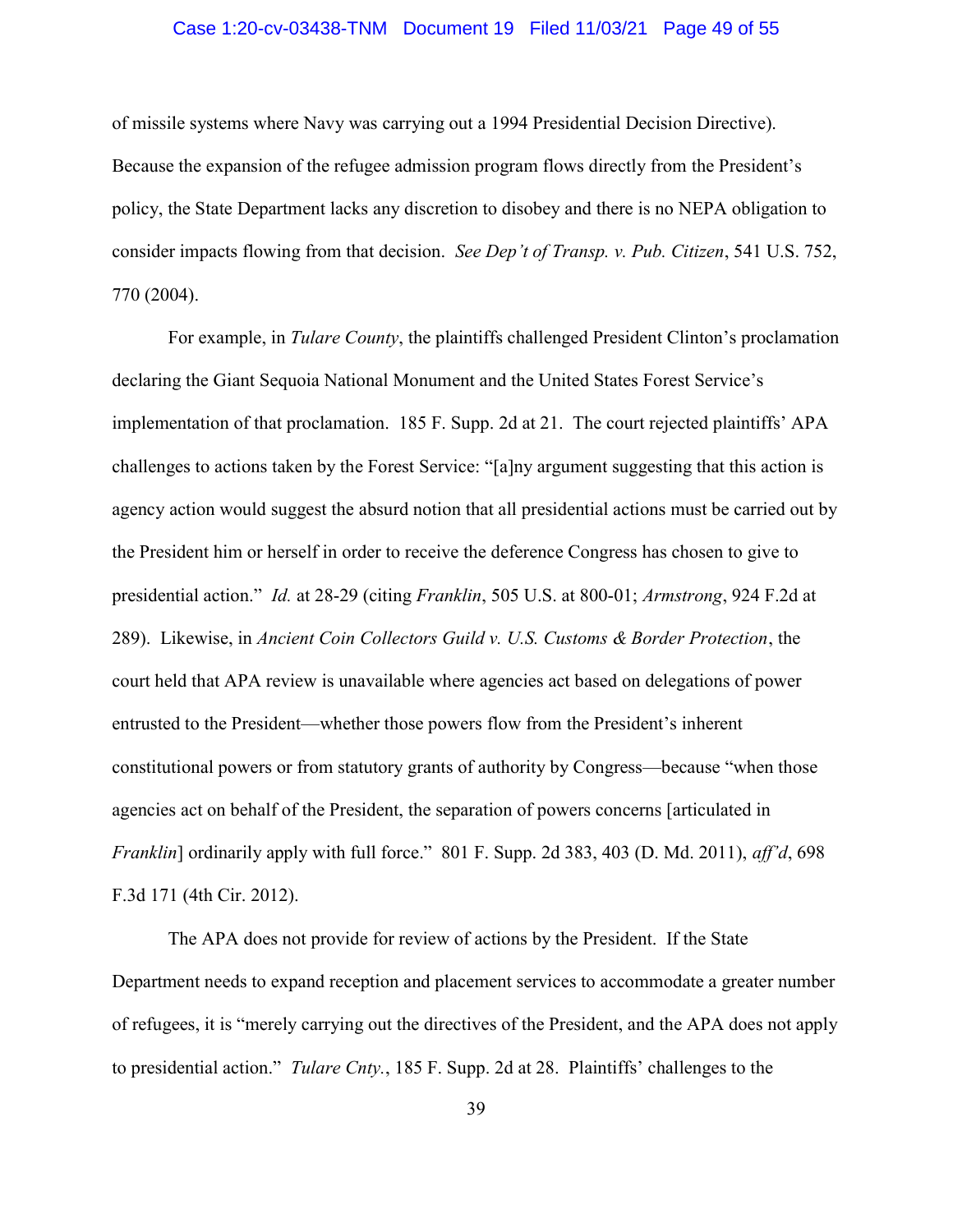President's expansion of the Refugee Assistance Program fall outside the APA's waiver of sovereign immunity and this Court lacks subject matter jurisdiction to hear them.

## H. The APA Does Not Allow Plaintiffs to Assert a Broad, Programmatic Challenge to a so-called "Population Growth Agenda" and Such a Claim is Not Redressable in Any Event (Count XI)

 Finally, in Count XI, Plaintiffs claim that NEPA compels Defendants to prepare a programmatic EIS for a so-called "population growth agenda." FAC ¶¶ 105, 106, 256. Plaintiffs contend that the actions they challenge, and others they do not identify, work "synergistically" to advance a "population growth agenda." *Id.*  $\parallel$  105. This claim fails for at least two reasons. First, the Supreme Court's decisions in National Wildlife and SUWA expressly forbid broad, programmatic APA challenges. Second, even if Plaintiffs had identified some category of reviewable, final agency action, courts cannot compel an agency to conduct a programmatic NEPA analysis when the agency has not itself proposed a programmatic action.

Plaintiffs ask this Court to compel a programmatic EIS for the amorphous collection of agency guidance, enforcement decisions, exercises of agency discretion, court administration, and presidential actions they characterize to as the "Biden Population Actions." The APA, however, does not permit this sort of broad, programmatic challenge to agency actions.

In *National Wildlife*, the Supreme Court held that the APA's requirement of a discrete "final agency action" precludes broad, programmatic NEPA challenges where the agency has not itself proposed a programmatic action. 497 U.S. at 899. There, the plaintiff alleged that the Bureau of Land Management's (BLM) practice of reclassifying public lands previously "withdrawn" from mineral leasing violated NEPA and the Federal Land Policy and Management Act. The plaintiff dubbed this practice—which consisted of 1,250 completed and contemplated land classifications and withdrawal revocation actions—the "land withdrawal review program,"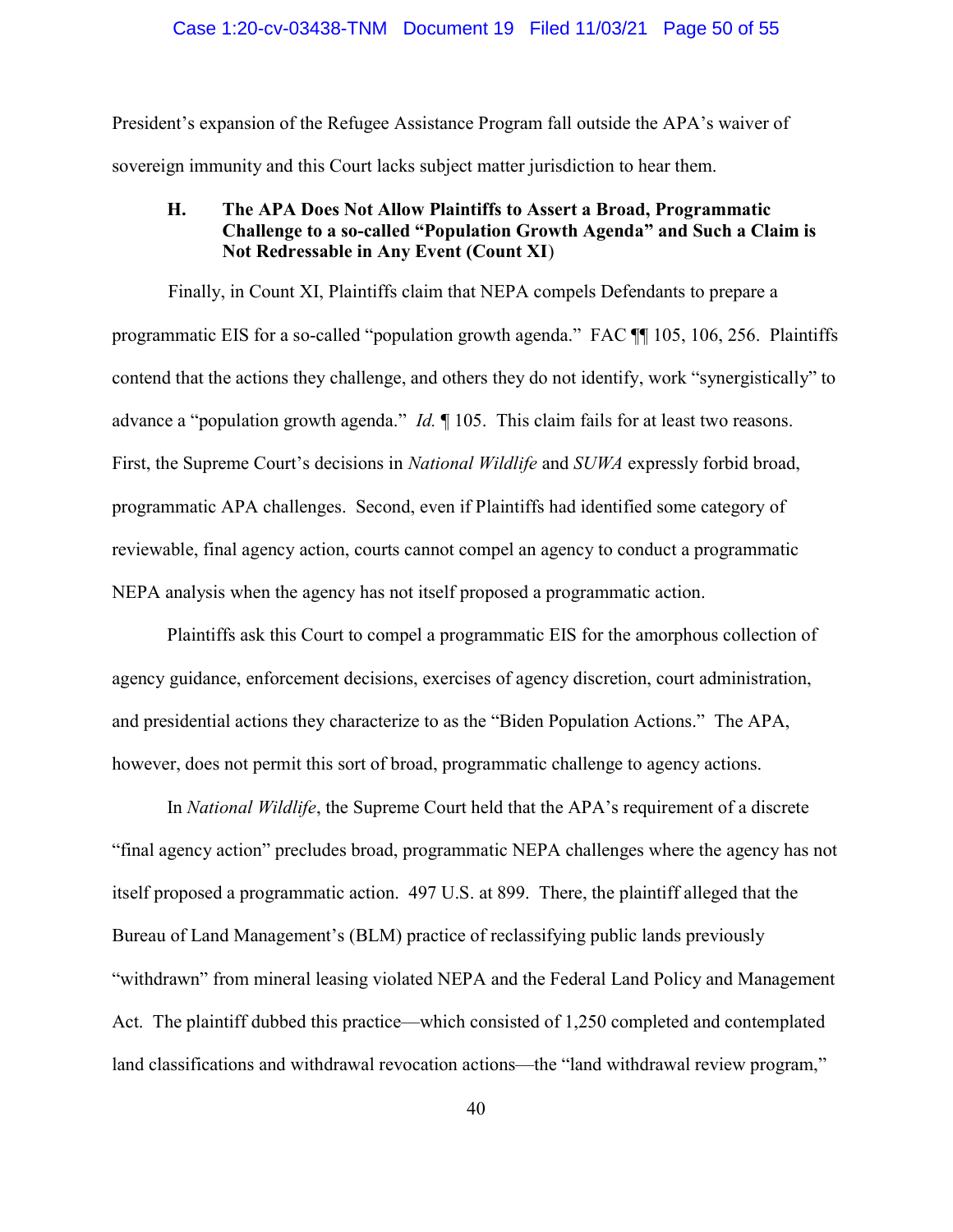#### Case 1:20-cv-03438-TNM Document 19 Filed 11/03/21 Page 51 of 55

and alleged that BLM had failed to "provide adequate environmental impact statements." Id. at 890−91.

The Supreme Court held that it was "impossible" for the plaintiff to challenge the "land withdrawal review program" because the "program" was not an "agency action" under the APA:

The term 'land withdrawal review program' . . . does not refer to a single BLM order or regulation, or even to a completed universe of particular BLM orders and regulations. It is simply the name by which petitioners have occasionally referred to the continuing (and thus constantly changing) operations of the BLM in reviewing withdrawal revocation applications and the classifications of public lands and developing land use plans . . . . It is no more an identifiable 'agency action'—much less a 'final agency action'—than a 'weapons procurement program' of the [DoD] or a 'drug interdiction program' of the Drug Enforcement Administration.

Id. at 890. The Supreme Court also made clear that, even if one of the land status determinations qualified as a "final agency action," the plaintiff could not predicate its sweeping programmatic challenge on that single action: "the flaws in the entire 'program'—consisting principally of the many individual actions referenced in the complaint, and presumably actions yet to be taken as well—cannot be laid before the courts for wholesale correction under the APA, simply because one of them . . . is ripe for review." Id. at 892-93.

In SUWA, the Court reaffirmed the APA's bar on diffuse programmatic challenges. There, plaintiffs argued that BLM failed to undertake supplemental NEPA analyses for certain wilderness study areas where off-road vehicle use had increased. SUWA, 542 U.S. at 60-61. The Supreme Court held that the claims did not fall within the APA scope of review because plaintiffs did not seek to compel legally required, discrete actions. The Court explained that the APA's "limitation to discrete agency action precludes . . . broad programmatic attack[s]." SUWA, 542 U.S. at 64; see also Whitewater Draw, 5 F.4th at 1010-11 (the APA's definition of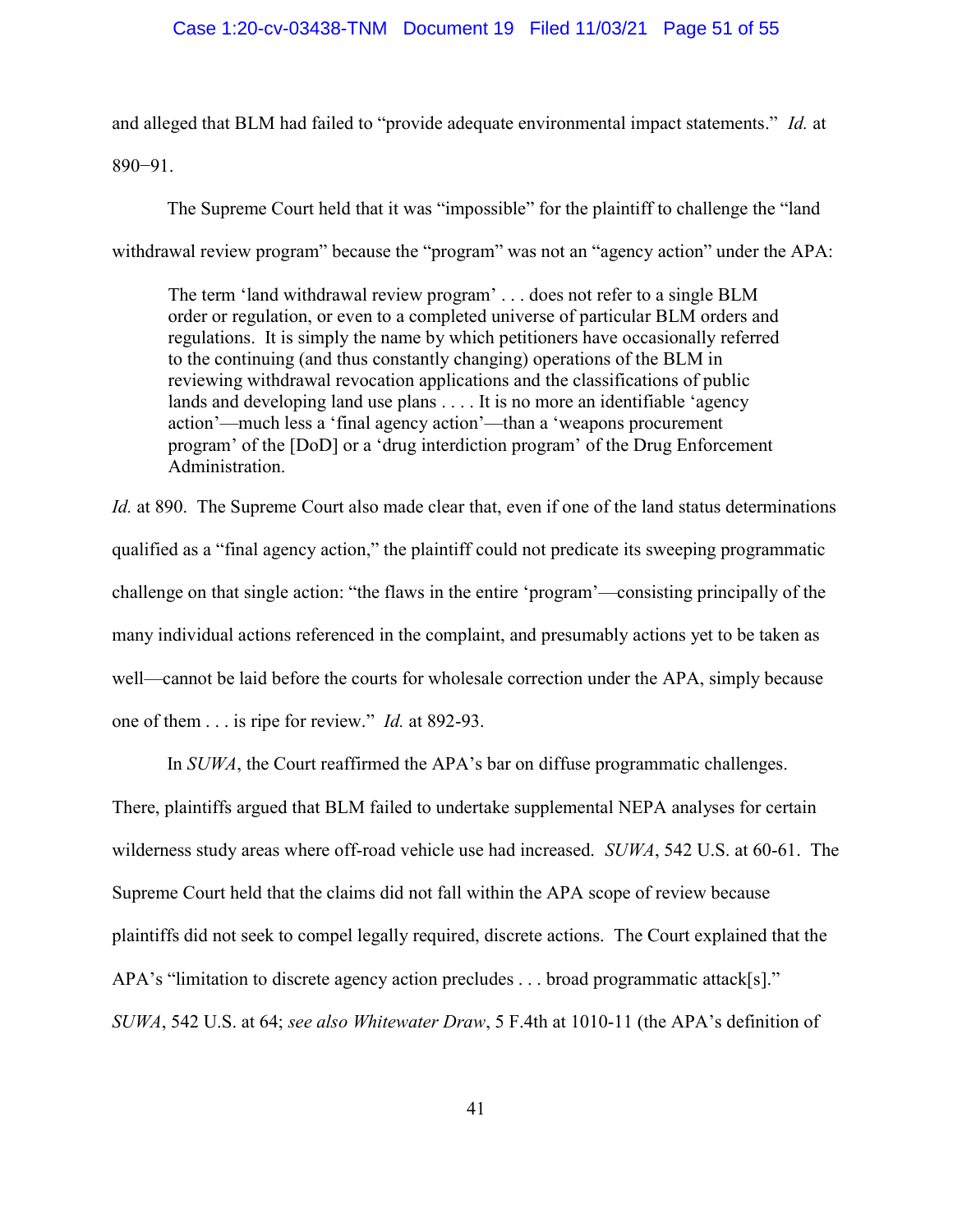#### Case 1:20-cv-03438-TNM Document 19 Filed 11/03/21 Page 52 of 55

agency action "precludes 'broad programmatic attack[s],' whether couched as a challenge to an agency's action or 'failure to act.'" (quoting SUWA, 542 U.S. at 64-65)).

The Ninth Circuit recently reiterated the APA's prohibition on programmatic attacks. In Whitewater Draw, plaintiffs "seek[ing] to reduce immigration into the United States because it causes population growth, which in turn, they claim, has a detrimental effect on the environment" sued, alleging that "DHS implements eight 'programs' in violation of NEPA." 5 F.4th at 1005-11. As here, the plaintiffs "d[id] not cite any regulations, rules, orders, public notices, or policy statements that authorize or enforce these 'programs[,]'" but relied on "81 DHS regulations and five policy memoranda" that they claimed "implement the<sup>[]</sup> programs." *Id.* at 1010. The Ninth Circuit held that plaintiffs' alleged programs were not "in any way distinguishable from the broad programmatic attack" rejected by the Supreme Court in National Wildlife. Id. at 1010-12. As in National Wildlife, the Whitewater Draw "[p] laintiffs [could not] obtain review of all of DHS's individual actions pertaining to, say, 'employment-based immigration' in one fell swoop by simply labeling them a 'program.'" Id. at 1012.

Plaintiffs' challenge here is as broad as, and even more ill-defined than, that of the Whitewater Draw plaintiffs. Plaintiffs allege a "population growth agenda" composed of various discretionary actions by DHS, the State Department, and the President, as well as the administration of the immigration courts. Plaintiffs believe these various actions are aimed at augmenting the population of the United States with "a very large population of foreign nationals." FAC  $\P$  106. As in *Whitewater Draw*, Plaintiffs cite no regulations, rules, or orders that authorize or enforce the so-called "agenda" that they challenge, Whitewater Draw, 5 F.4th at 1010, but rely instead on actions they expect agencies to take. The same claim compels the same result; Plaintiffs must either "identify a particular action by [an agency] that [they] wish to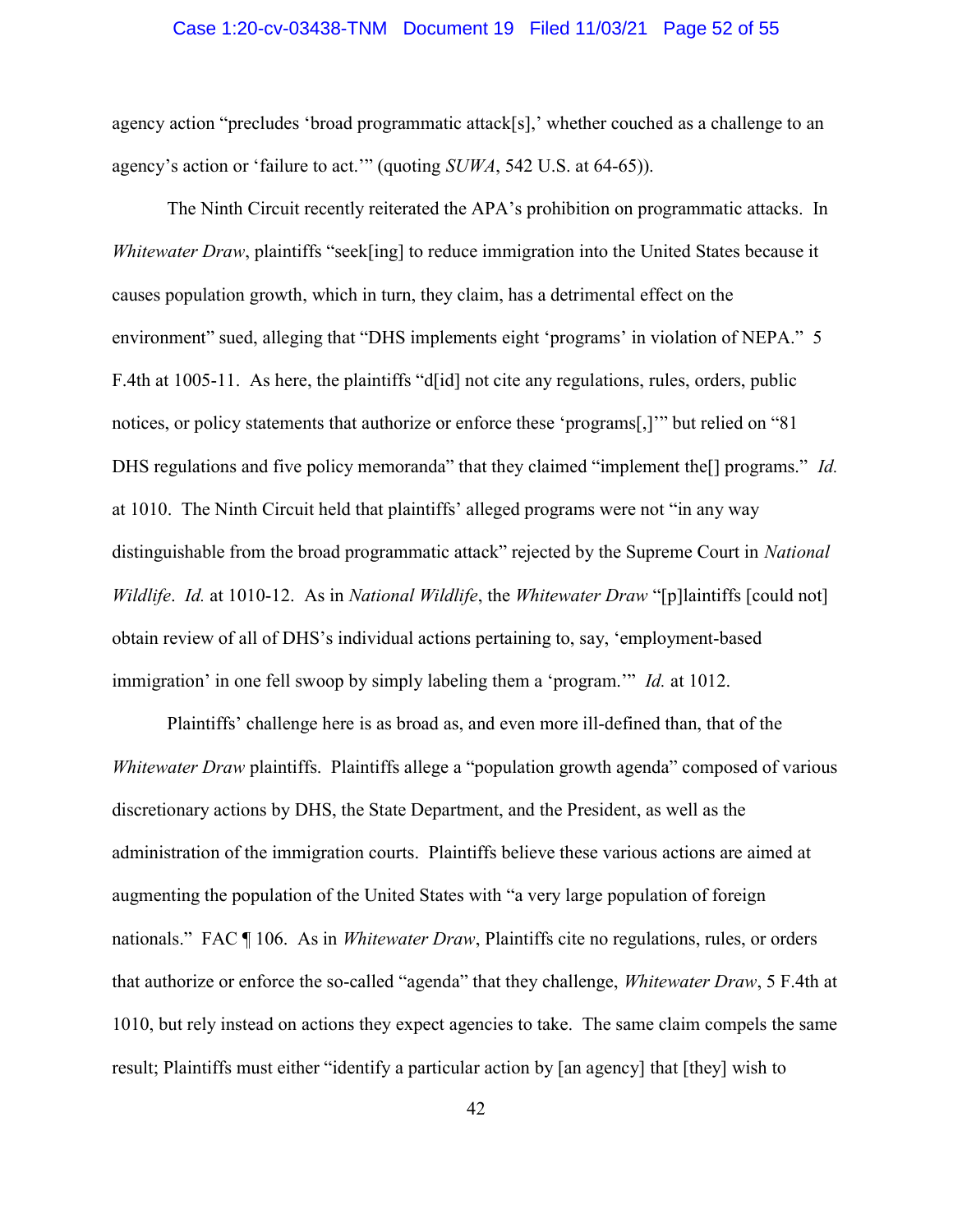#### Case 1:20-cv-03438-TNM Document 19 Filed 11/03/21 Page 53 of 55

challenge under the APA, or [they] must pursue [their] remedies before the agency or in Congress." Whitewater Draw, 5 F.4th at 1012.

Although this "case-by-case approach" may be "understandably frustrating" to plaintiffs who are seeking "across-the-board" relief, "this is the traditional, and remains the normal, mode of operation of the courts." Nat'l Wildlife, 497 U.S. at 894. Thus, plaintiffs seeking "wholesale improvement" of agency programs must pursue those changes from the agency itself or "[in] the halls of Congress, where programmatic improvements are normally made." *Id.* at 891; see also 33 CHARLES ALAN WRIGHT ET AL., FEDERAL PRACTICE AND PROCEDURE § 8322 (2d ed. 2021) ("The APA authorizes challenges to specific actions—such as a particular rule or order. It does not authorize plaintiffs to pile together a mish-mash of discrete actions into a 'program' and then sue an agency to force broad policy changes to this 'program.' Those wishing to obtain broad policy changes should instead seek them from agencies or Congress." (citation omitted)).

Even had Plaintiffs identified some category of reviewable, final agency action, courts cannot compel an agency to undertake a programmatic NEPA analysis, and so Plaintiffs' programmatic challenge is not redressable. See Juliana v. United States, 947 F.3d 1159, 1171-72 (9th Cir. 2020) ("[I]t is beyond the power of an Article III court to order, design, supervise, or implement the plaintiffs' requested remedial plan. . . . [A]ny effective plan would necessarily require a host of complex policy decisions entrusted, for better or worse, to the wisdom and discretion of the executive and legislative branches"). Courts have held that whether to prepare a programmatic NEPA document "requires a high level of technical expertise and is properly left to the informed discretion of the responsible federal agencies." *Kleppe v. Sierra Club*, 427 U.S. 390, 412 (1976); accord Nev. v. Dep't of Energy, 457 F.3d 78, 92 (D.C. Cir. 2006) ("The decision whether to prepare a programmatic EIS is committed to the agency's discretion.");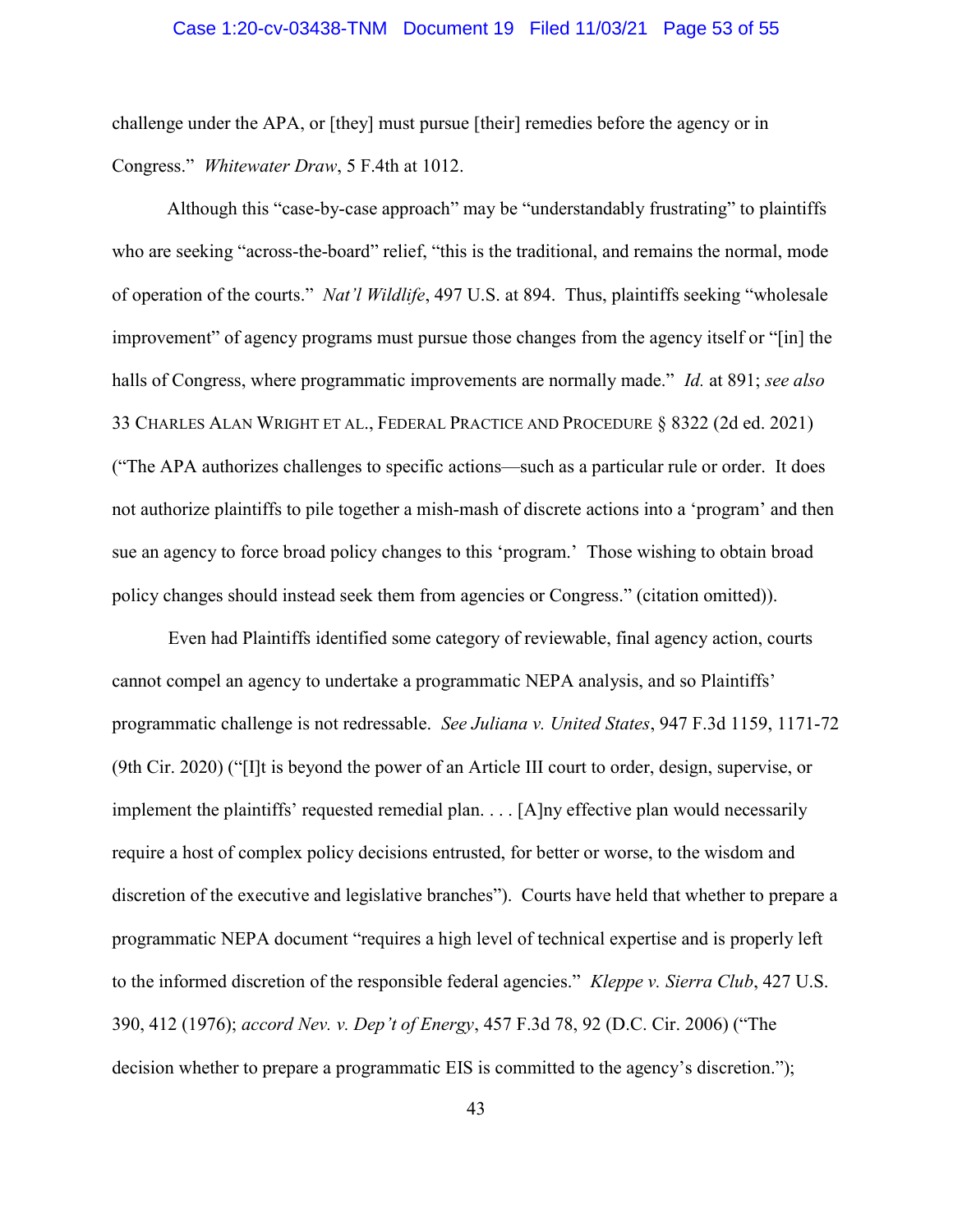#### Case 1:20-cv-03438-TNM Document 19 Filed 11/03/21 Page 54 of 55

Izaak Walton League of Am. v. Marsh, 655 F.2d 346, 374 n.73 (D.C. Cir. 1981) ("Even when the proposal is one of a series of closely related proposals, the decision whether to prepare a programmatic impact statement is committed to the agency's discretion."); Citizens for Clean *Energy v. U.S. DOI*, 384 F. Supp. 3d 1264, 1281 (D. Mont. 2019) (holding that federal courts cannot compel preparation of a programmatic EIS).

There is no "population growth agenda." *National Wildlife* and its progeny foreclose Plaintiffs' attempt to bring a broad programmatic challenge under the APA to an amorphous category of government decisions. And because the decision to prepare a programmatic NEPA document is entrusted to the expert agencies, courts cannot compel a programmatic NEPA analysis. Plaintiffs' programmatic challenge thus fails.

#### V. CONCLUSION

For all the reasons stated, the Court should grant Defendants' Motion to Dismiss the First Amended Complaint. The dismissal should be with prejudice, because Plaintiffs seek to challenge immigration policy, which is appropriately considered by the legislature and the executive, not by the courts.

Dated: November 3, 2021 TODD KIM

Assistant Attorney General United States Department of Justice Environment & Natural Resources Division

/s/ Erika Norman ERIKA NORMAN (CA 268425) SEAN C. DUFFY (NY 4103131) Trial Attorneys Natural Resources Section 150 M Street NE Washington, DC 20002 Tel: (202) 305-0475 (Norman)